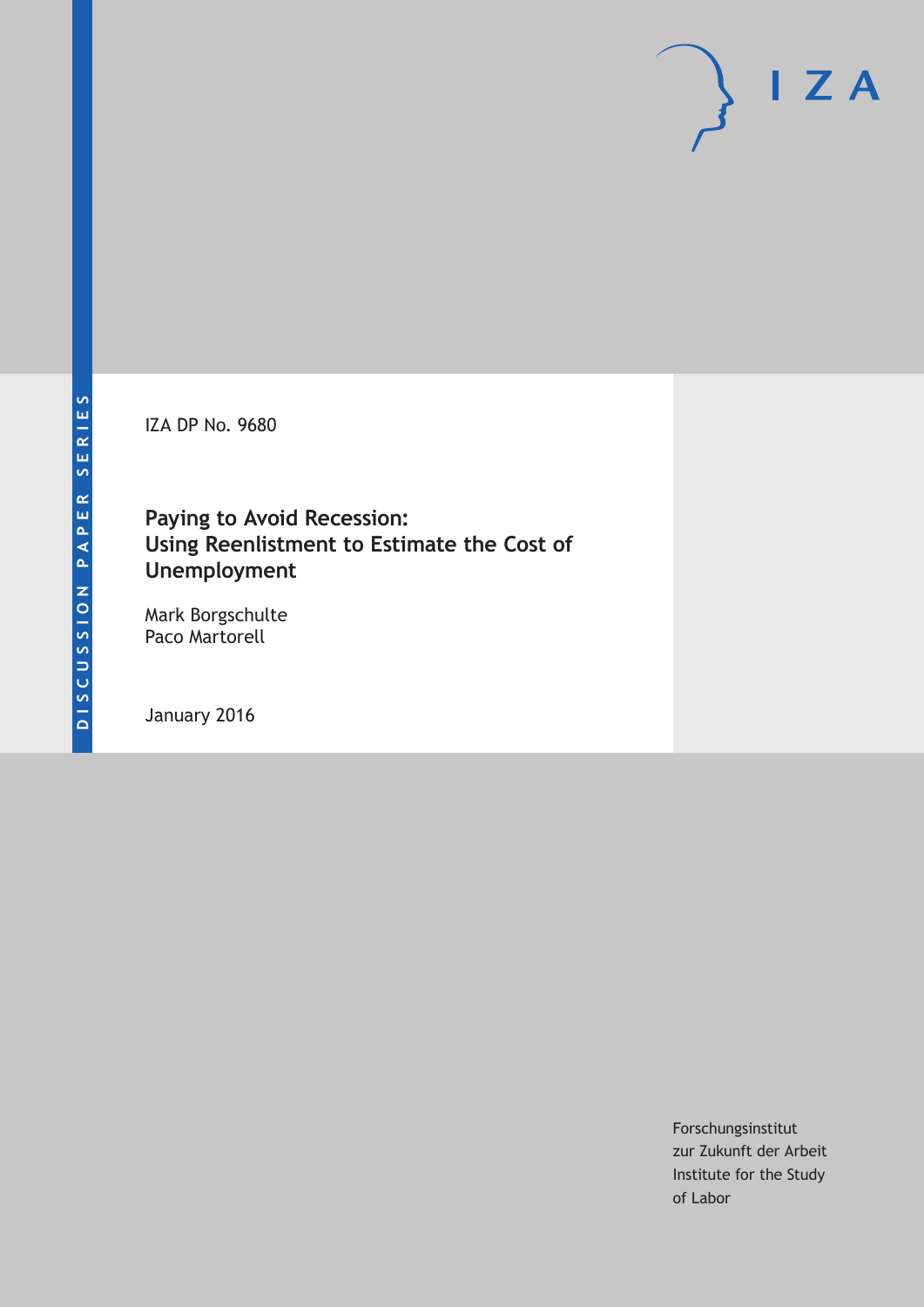# **Paying to Avoid Recession: Using Reenlistment to Estimate the Cost of Unemployment**

## **Mark Borgschulte**

*University of Illinois at Urbana-Champaign and IZA* 

## **Paco Martorell**

*University of California at Davis* 

Discussion Paper No. 9680 January 2016

IZA

P.O. Box 7240 53072 Bonn **Germany** 

Phone: +49-228-3894-0 Fax: +49-228-3894-180 E-mail: iza@iza.org

Any opinions expressed here are those of the author(s) and not those of IZA. Research published in this series may include views on policy, but the institute itself takes no institutional policy positions. The IZA research network is committed to the IZA Guiding Principles of Research Integrity.

The Institute for the Study of Labor (IZA) in Bonn is a local and virtual international research center and a place of communication between science, politics and business. IZA is an independent nonprofit organization supported by Deutsche Post Foundation. The center is associated with the University of Bonn and offers a stimulating research environment through its international network, workshops and conferences, data service, project support, research visits and doctoral program. IZA engages in (i) original and internationally competitive research in all fields of labor economics, (ii) development of policy concepts, and (iii) dissemination of research results and concepts to the interested public.

IZA Discussion Papers often represent preliminary work and are circulated to encourage discussion. Citation of such a paper should account for its provisional character. A revised version may be available directly from the author.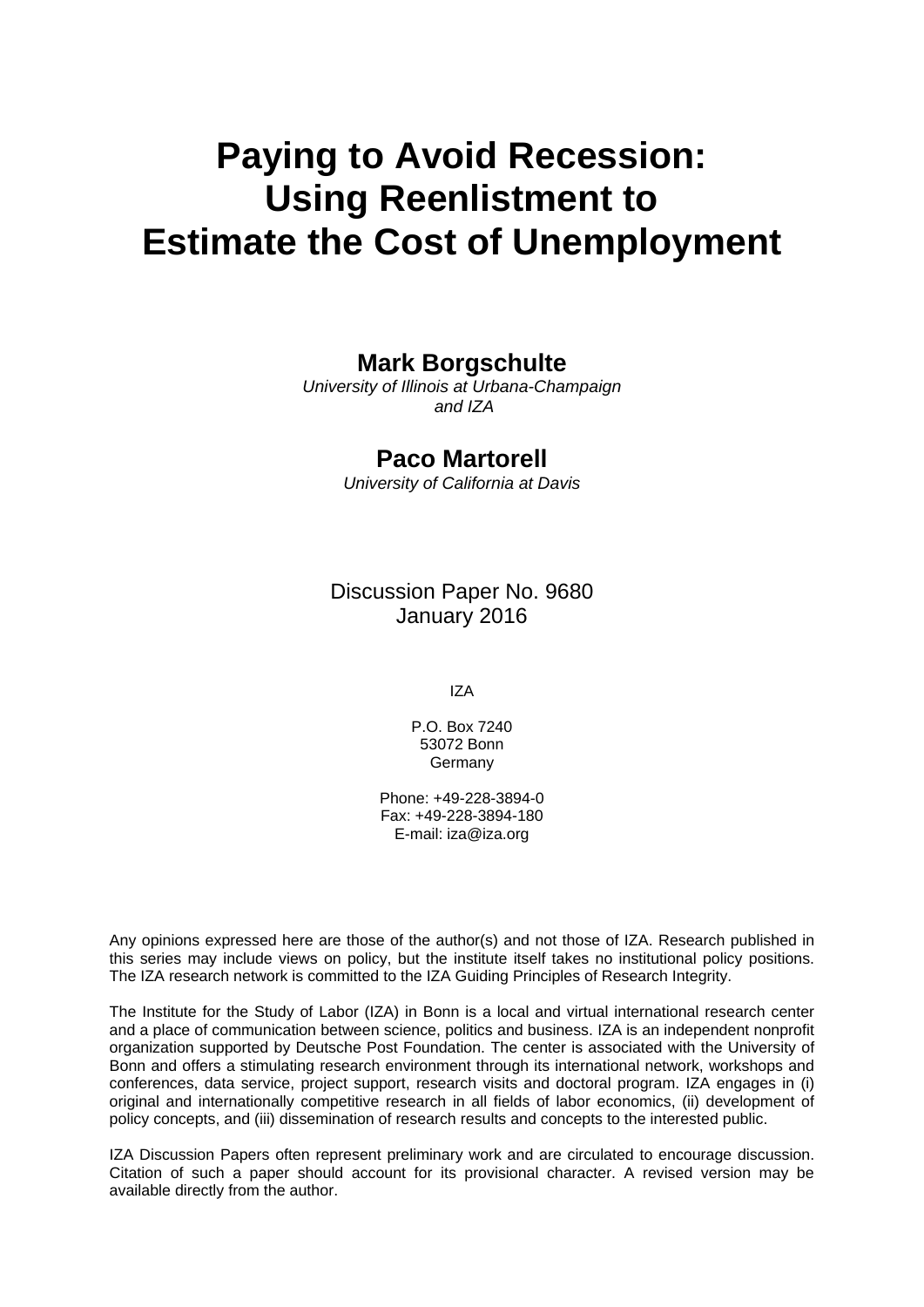IZA Discussion Paper No. 9680 January 2016

## **ABSTRACT**

## **Paying to Avoid Recession: Using Reenlistment to Estimate the Cost of Unemployment\***

This paper provides revealed-preference estimates of the monetary value of avoiding job search in a high-unemployment labor market by examining the behavior of military servicemembers deciding between reenlisting and exiting the military. We find that servicemembers would sacrifice 1.5-2% in earnings in exchange for avoiding a one percentage point increase in the home-state unemployment rate. Comparing these estimates to realized losses in post-service civilian earnings resulting from exiting the military during times of high unemployment suggests that mitigating factors (e.g., leisure, private and public transfers) offset less than one-third of the earnings losses caused by entering a weak labor market.

JEL Classification: J30, J60, J65

Keywords: welfare cost of business cycles, labor market entry, military reenlistment

Corresponding author:

 $\overline{a}$ 

Mark Borgschulte Department of Economics University of Illinois, Urbana-Champaign 1407 W Gregory Drive Urbana, IL 61801 USA E-mail: markborg@illinois.edu

<sup>\*</sup> For comments and other assistance, we thank Beth Asch, Matt Botsch, David Card, Flavio Cunha, Jason Faberman, Eliza Forsythe, François Gerard, Jim Hosek, Pat Kline, Ron Lee, Dave Loughran, Vikram Maheshri, Ulrike Malmendier, Pascal Michaillat, Maury Obstfeld, Carl Nadler, Issi Romem, Jesse Rothstein, Emmanuel Saez, David Silver, Lanwei Yang, and seminar participants at UC Berkeley, Chicago Federal Reserve, United States Military Academy, University of Miami, University of Virginia, University of Illinois at Urbana-Champaign, University of Illinois at Chicago, Society of Labor Economists Meetings, Southern Economics Association Meetings, San Francisco State, Census Bureau and RAND.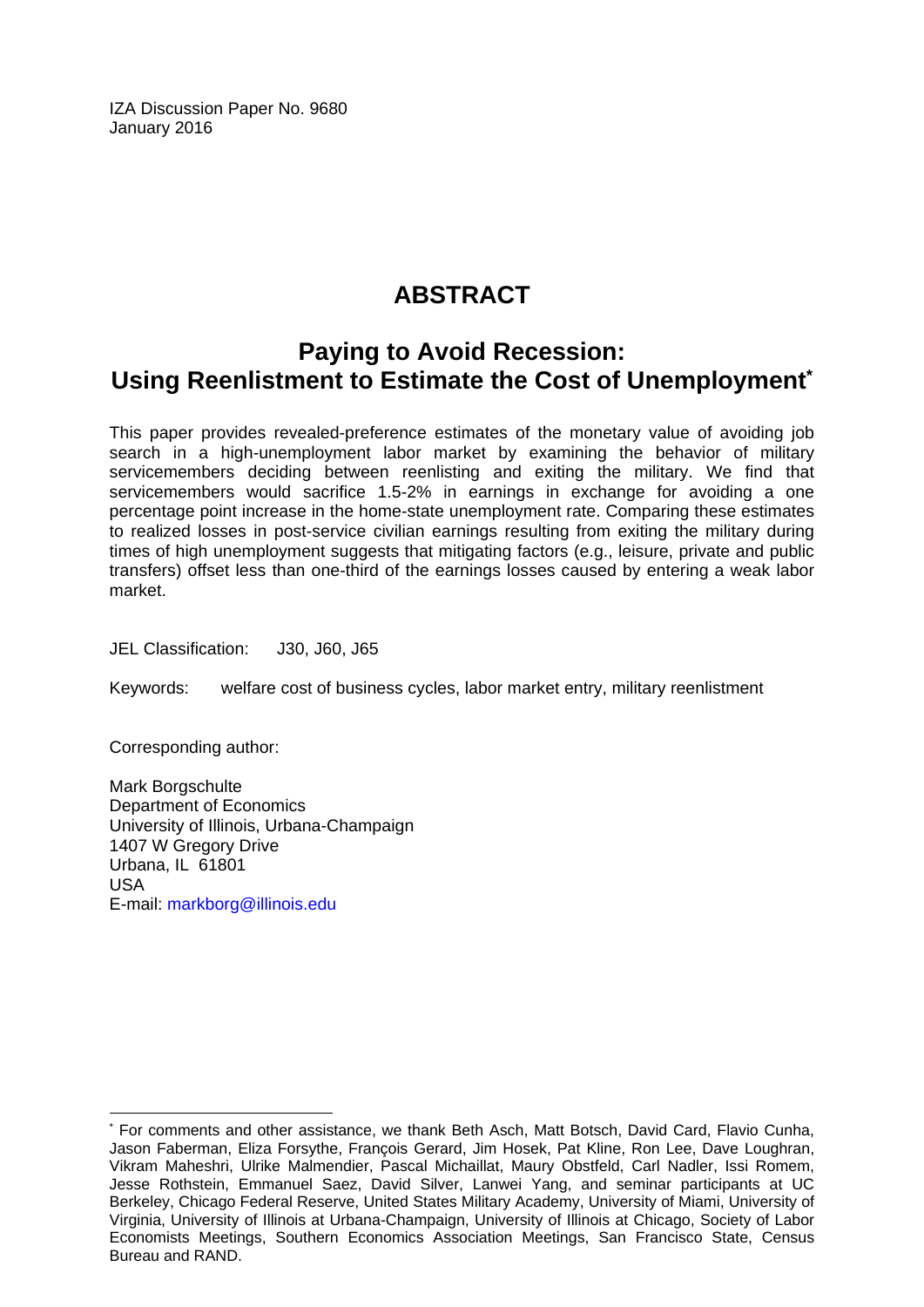Recent research establishes that business cycle conditions at the time of job search exert a large and persistent effect on the subsequent earnings and occupations of displaced workers and new college graduates.<sup>[1](#page-3-0)</sup> However, the welfare costs to these labor market transitions could be offset by increased leisure, public and private transfers, and other mechanisms. How much would workers be willing to pay to avoid these earnings losses therefore remains unclear, with the value of social insurance programs, job creation, and stabilization policy depending crucially on the answer to this question.

Existing empirical evidence on the welfare costs of business cycles and how earnings losses in recessions translate into welfare losses is mixed, supporting a wide range of offsets. Evidence that focuses on the long-run outcomes, health and subjective well-being of displaced workers and labor market entrants suggests large costs to business cycle fluctuations.<sup>[2](#page-3-1)</sup> On the other hand, the relatively weak response of consumption to job loss has been interpreted as evidence against it having large welfare costs.<sup>[3](#page-3-2)</sup> Similarly, calibrated search models require small welfare costs to job destruction to match the weak cyclical response of real wages relative to unemployment.<sup>[4](#page-3-3)</sup>

In this paper we present new revealed-preference estimates of the monetary value of avoiding a high-unemployment labor market, based on the direct observation of reenlistment choices of military servicemembers. The underlying idea is simple: if labor market conditions affect not only earnings, but also welfare, people will be willing to pay more to enter the labor market when unemployment is low. In the case of the reenlistment decision, the costly option takes the form of giving up the (often generous) reenlistment bonuses that are used by the military to balance the supply and demand for different occupation groups. We fit reenlistment choice models that include the value of the reenlistment bonus offered to each person, as well as the unemployment rate in their home state (i.e., the state of residence just prior to joining the military). These models provide estimates of the willingness to pay to avoid a higher unemployment rate, a sufficient statistic for the total response of all economic and psychological costs associated with job search at different

<span id="page-3-0"></span><sup>&</sup>lt;sup>1</sup> See [Genda et al.](#page-26-0) [\(2010\)](#page-26-1), [Kahn](#page-26-1) (2010) and [Oreopoulos et al.](#page-27-0) [\(2012\)](#page-27-0) for earnings effects among college graduates, [Jacobson et al.](#page-26-2) [\(1993\)](#page-26-2) and [Davis et al.](#page-25-0) [\(2011\)](#page-25-0) for effects among displaced US workers, and [Altonji et al.](#page-24-0) [\(2016\)](#page-24-0) for evidence on occupation.

<span id="page-3-1"></span><sup>2</sup>For example, see for subjective well-being: [Clark and Oswald](#page-25-1) [\(1994\)](#page-25-1), [Wolfers](#page-27-1) [\(2003\)](#page-27-1), [Blanchflower and Oswald](#page-25-2) [\(2004\)](#page-25-2), [Di Tella et al.](#page-25-3) [\(2003\)](#page-25-3), [Di Tella et al.](#page-25-4) [\(2010\)](#page-25-4), [Deaton](#page-25-5) [\(2012\)](#page-25-5), [Helliwell and Huang](#page-26-3) [\(2014\)](#page-26-3); health: [Sullivan and](#page-27-2) [von Wachter](#page-27-2) [\(2009\)](#page-27-2), [Schaller and Stevens](#page-27-3) [\(2015\)](#page-27-3).

<span id="page-3-2"></span> $3$ Examples of consumption-based welfare estimates include [Cochrane](#page-25-6) [\(1991\)](#page-25-6), [Gruber](#page-26-4) [\(1997\)](#page-26-4), and [Blundell et al.](#page-25-7) [\(2008\)](#page-25-7). Interpretation of consumption responses is complicated by consumption commitments [\(Chetty and Szeidl,](#page-25-8) [2007\)](#page-25-8), household responses [\(Blundell et al., 2015\)](#page-25-9), and household heterogeneity (as inin [Krebs](#page-26-5) [\(2007\)](#page-26-5) and [Krusell](#page-26-6) [et al.](#page-26-6) [\(2009\)](#page-26-6) [Schulhofer-Wohl](#page-27-4) [\(2011\)](#page-27-4)).

<span id="page-3-3"></span><sup>4</sup>For example, Shimer 2005 and Hagedorn and Manovskii 2008. Intuitively, if job losers faced large welfare costs, firms could respond to demand shocks through lower wages rather than layoffs. See Shimer and Rogerson 2011 for an overview.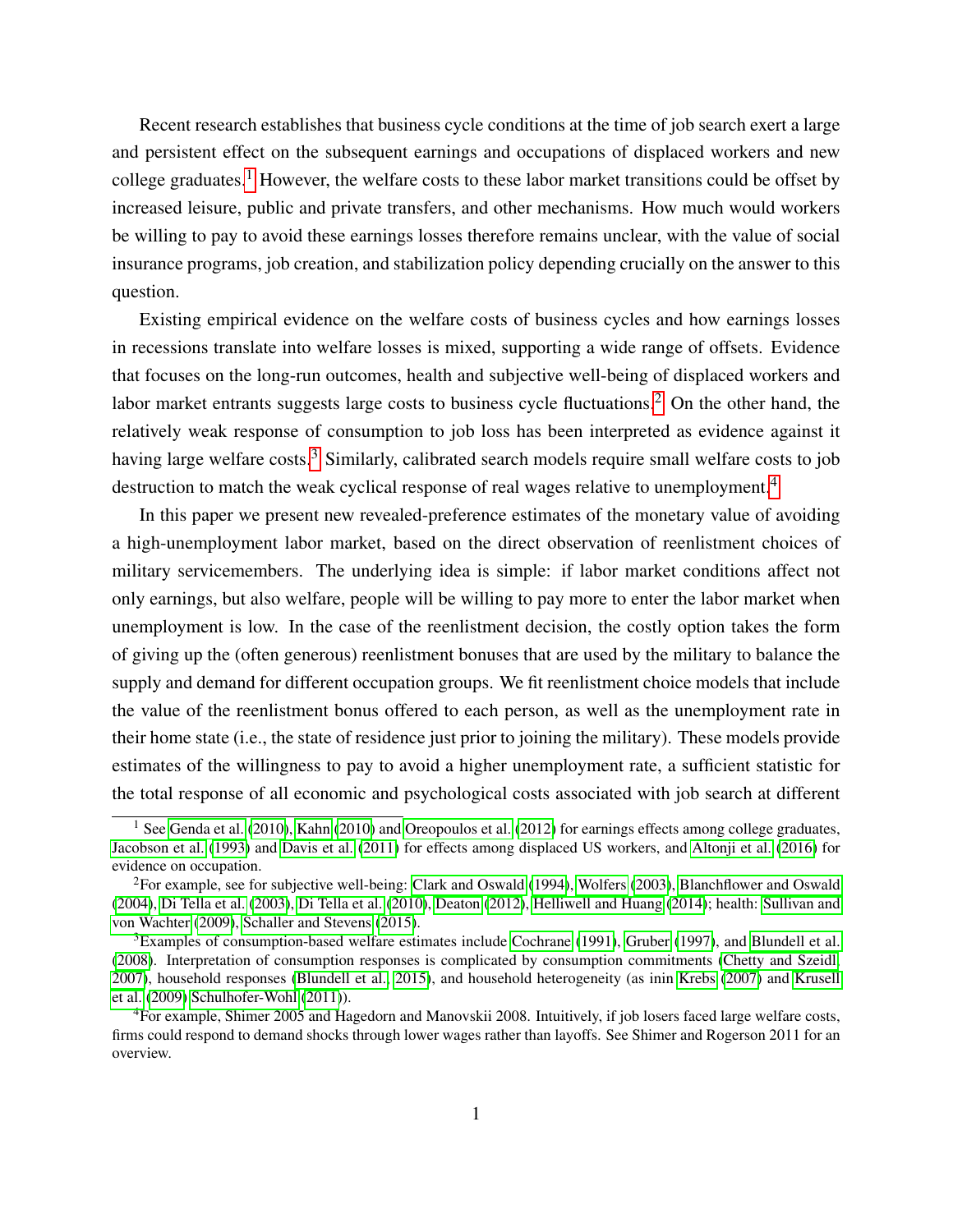points in the business cycle.<sup>[5](#page-4-0)</sup> We then directly estimate the effect of the home-state unemployment rate using administrative data on the earnings of individuals who leave the military and enter the civilian labor market. We then compare the willingness to pay to avoid higher unemployment with the earnings losses generated by entering the labor market in periods of high unemployment to calculate the fraction of the earnings loss offset by mitigating factors such as public transfers.

The military setting permits us the rare opportunity to observe workers' decisions to exit employment at independent levels of the wage and unemployment rate. Four key features of the military reenlistment setting and the available data are critical to our approach. First, the military recruits workers from all 50 states, but sets a national compensation policy. Thus, we can compare workers facing similar contract offers to stay in the military but subject to distinct, exogenous shocks to their home labor markets. Second, the bonuses used by the military to control occupation-specific reenlistment flows are set based on observable characteristics, allowing us to recover contract offers that were not consummated. Although there is an individual-specific component in the actual received bonuses, we can use average bonuses paid to an occupation group or other system-level measures of occupation-specific demand to address this source of endogeneity. Third, reenlistment entails a significant commitment—usually a minimum of 3 or 4 additional years—forcing a discrete decision over the value of employment. A fourth key feature regards the size of the military and the availability of detailed administrative data. The military is a very large national employer (over 1.1 million enlisted servicemembers at any time, with approximately 180,000 new enlistees each year and an equal number of people leaving the service). Our data permits us to observe the contracts, military pay, and characteristics of enlisted servicemembers for a large number of cohorts (1993-2009) as well as Social Security Administration (SSA) earnings records on post-service earnings for those who leave the military, and Veterans Administration records on college benefit (GI Bill) usage.

We begin our empirical analysis by estimating choice models that include the reenlistment bonus and the home-state unemployment rate, as well as a rich set of controls, including AFQT, for the characteristics of the service member and his occupation. We find that reenlistment rates are highly responsive to both retention bonuses and the home-state unemployment rate. Our implied elasticities of the reenlistment rate with respect to bonuses are in the range of 1 to 1.5, similar to the range in the existing literature. The ratio of the estimated effect of the home-state unemployment rate to the effect of the bonus—which roughly equates to the increase in the wage over the next contract required to generate the same reenlistment response as a one point increase in home-state unemployment rate—imply that young veterans are willing to trade no less than 1%, and as much

<span id="page-4-0"></span> $5$ See [Chetty](#page-25-10) [\(2009\)](#page-25-10).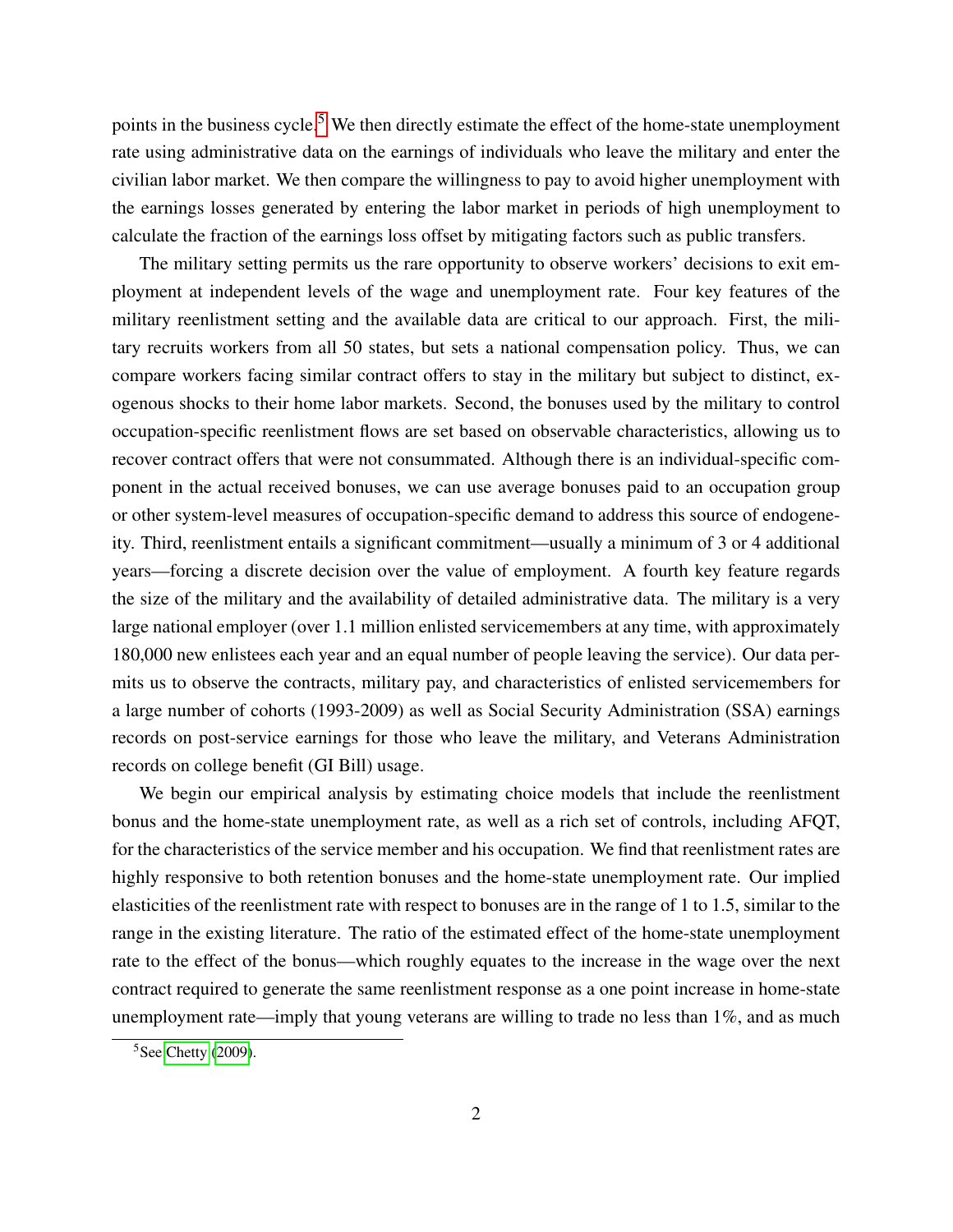as 2.4% of their military wage to avoid a 1-point increase in the home-state unemployment rate at exit. Since half of the bonus is paid on signing, discounting will increase the value of the bonus payments relative to this baseline.

We then connect the estimated willingness-to-pay to observed earnings losses. To do so, we follow previous studies of job search over the business cycle and estimate of the effect of the local (i.e., home state) unemployment at the time of leaving the military on subsequent SSA earnings outcomes. Consistent with evidence on displaced workers and labor market entrants, we find that people who leave the military when their home-state unemployment rate is higher suffer large and persistent earnings losses over the next decade. In their first full year out of the military, young veterans who complete their term of service between 1993 and 2009 could expect to lose 3.6% of their annual earnings for each 1 percentage point increase in their home-state unemployment rate, with effects statistically distinguishable from zero for 7 years. A concern with these estimates is that there may be selectivity biases in the characteristics of veterans who choose to leave the military when their home-state unemployment rate is higher or lower. We use the bonus offers to each individual's occupation in the year of their reenlistment decision to develop a control function for the degree of selection bias. The corrected estimates are quite similar to our baseline estimates, suggesting that selection biases in our context are small. These estimates are notably larger than the estimates reported by [Oreopoulos et al.](#page-27-0) [\(2012\)](#page-27-0) for new college graduates in Canada, potentially reflecting the greater cyclicality of wages for high-school educated workers than college educated workers.<sup>[6](#page-5-0)</sup> Part of the difference may also reflect the inclusion of the Great Recession in our study period: when we disaggregate our results by time period, we find that the effects of the home-state unemployment rate are amplified in recessions, and are particularly large in the 2007-2009 period.

We then asses the extent to which earnings losses resulting from job search during times of high unemployment generate welfare losses by comparing the estimated willingness to pay to avoid a higher home-state unemployment rate with the estimated earnings losses experienced by military leavers who are exposed to different home-state labor markets. In our preferred estimates, earnings losses are not much larger than the willingness to pay, and we estimate that mitigating mechanisms like public and private transfers and leisure offset 13 to 35% of the realized earnings losses. Discounting these losses at rates estimated in the previous literature suggests a percentage point of home-state unemployment at the time of separation from the military results in the loss of approximately 1.31% of lifetime earnings, and 1% of lifetime utility; accounting for endogenous migration, the timing of the decision and separation from the military would increase these

<span id="page-5-0"></span> $6$ See [Hoynes et al.](#page-26-7) [\(2012\)](#page-26-7) for evidence and citations to the literature on the income and demographic gradients in exposure to business cycles.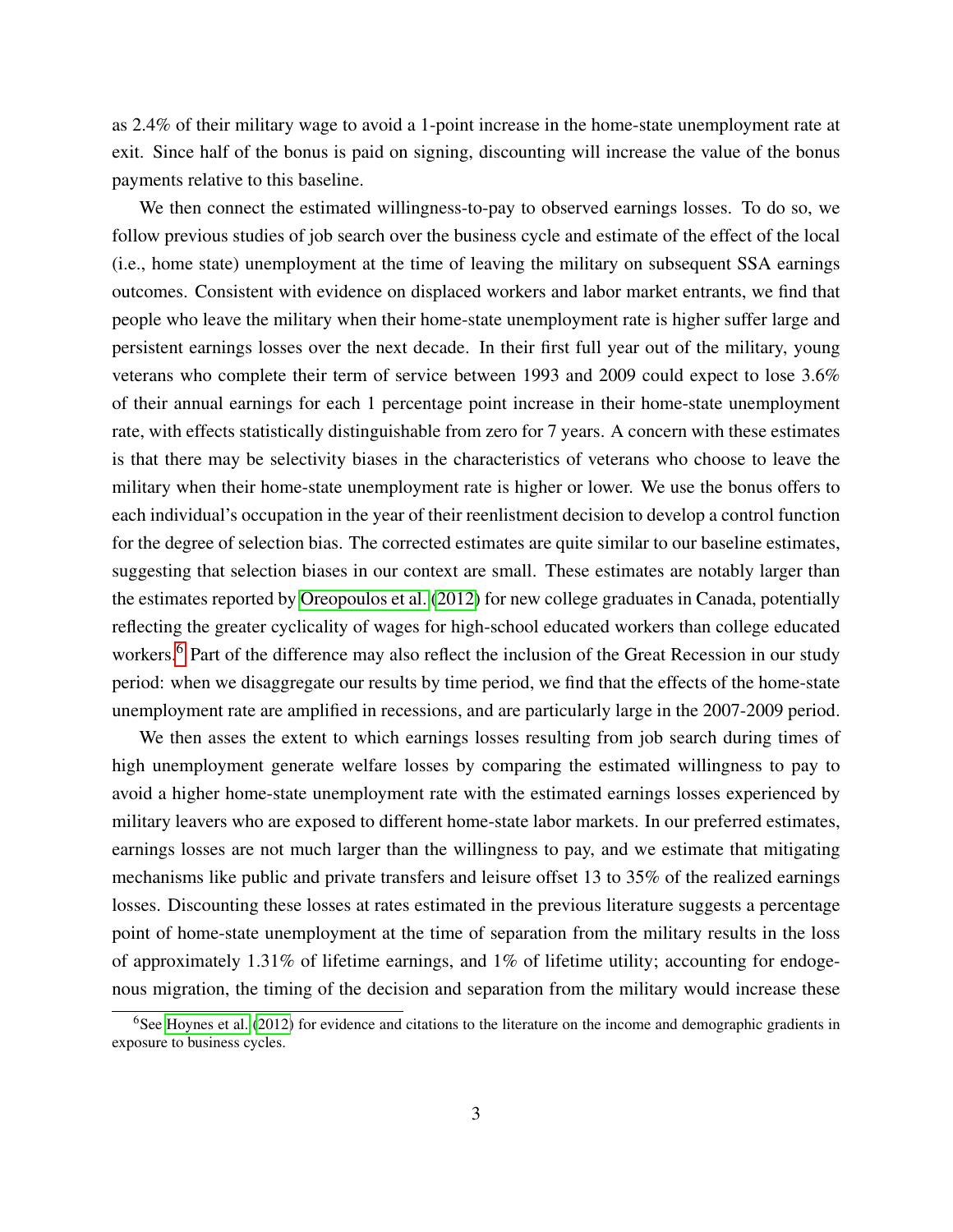earnings and utility losses by an additional 30%. We suspect that the offset effect we estimate for young veterans to be an overestimate of the degree of offset for other similar workers, as US veterans anticipate this transition, and have access to a range of targeted public programs, including generous education/job-training benefits and unemployment insurance.

## 1 Reenlistment of Enlisted Men and Sample Characteristics

As with displaced workers and college graduates, young veterans of the US military have limited control over the timing of job search. This occurs due to fixed-length enlistment contract and limited opportunities to voluntarily leave the military before the expiration of the contract. Around 60% of enlisted servicemembers exit service at the end of the first contract, totaling over 100,000 people per year. To put this in context, this equates to 6-7% of the flow of new college graduates in the United States.

Enlisted servicemembers in the Army, Navy, Marines and Air Force sign similar contracts at entry, and face common institutional features in their reenlistment choice. These servicemembers enter the military having selected a branch of service, term of service and occupational specialization. As the end of the initial enlistment contract nears, servicemembers in all four branches enter a reenlistment window, during which they face a menu of options over the term, occupation and duty assignment in their new contract. The military uses Special Reenlistment Bonuses (SRB) as the primary tool to control reenlistment and incentivize movement into under-staffed occupations. The SRB pays the product of an occupation-specific multiplier, the servicemembers' base pay and the additional years of service commitment, up to a maximum of \$100,000. Given their importance to the supply of military manpower, the SRB program is the focus of a number of economic analyses of reenlistment incentives.<sup>[7](#page-6-0)</sup> Half of the bonus is paid within a month of reenlistment, and the other half is paid over the course of the new contract.<sup>[8](#page-6-1)</sup> We refer to effects of the payment schedule as the cash-in-hand component of the bonus.

Military labor demand and bonus setting reflect several considerations. The Department of Defense sets enlistment and reenlistment targets, reflecting projected deployment needs, military doctrine and Congressionally-authorized funding levels. Bonuses are then set to clear the market, with updates occurring as often as several days apart. In addition to controlling occupation-specific reenlistment flows, bonuses may also serve to offset relative changes in working conditions be-

<span id="page-6-0"></span><sup>7</sup>For example, [Hosek and Martorell](#page-26-8) [\(2009\)](#page-26-8), [Asch et al.](#page-24-1) [\(2010\)](#page-24-1) and [Greenstone et al.](#page-26-9) [\(2014\)](#page-26-9) analyze SRB bonuses. See [Hosek and Martorell](#page-26-8) [\(2009\)](#page-26-8) and [Asch et al.](#page-24-1) [\(2010\)](#page-24-1)) for a detailed discussion of SRB bonuses.

<span id="page-6-1"></span><sup>8</sup>The Marine Corps, the smallest service branch, switched to a lump-sum bonus in 2001. The switch to a lump-sum bonus will bias our estimates towards a smaller willingness to pay.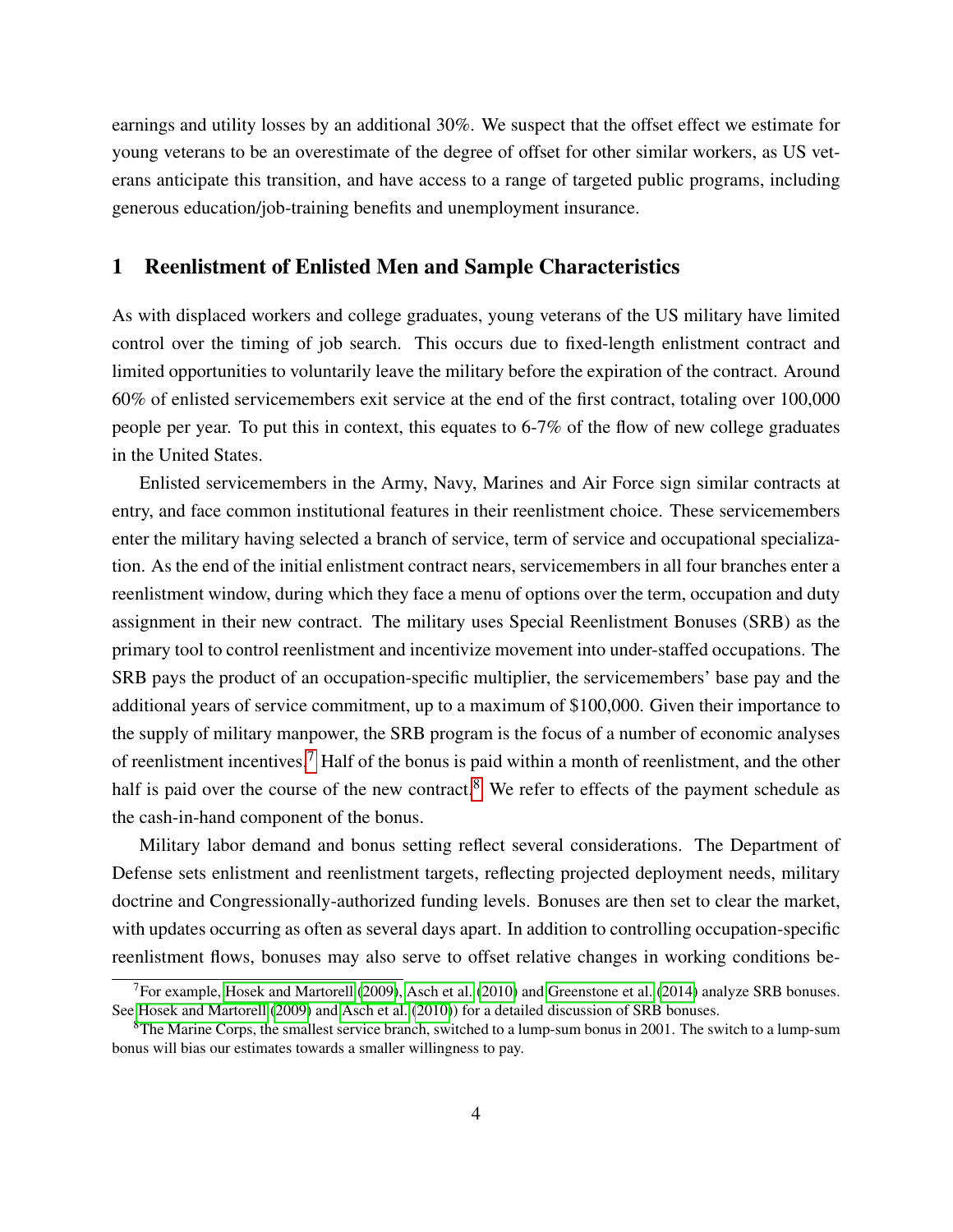tween military and civilian life. Average bonuses increase during overseas conflicts necessitating deployments and increased mortality risk, as well as civilian labor market booms. In the time series, reported in Appendix Figure [A1,](#page-34-0) only 40% of reenlistment contracts included a bonus during the drawdown of the mid-1990s, while this increased to 80% at the height of the Iraq and Afghanistan wars. As well, bonuses increased during the robust economy of the late 1990s, and then again during the wars. During peacetime, cross-occupation variation in demand and bonuses primarily arises due to changes in military doctrine and to maintain a relatively constant tenure pyramid within occupation; during wartime, those occupations with the highest mortality risk will require additional compensation. The military may also delay separation using "stop-loss" provisions, which extend the contract term through the end of a servicemember's deployment.

Should servicemembers choose to exit the military (i.e. not reenlist), they are discharged at or near the end of their current contract. Early separation may be negotiable in the final months of the contract, depending on the needs of the military. Upon entering civilian life, veterans become eligible for GI Bill college and training benefits, disability and a limited set of means-tested benefits, such as health care, and a range of state-level programs, such as unemployment insurance, preferential hiring and housing assistance.

#### 1.1 Data and Sample Characteristics

We use military administrative data encompassing the universe of enlisted military personnel who served on active duty between 1988 and 2010, linked to their SSA earnings files through 2010 and college benefit usage through mid-2009. Administrative pay records decompose income into categories that include the total value of bonus payments, which we use to recover average bonus offers made in each occupation. The pay records also contain information on in-service experience shown to affect reenlistment, such as receipt of deployment pay, hostile fire pay and stop-loss.

In order to harness the largest possible group of servicemembers subject to standardized contracts, we study the population of enlisted, active-duty, first-term, male servicemembers from the four largest branches of the military, the Army, Navy, Marines and Air Force. We drop female servicemembers from the sample, a sample restriction that is consistent with previous literature on labor market entry and displaced workers.<sup>[9](#page-7-0)</sup> As well, we drop servicemembers who are discharged

<span id="page-7-0"></span> $^{9}$ For example, see [Oreopoulos et al.](#page-27-0) [\(2012\)](#page-27-0), [Kahn](#page-26-1) [\(2010\)](#page-26-1) and [Davis et al.](#page-25-0) [\(2011\)](#page-25-0). Our preliminary analysis revealed that the earnings responses of young female veterans differ from the patterns of young male veterans, temporarily rising in response to unemployment at exit, a result consistent with an important fraction of women acting as secondary earners in their household. The analysis relies on (residualized) earnings cells from SSA, which must contain a minimum number of observations. Earnings results for women were also much noisier than the results for men, probably due to missing data. Given the data access constraints, we cannot analyze heterogenous earnings effects by gender, race/ethnicity or for some other subgroups.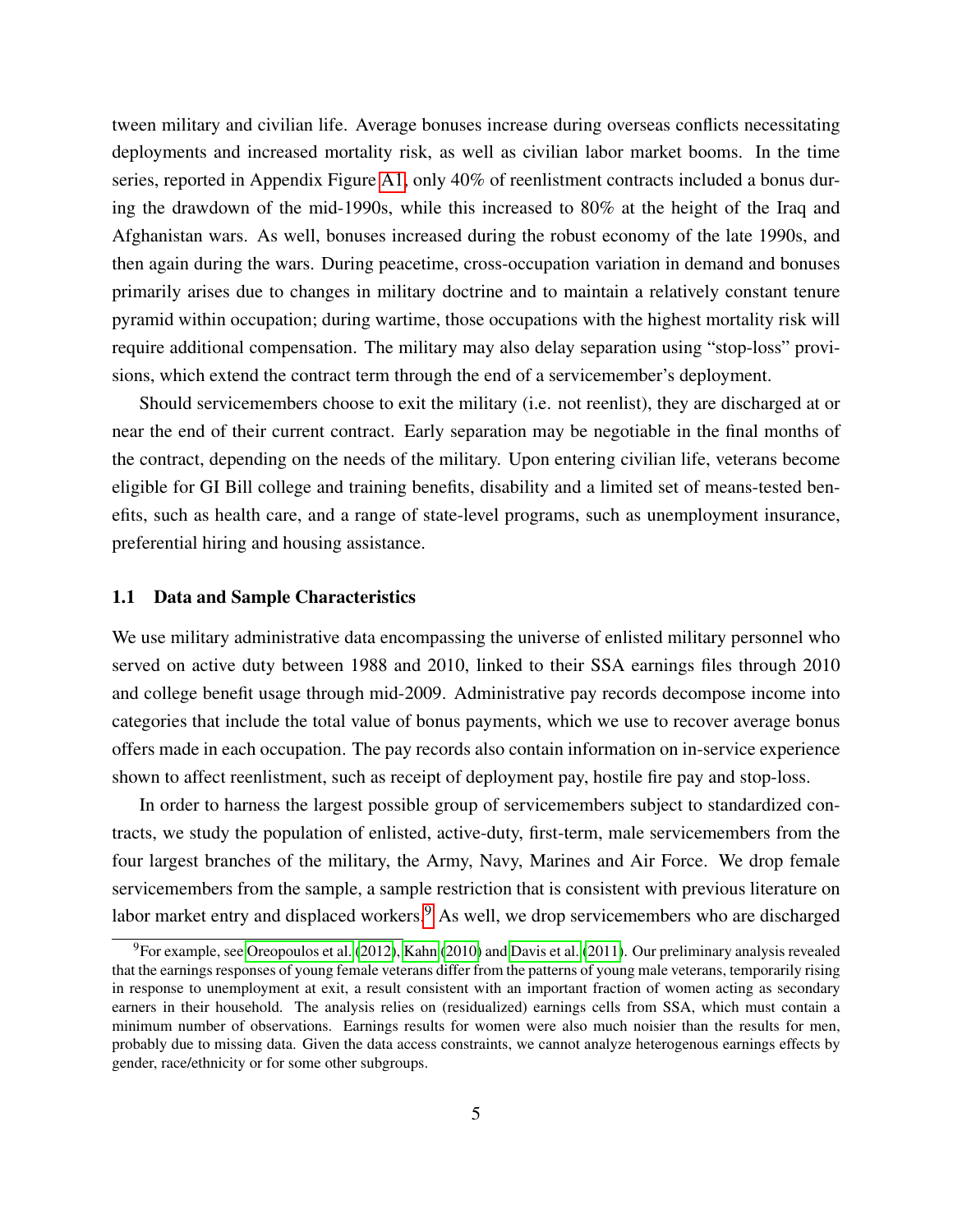before the completion of the first year of their contract, because most of these discharges occur involuntarily, e.g. failing to meet standards during basic training. Attrition before the final quarter of the contract is not predicted by state unemployment-rate movements. Together, we have just under 1.1 million people in our sample. In our reenlistment analysis, missing data and the construction of the bonus variable will result in a different sample size across specifications; we discuss several robustness checks below, but have not found important patterns or biases resulting from the dropped observations.

We report our results for two groups: contracts ending between 1993 and 2004 (the primary sample), and those ending between 1993 and 2009 (the full sample). The 1993-2004 cohorts offer a number of advantages in analyzing both reenlistment and earnings outcomes. We list these here, beginning with the advantages in the reenlistment analysis. Of chief importance, the primary sample period offers the strongest support for our assumption of a stable military labor demand function. Although the final 3 years include the first years of the Global War on Terror, the Iraq and Afghanistan Wars had not yet devolved into protracted conflicts during these years. As a result, the military was broadly successful in meeting enlistment and reenlistment goals for first-term recruits during the 1993-2004 period, as opposed to the 2005-2007 period, in which the strain of the Iraq and Afghanistan conflicts led to large-scale shortfalls in enlistment and reenlistment. The 1993-2004 reenlistment cohorts originally joined the military during peacetime and before attacks of September 11, 2001, reducing concerns about selection into the military. We begin the analysis with the 1993 reenlistment cohort, as this is the first for which our data contains information on the full course of the initial contract for the entire finishing cohort (initial contracts for enlisted servicemembers are 6 years or shorter), allowing us to test for attrition and control for initial cohort size and bonuses. For earnings outcomes, the 1993-2009 cohorts form an unbalanced panel, and as we will see, the Great Recession may alter the experience-profile of losses. Thus, when we examine dynamics, we drop the final five cohorts for this portion of the analysis. The 1993-2004 cohort sample allows us to observe six years of post-service outcomes for those who separate at the end of the first contract, including behavior at the end of the second contract for those who reenlist and college benefit usage for those who exit. Additionally, data on the Montgomery GI Bill allows us to stratify earnings results by college benefit usage through 2004. In sum, the shorter sample period offers a number of analytical advantages in our subsequent analysis, though we extend the analysis through the Great Recession-era where appropriate.

The descriptive statistics in Table [A1](#page-28-0) show first-term enlisted men to be a young, diverse group of workers. Most enlisted men reach the end of their first contract between ages 22 and 27, with the average at 24. A large majority of this population enters the military unmarried, with their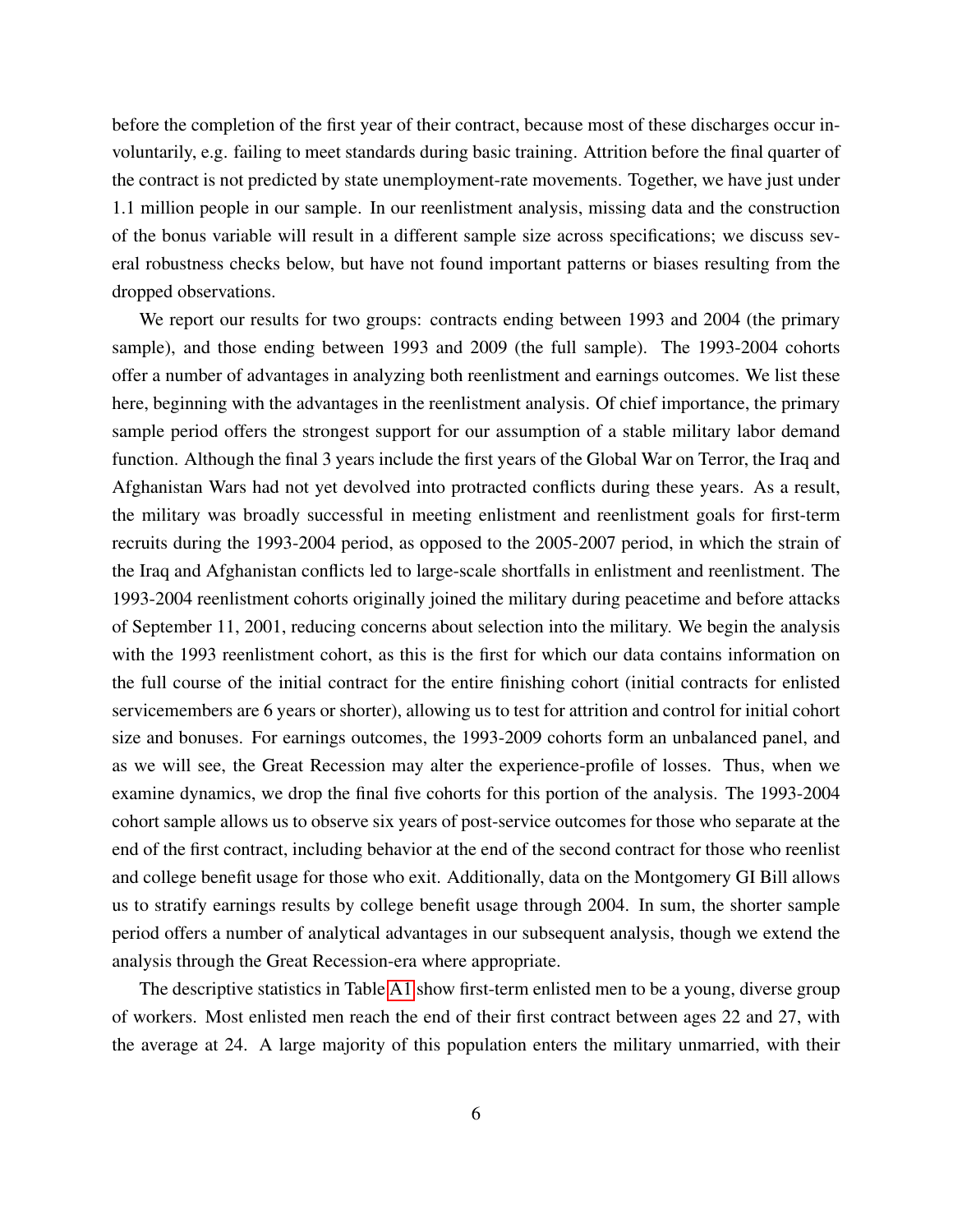highest education being a high school diploma or equivalent. Although less than 10% enroll in college before entering the military, enlisted men are of slightly above average intelligence, as can be seen from the mean and percentiles for AFQT (the percentiles of which are normed to the US population). Looking at the AFQT percentiles, we can see the effect of entry standards on the lower tail is considerably stronger than selection effects at the top of the distribution. Thus, enlisted men are less-skilled than college graduates, but not than the general population. Enlisted men are also broadly representative of the racial/ethnic demographics of the US over this period; whites and blacks are slightly overrepresented, while Hispanics are slightly underrepresented. The restriction to the earlier sub-period has no important effects on the sample characteristics.

### <span id="page-9-2"></span>2 Reenlistment Responses

### 2.1 Modeling Returns to Reenlistment and Labor Market Entry

Our model summarizes the monetary value of exiting employment and entering job search over the course of the business cycle.

The servicemember faces a binary decision to reenlist by the end of the first contract or exit the military. Should he exit at the end of their contract, he receives a payoff, which we summarize with the value function for individual *i*, in occupation *o*, from state *s*, eligible for discharge in year *t*:

$$
V_{iost}^{exit} = \alpha^{exit} + \beta U R_{st} + \eta^{exit} \mathbf{X}_{iost} + \varepsilon_{iost}^{exit},
$$
\n(1)

where  $\alpha^{exit}$  represents the average utility of exit,  $\beta$  is the influence of the state unemployment on future utility, including both earnings losses and mitigating mechanisms like leisure and public and private transfers, and  $\epsilon_{iost}^{exit}$  is a time-varying shock to the utility of exit, representing idiosyncratic elements, such as a new job offer or the start of a romantic relationship. The primary coefficient of interest is β, the effect of a one percentage point change in home state unemployment rate,  $UR_{st}$ <sup>[10](#page-9-0)</sup> The vector of controls,  $\mathbf{X}_{iost}$ , contains variables which influence the average value of exit, including state, year and occupation fixed effects, quadratic interactions of age with a rich set of demographic, health and education controls, such as AFQT, education at entry, marital status, height, weight, and race/ethnicity. We take this linear representation as an approximation of the total discounted value of exit. $^{11}$  $^{11}$  $^{11}$ 

<span id="page-9-0"></span><sup>&</sup>lt;sup>10</sup> In a slight abuse of notation, we use the unemployment rate in the three months following discharge eligibility in *URst*.

<span id="page-9-1"></span><sup>&</sup>lt;sup>11</sup> The linear model summarizes the data quite well, and perhaps surprisingly, the results in both the reenlistment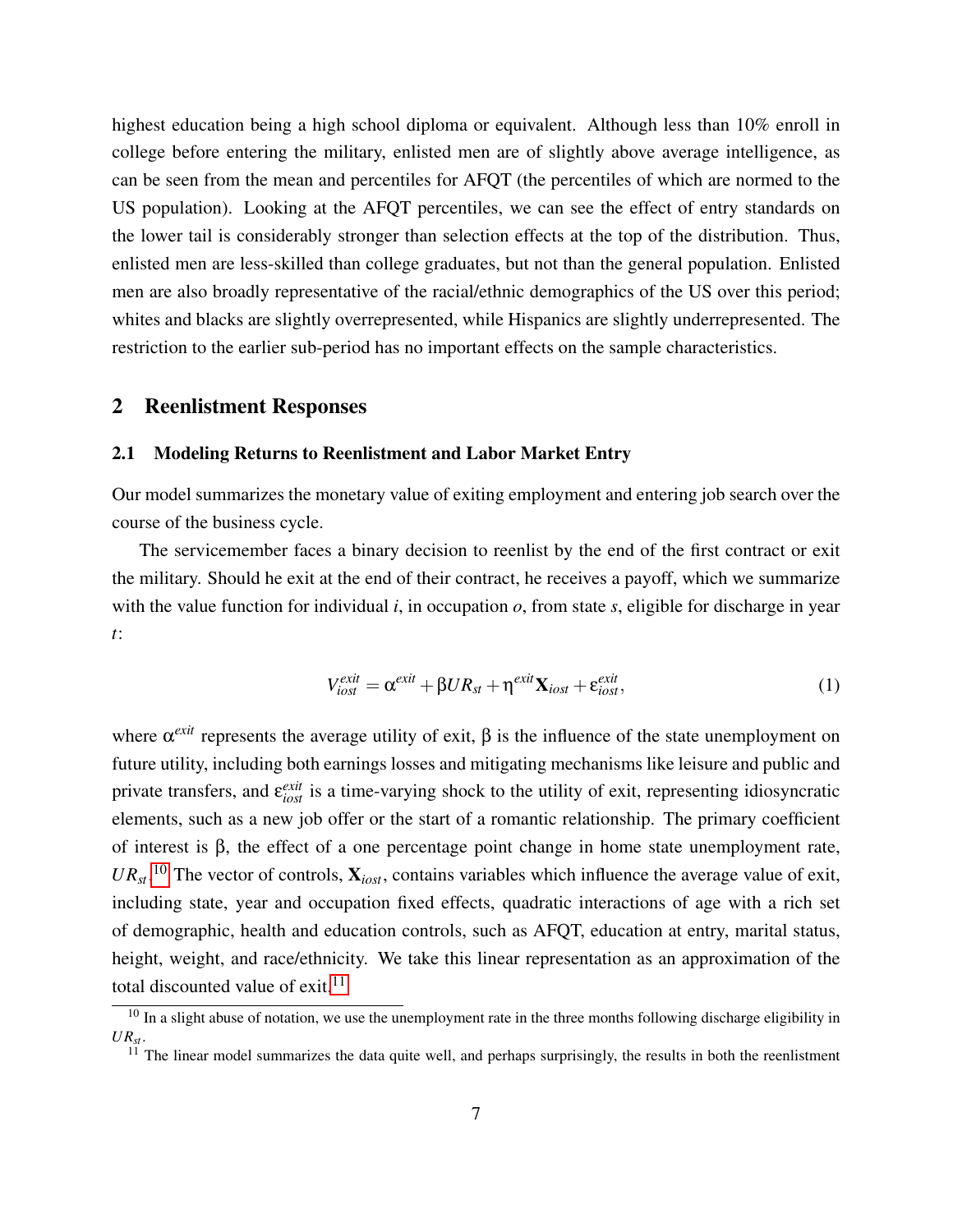If he reenlists, the servicemember receives a similar payoff:

<span id="page-10-1"></span>
$$
V_{iost}^{reenlist} = \alpha^{reenlist} + \gamma B_{iot} + \eta^{reenlist} X_{iost} + \mu_{iot} + \varepsilon_{iost}^{reenlist}.
$$
 (2)

In this equation,  $\alpha^{reenlist}$  represents the average utility of reenlistment,  $\gamma$  is the effect of a percent change in the pay operating through the bonus,  $\mu_{iot}$  is the taste for military service, and  $\varepsilon_{iost}^{reenlist}$ represents idiosyncratic elements of the returns to reenlistment, for example, a particularly desirable posting. We think of  $\mu_{i\alpha t} = \mu_i + \mu_{i\alpha t}$ , so that we can decompose the taste for service into the individual's time-invariant taste for service (for example, the effect of having a parent who served), and a time-varying component that we refer to as working conditions.<sup>[12](#page-10-0)</sup>

The response to the bonus in Equation [2,](#page-10-1) γ, will allow us to monetize the value of reenlistment. We convert the announced SRB multiplier to the implied percentage increase in the annual wage, *B*<sub>*iot*</sub>, as if the bonus were paid through increased earnings over the course of the next contract. We use this transformation in order to compare servicemembers with different levels of base pay. This modification will understate the value of the bonus for two reasons: first, the bonus carries with it an increase in the option value to reenlist at later reenlistment decisions, as there is serial correlation in bonus offers across contracts; and second, the cash-in-hand component of bonuses will lead to a higher value for the bonus (relative to an increase in pay over the course of the next contract) if discount rates exceed the growth rate of earnings<sup>[13](#page-10-2)</sup>. Both of these factors will increase the value of the bonus, relative to the hypothetical increase in pay over the course of the next contract. In Section [4](#page-20-0) we calibrate our willingness to pay elements to address these issues.

The servicemember chooses to reenlist if  $V_{iost}^{reenlist} > V_{iost}^{exit}$ . Combining these elements, the probability of individual *i* reenlisting, denoted by the dummy variable  $D_{iost} = 1$ , is:

<span id="page-10-3"></span>
$$
\mathbb{P}[D_{iost} = 1] = \mathbb{P}[V_{iost}^{reenlist} > V_{iost}^{exit}]
$$
\n
$$
= \mathbb{P}[\alpha^{reenlist} + \gamma B_{iot} + \mu_{iot} + \eta^{reenlist} \mathbf{X}_{iost} + \varepsilon_{iost}^{reenlist}
$$
\n
$$
> \alpha^{exit} + \beta U R_{st} + \eta^{exit} \mathbf{X}_{iost} + \varepsilon_{iost}^{exit}]
$$
\n
$$
= \mathbb{P}[\alpha - \beta U R_{st} + \gamma B_{iot} + \mu_{iot} + \eta \mathbf{X}_{iost} > \varepsilon_{iost}^{exit} - \varepsilon_{iost}^{reenlist}].
$$
\n(3)

Here,  $\alpha \equiv \alpha^{reenlist} - \alpha^{exit}$  and  $\eta \equiv \eta^{reenlist} - \eta^{exit}$ . In Equation [3,](#page-10-3) a point of unemployment increases the probability of reenlistment by  $\beta$ , while a 1% increase in the pay through the bonus increases

or earnings analysis are robust to their inclusion. As we lack the power to distinguish the effect of higher-order terms from zero, we did not include them in the final analysis.

<span id="page-10-0"></span> $12$ Although we did not enter a time-varying occupation-specific component in the returns to exit, they will be captured in  $\mu_{ot}$  when we difference the two value functions.

<span id="page-10-2"></span> $13$ This is likely the case, given the high discount rates estimated in [Warner and Pleeter](#page-27-5) [\(2001\)](#page-27-5)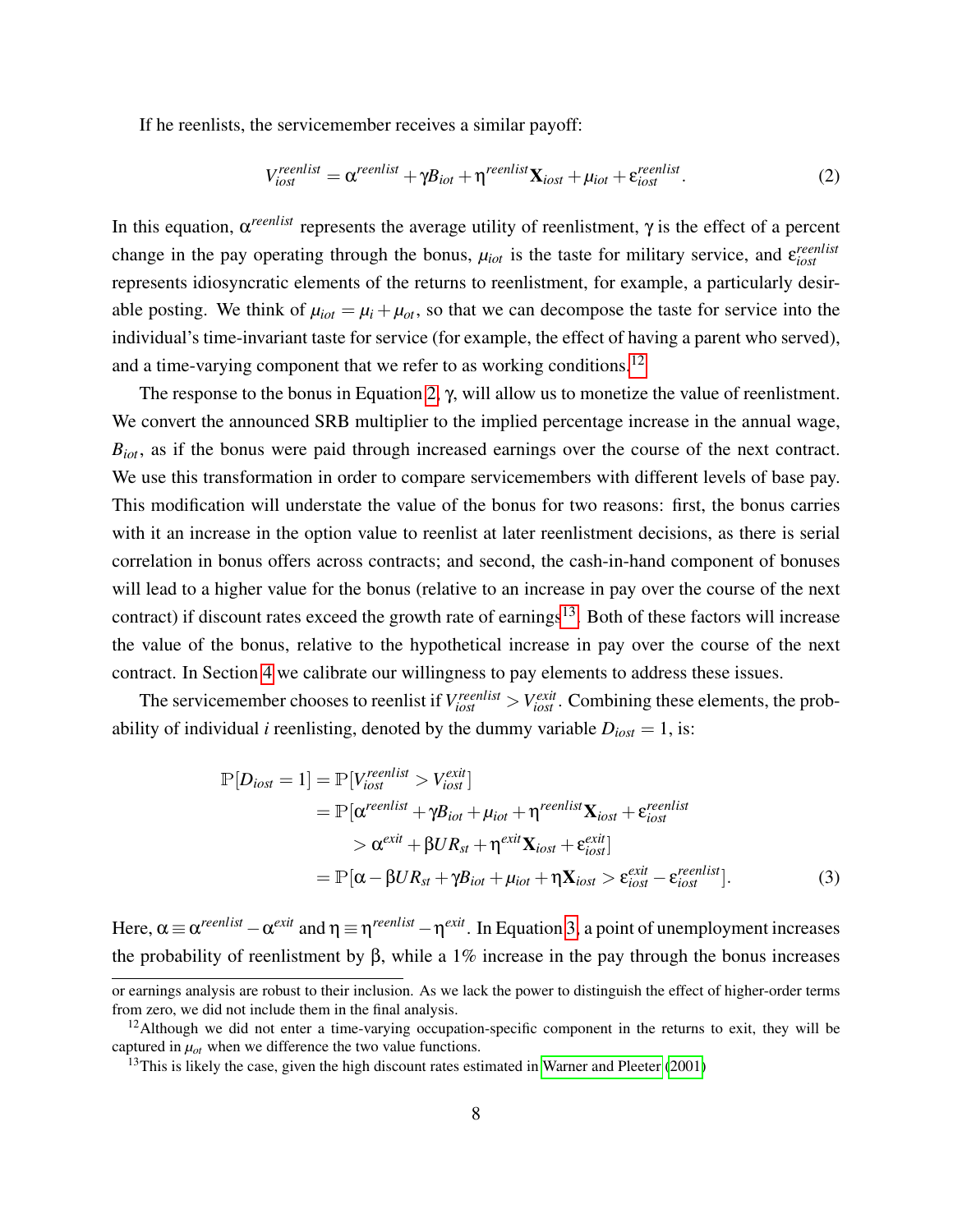the probability of reenlistment by  $\gamma$ . Dividing  $\gamma$  by the average reenlistment rate (around 40% in our sample) will yield a reenlistment elasticity, which we can compare to previous estimates in the literature. We want to know how large of a bonus change,  $\Delta B_{iot}^*$ , would be required to offset (i.e. hold constant the reenlistment rate in the presence of) a one point change in unemployment,  $γΔB<sub>tot</sub><sup>*</sup> = β * 1$ , so  $ΔB<sub>tot</sub><sup>*</sup> = β/γ$ . Given the discussion in the previous paragraph, we can interpret the ratio  $β/γ$  as roughly the percentage change in earnings on the next contract that would compensate for a percentage point decrease in the unemployment rate. Multiplying the ratio by the monetary value of a bonus point returns our estimate of the willingness-to-pay to avoid unemployment at exit in Section [4.](#page-20-0)

#### 2.2 Reenlistment Estimation

The main analysis of reenlistment responses estimates Equation [2](#page-10-1) using linear probability models. Figure [1](#page-34-0) graphically depicts the analysis. In the model, the response to state unemployment β reflects the avoidance of a worsening outside labor market and the response to bonus pay γ allows us to price this avoidance behavior. Of the two, there is considerably more uncertainty in the estimation of  $\gamma$ . In most of the analysis, we average the bonus offers within career-field cohorts (2-digit occupation) to remove the individual-level variation in the bonus, and analyze variation in  $B_{\text{ot}}$ . The 2-digit occupation corresponds to a military "career field." In general, this is the broadest category of related occupations, and most occupation-switching at reenlistment occurs within these fields (an Appendix table provides examples).

To estimate the bonus response, we pursue the strategy used in recent military manpower stud-ies (such as [Hosek and Martorell](#page-26-8) [\(2009\)](#page-26-8) and [Asch et al.](#page-24-1) [\(2010\)](#page-24-1)).<sup>[14](#page-11-0)</sup> Research using wartime samples has primarily focused on the effect of unobserved working conditions on the bonus. These researchers have naturally been concerned that the response to increases in the bonus may understate the true effect of pay incentives, due to the negative correlation in  $B_{ot}$  and  $\mu_{ot}$ . We minimize this concern by focusing the primary analysis on the 1993-2004 period, before the descent of the Afghanistan and Iraq Wars into protracted conflicts. To address this concern further, we add variables that proxy for working conditions—deployment history, receipt of hostile fire pay and measures of advancement in rank.<sup>[15](#page-11-1)</sup> Although we find no evidence of a significant bias in these estimates, we also investigated an instrumental variables model, based on the flow of new recruits

<span id="page-11-1"></span><span id="page-11-0"></span><sup>&</sup>lt;sup>14</sup> Figure [1](#page-34-0) summarizes the analysis in a binned scatter plot and the bonus in levels.

<sup>&</sup>lt;sup>15</sup>We have also explored including a control for stop-loss (involuntary extension of the term of service), with little effect on the estimated coefficients, in large part due to the fact that fewer than 2% of individuals experience stop-loss during the sample period. In the end, we chose not to include stop-loss controls, due to the high fraction of missing stop-loss measures in the early years of our sample.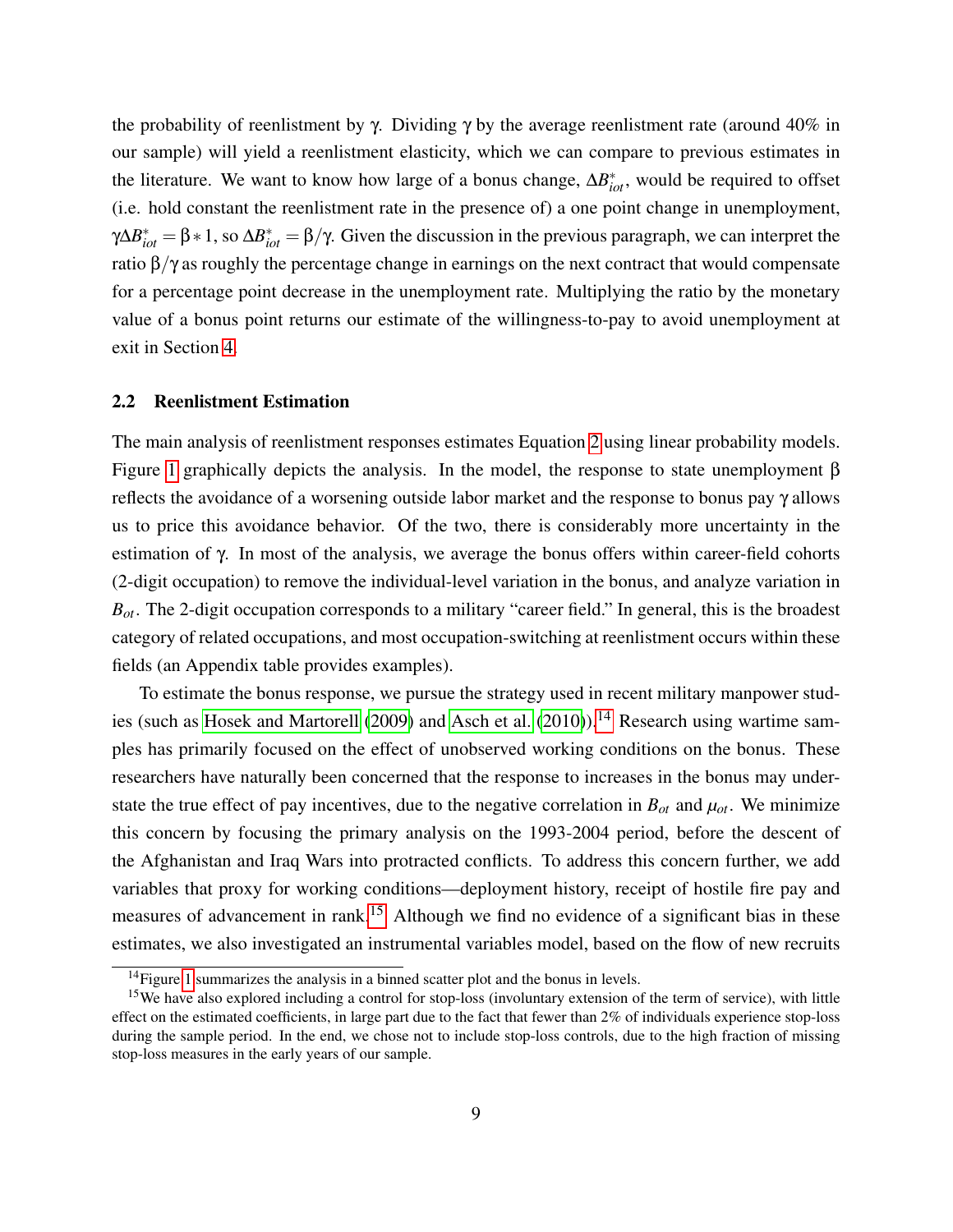into career fields. Results from this model are similar to the main estimates here, and results are reported in the Appendix.

To estimate the effects of home-state unemployment on reenlistment, β, we control for year and state fixed effects, state unemployment at entry, as well as the other control variables in the reenlistment analysis, and use state unemployment in the first 3 months after eligibility for discharge as the measure of economic conditions at discharge. This measure of the unemployment rate has the advantage of mirroring the earnings specifications, while possibly sacrificing some precision due to errors in expectations regarding the future value of unemployment at the time of the decision. Most reenlistment occurs in the 12 months leading up to the end of the first contract, and it seems likely that those who reenlist earliest are not marginal reenlisters; however, some of the information in this measure of unemployment may not be available at the time of the decision. The loss in precision should introduce a downward bias in our estimates of  $\beta$  and the willingness to pay. We also explore the role of the timing of the decision by excluding those who reenlist before the last year of their initial contract.

Finally, we report the estimated value of unemployment implied by the ratio of reenlistment responses to unemployment and bonus pay,  $\beta/\gamma$ . Based on the scaling of the bonus, we can interpret this as the percentage of the wage on the next contract (on average, 4 years long) that servicemembers are willing to forgo to avoid a one-point higher unemployment rate at exit. Standard errors using the Delta-method approximation allow us to test for the presence of full insurance, and verify we have the power not just to estimate the responses, but also their ratio.

#### 2.3 Reenlistment Model Estimates

Table [2](#page-29-0) reports estimates of reenlistment responses and the implied willingness-to-pay for unemployment at exit as a percentage of earnings on the next contract. The upper panel uses individual bonuses at the primary occupation (3-digit) level, while the lower panel averages bonuses and inservice covariates within career fields (2-digit). The primary analysis considers the 1993-2004 time period, while the final two columns on the right extend the sample through 2009.

The reenlistment results are stable across specifications and sample construction. In the first row of Column 1, we find a coefficient of 0.37 on the log of the bonus, meaning a 10% increase in pay is associated with just under a 4% increase in the probability of reenlistment. Off a base of 40%, this implies a reenlistment elasticity just below 1. Moving across the columns, our estimate is stable in these specifications and time periods. Dropping those who enlist for an initial 3 year term allows us to check for anticipation effects, in either the bonus or unemployment rate, while dropping those who begin service in a small occupation-year cohort provides a check on the potential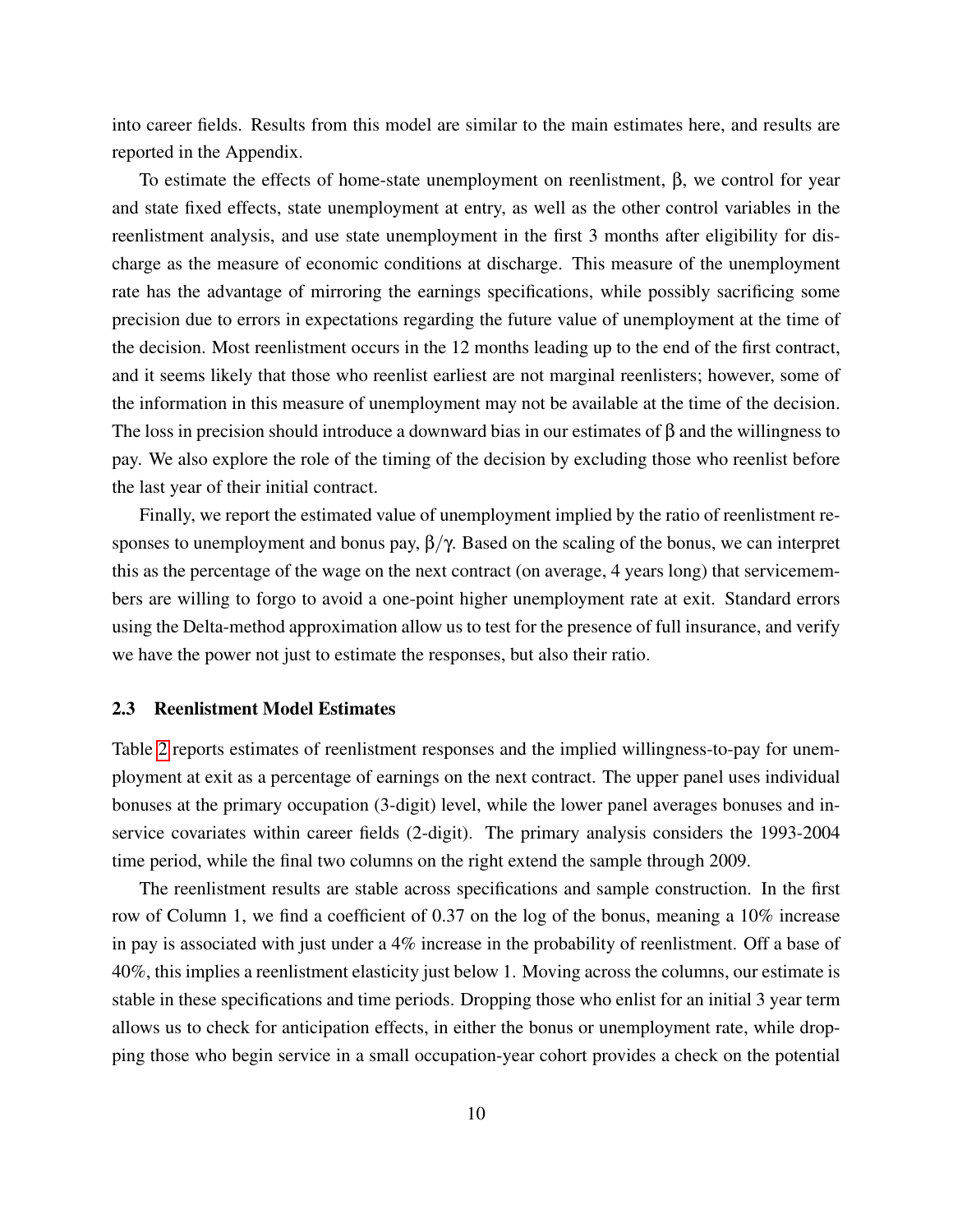bias introduced in the construction of the bonus variable. Neither has an effect on the estimates. We drop those who reenlist before the last year of the contract in the column titled "Late." With this sample restriction, the response to the bonus increases by about 10%, although the difference is statistically insignificant. These estimates of the bonus response are consistent with the lower range of estimates found in the literature. For example, [Asch et al.](#page-24-1) [\(2010\)](#page-24-1) finds a value of 1.75 in the 2002-2006 era and [Daula and Moffitt](#page-25-11) [\(1995\)](#page-25-11) finds a value of 2.2 in 1974-1987, before our sample period, but in the volunteer-era.

We test for the presence of endogeneity using several covariate structures, and by averaging bonuses and in-service covariates within career fields. In the second and third columns, we add controls for reenlistment standards (average AFQT and BMI as measured at initial enlistment of those reenlisting) and then in-service controls for deployment, the receipt of hostile fire pay, promotion speed and base pay. The average AFQT and BMI controls have no effect on the estimates, suggesting that changing reenlistment standards do not substitute for bonus payments. Post-enlistment outcomes such as deployment and hostile fire may be endogenous, and for this reason, we prefer to average them within career fields, as in the lower panel. Regardless, the bonus coefficient, γ, seems unaffected by these controls, suggesting the endogeneity due to time-varying working conditions is not severe for these cohorts. As this is the primary threat to a (downward) bias in our estimates of  $\gamma$ , this gives us some confidence in these estimates. Averaging bonuses and in-service controls has modest, statistically insignificant effects on the bonus estimates in the primary specification. Extending the sample through 2009 reveals that the in-service controls are correlated with bonuses and unemployment rates; estimates are stable to their inclusion once this endogeneity is addressed by averaging within career fields.

The response to state unemployment is our clearest qualitative evidence of avoidance behavior, and our estimation allows us to reject the null of no response to unemployment in all specifications. The coefficient of 0.85 in Column 1 means that a 1 point increase in state unemployment increases reenlistment by just under 1%, implying an unemployment elasticity of 2-2.5. Estimates of the reenlistment response to state unemployment rates at the end of the contract are similarly stable across the specifications, with the exception of those using in-service controls in the longer sample period, as discussed above. Estimates range from 0.75-0.8 in the full sample, and increase to around 1 when the sample is restricted to those who enlist for 4 years or more, and when excluding those who reenlist before the last year of their contract.

Finally, our estimates of the value of avoiding unemployment in terms of bonus points, formed by dividing the reenlistment response to state unemployment by the reenlistment response to bonus pay, imply large welfare losses to unemployment. The coefficient of 2.27 in Column 1 means that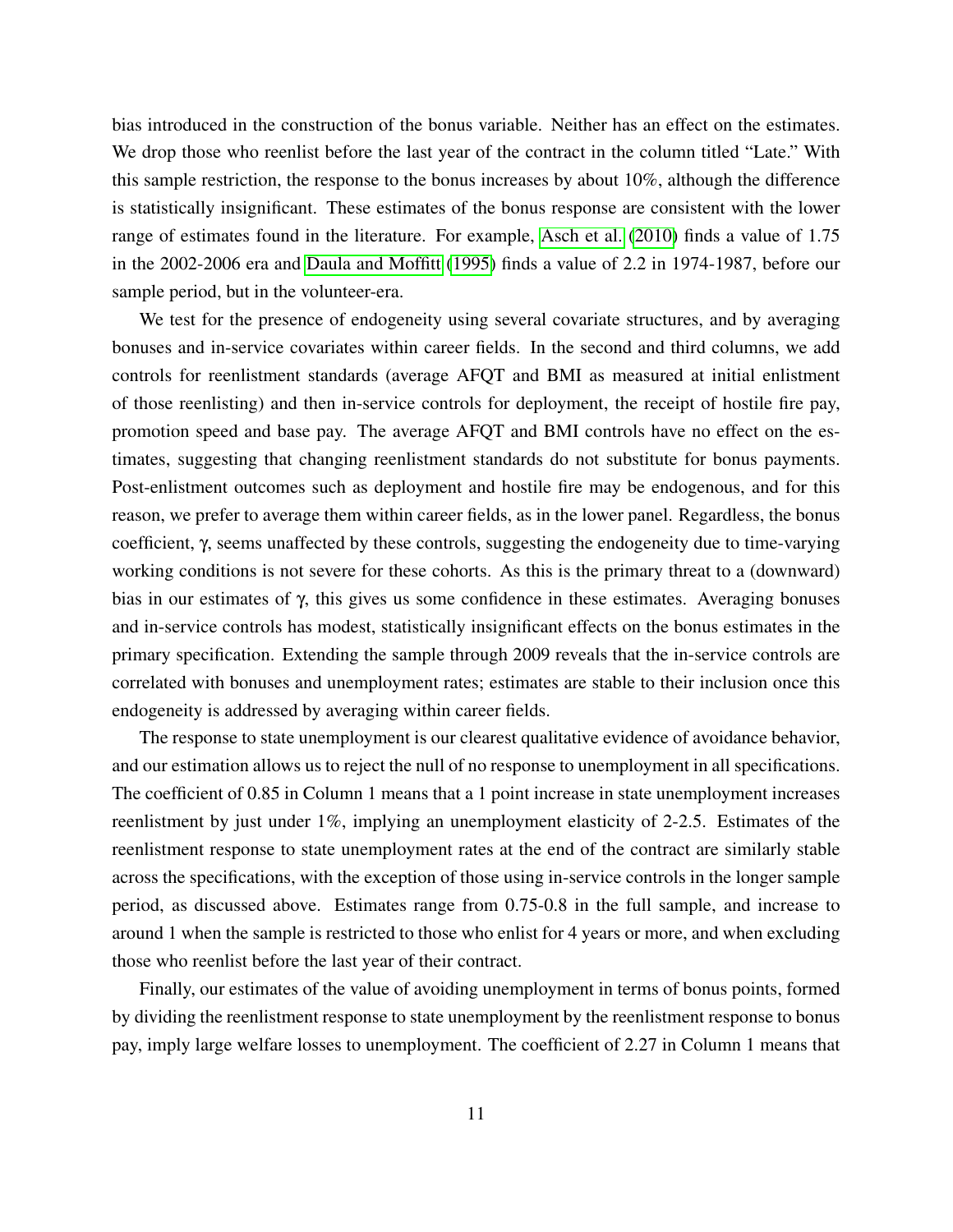the marginal reenlister in our sample is roughly indifferent between a 1 percentage point increase in unemployment at exit and a 2.3% decrease in pay over the course of the next contract. Although we cannot reject the equality of estimates across most specifications, we prefer the lower panel estimates averaged within career fields to address endogeneity and measurement error. Considering the evidence, we take a value of  $\beta/\gamma$  equal to 1.5-2 to be a reasonable, and possibly conservative, value to use in the calibration.

### 2.4 Heterogeneity

Table [3](#page-30-0) reports results from the reenlistment model restricted to particular demographic, ability, military pay and branch-of-service groups. We split the sample by white vs non-white (we lack the power to estimate heterogeneity within the non-white group), married vs single, and by service branch, as well as by the mean values of the age at which servicemembers can exit, AFQT and pay. There is modest evidence of heterogeneity in the willingness to pay for labor market conditions at exit, driven almost entirely by variation in the response to the unemployment rate. Effects are largest for servicemembers who are older (above age 23), married, white, and those with higher AFQT and pay. We can reject equality of the responses for the white vs non-white and high vs low pay groups.

The analysis of heterogeneity in willingness-to-pay adds several interpretations to the results. Although the military likely compresses pay differentials relative to the civilian market, responses during recessions are strongest for those with high military pay and AFQT. Presumably these workers have better civilian labor market opportunities, suggesting the response to economic conditions does not hinge on the lack of screening in the reenlistment offers. The evidence is more consistent with the view that military reenlistment offers a safe option for those with stronger labor force attachment, older, married and high-pay workers. Estimates by branch are consistent with this pattern, as the more skilled, career-oriented branches with higher entry standards (Navy and Air Force) show stronger responses to unemployment rates than the branches dominated by infantry (Army and Marines). We also find suggestive evidence of heterogeneity in the discount rates of the subgroups. Responses to pay are largest for married, low AFQT, and low pay servicemembers, for whom the cash-in-hand component of bonuses may induce a larger response.

## <span id="page-14-0"></span>3 Effect of Economic Conditions on Earnings of Young Veterans

Our reduced-form model in this section summarizes the effects of home-state unemployment on the annual earnings of veterans who separate at the end of their first contract, using a similar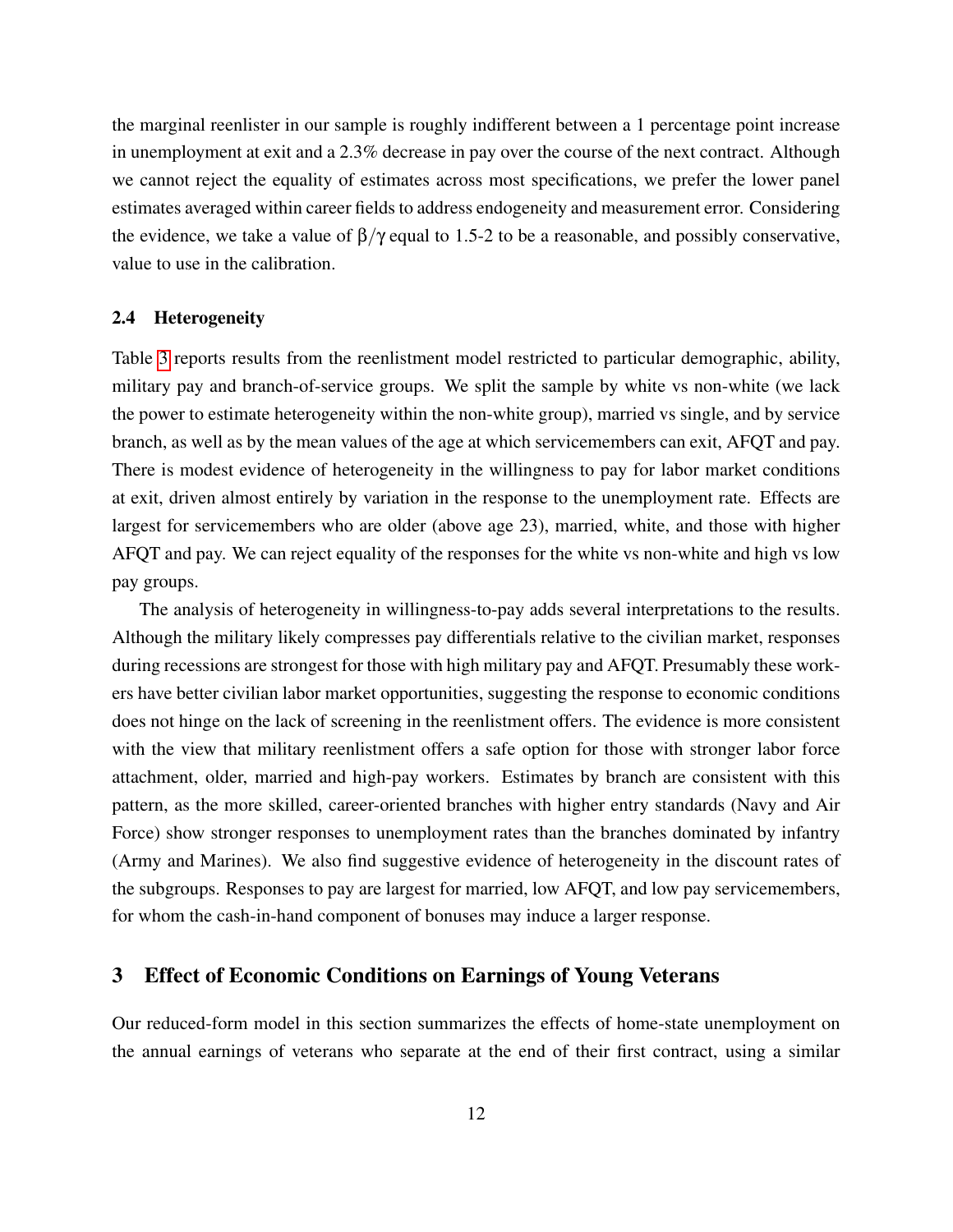regression specification to other research on labor market transitions. In our main specification we estimate regressions for individual *i*, enlisted for  $j(i)$  years on their initial contract, from home state *s*, with initial enlistment contract ending in year *t*, observed *k* years following the end of their initial contract:

$$
y_{istk} = a_{sk} + b_{j(i)tk} + d_k U R_{st} + c \mathbf{X}_{istk} + e_{istk}.
$$
\n(4)

Our main outcomes of interest are the percentage response of civilian and total earnings to unemployment at the end of the first contract,  $UR_{st}$ ; plotting the  $d_k$  coefficients provides the impulse response to a one-percentage-point change in the unemployment rate at the end of the first contract.[16](#page-15-0) We continue to use the rich set of individual-level control variables described in the reenlistment analysis. Due to data access constraints, the model is estimated in two stages. First, in an individual-level analysis at SSA, we partial out the influence of individual-level background variables on earnings by computing the residual from a regression of earnings on  $b_{i(i)tk}$  and  $X_{istk}$ . We then compute average residuals within cells defined by state of enlistment, year of end of contract and year of earnings (dropping cells with 5 or fewer servicemembers; this is less than 1% of observations). In a second round of analysis, we divide the residual by the average earnings at horizon *k* (the difference between year of end of initial contract and year of earnings) and regress this normalized residual on the remaining variables. We adopted this strategy to estimate proportional effects without taking the logarithm of zero, although our subsequent analysis revealed no effect on the zero-earnings margin. The model is stacked on *k*, with standard errors clustered at the state level.<sup>[17](#page-15-1)</sup>

Identification in this specification arises from the unexpected evolution of  $UR_{st}$  over the course of the initial contract. Lengthy enlistment contracts do most of the work, as serial correlation in state unemployment rates is small at the initial contract horizon. State fixed effects absorb (timeinvariant) regional differences across the US, while the year fixed effect absorbs national business cycles, two important predictors of future unemployment. To address any remaining anticipation of the unemployment rate at the time of exit, we include controls for the state of the economy: state unemployment at enlistment, fixed effects for the interaction of year of entry and year of eligibility, and the interaction of year of eligibility for discharge and year of earnings. Once state and year effects are included, additional controls do not alter the point estimates, giving us confidence that the response of earnings to *URst* represents the causal effect of business cycle conditions at the end

<span id="page-15-0"></span><sup>&</sup>lt;sup>16</sup> For the unemployment rate, we continue to use the unemployment rate in the three months following discharge eligibility; where confusion may arise, we refer to the average unemployment rate in year *t* as  $\overline{UR_{st}}$ .

<span id="page-15-1"></span> $17$ Data access constraints necessitated this strategy.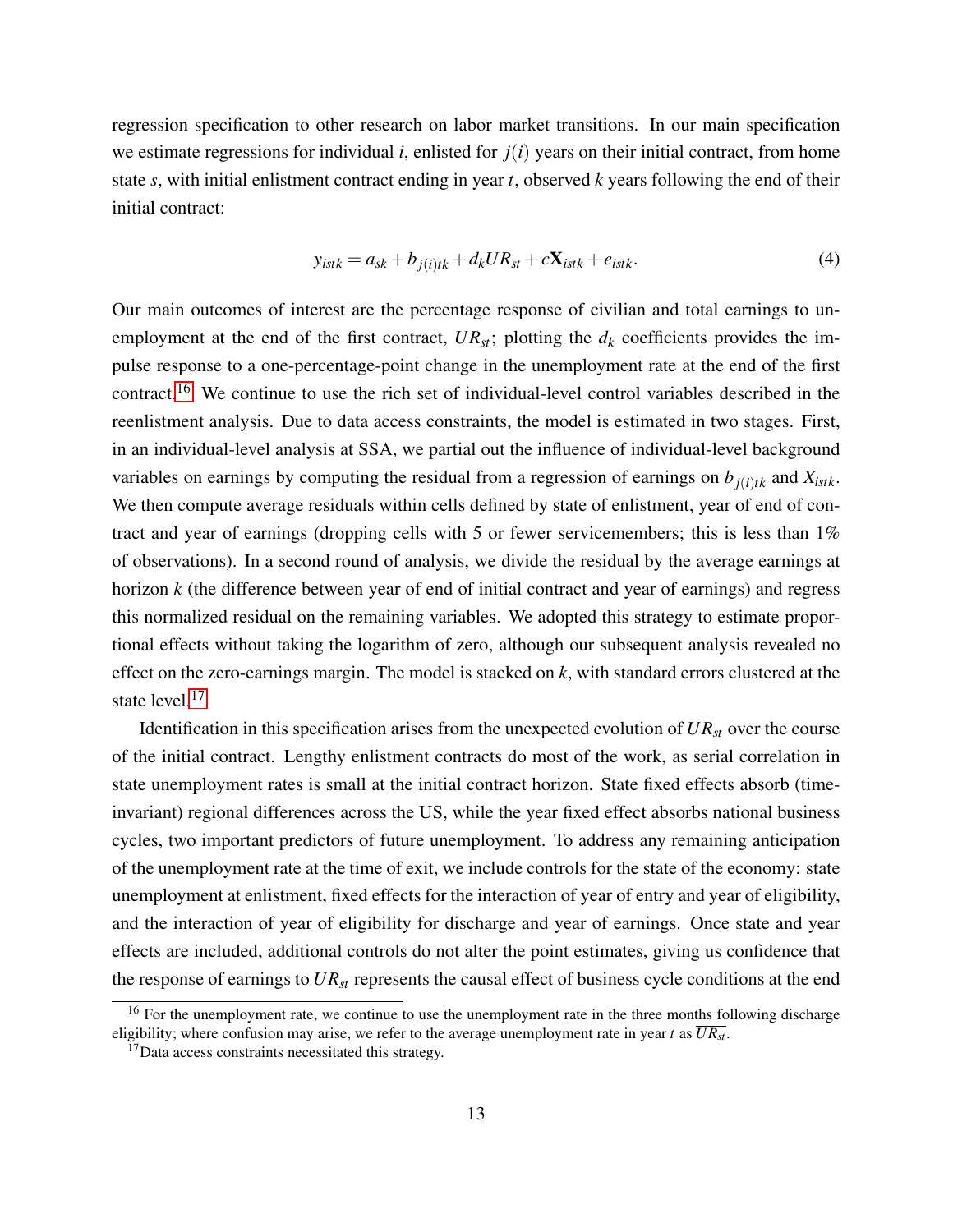of the contract, free of selection effects arising from anticipation.

The characteristics of veterans who exit the military may change with the business cycle, and applying the above specification to the population of young veterans assumes we can capture these changes with our covariates. This selection-on-observables assumption may be plausible, considering our rich set of controls; however, we go one step further and make use of variation in reenlistment rates at the military occupation level to account directly for selection on unobservable characteristics. We define  $O(o)$  to be the first digit of the first observed primary occupation code (this is the military MOS code) and use movements in occupation-level reenlistment to construct a control function approach to Heckman's two-step selection correction. In the first stage, we estimate a linear probability model of reenlistment, adding fixed effects for the interaction of *O*(*o*) and *t* to the model. We then include the predicted probability of exit from the first stage in the main earnings equation, using a semi-parametric transformation suggested by [Newey](#page-27-6) [\(2009\)](#page-27-6):

$$
\mathbb{E}[y_{iostk}|D_{iost}=0]=w_{O(o)k}+a_{sk}+b_{j(i)tk}+d_kUR_{st}+c\mathbf{X}_{istk}+\Lambda_k(\widehat{p_{iost}})
$$
\n(5)

<span id="page-16-2"></span><span id="page-16-1"></span>
$$
\widehat{p_{iost}} = z_{O(o)t} + f_s + g_{j(i)t} + hUR_{st} + X_{ist}.
$$
\n
$$
(6)
$$

Here,  $\widehat{p}_{iost} \equiv \mathbb{P}[D_{iost} = 0]$  is the predicted probability of exit,  $\Lambda_k(\widehat{p}_{iost}) \equiv \sum_{l=1}^4 \lambda_l^k$  $\frac{k}{l} (2\Phi(\widehat{p}_{iost}) - 1)^l$ is the semi-parametric transformation and  $\Phi(\bullet)$  is the cumulative distribution function.<sup>[18](#page-16-0)</sup>  $X_{\text{istk}}$ contains the same variables as the above specifications. The selection-correction is identified by the exclusion of the  $z_{O(o)t}$  cross-effect between military occupation and the period of discharge from the earnings equation, where we include only the independent effects of occupation *o* and year of eligibility *t* in Equation [5.](#page-16-1) The occupation-by-year effects have strong predictive power; we reject the null of  $z_{1t} = ... = \omega_{O(o)t} = 0$  at  $p < 0.001$ . These  $O(o)t$  effects reflect the average reenlistment rate in occupation *o* at time *t*, conditional on changes in the composition of servicemembers with contracts ending in the period. Identification of the selection function with this exclusion restriction requires changes in state-level economic conditions and occupation-level demand to be uncorrelated. In practice, the magnitude of the changes in reenlistment limit the scope for selection.

In a portion of the analysis, we drop those who use a full semester (3 or more months) of GI Bill benefits to estimate lower bounds on the earnings effect for the group of young veterans who do not use their GI Bill benefits. Besides continuation in the current job, further education or job training can provide a secondary insurance option. As such, our estimates using those who forgo this option represent lower bounds on the true effect (i.e. corrected for the endogenous choice to

<span id="page-16-0"></span><sup>&</sup>lt;sup>18</sup>In constructing  $\widehat{p_{\text{lost}}}$ , we set extreme values to 1 and 99%; this is less than 0.0003% of observations.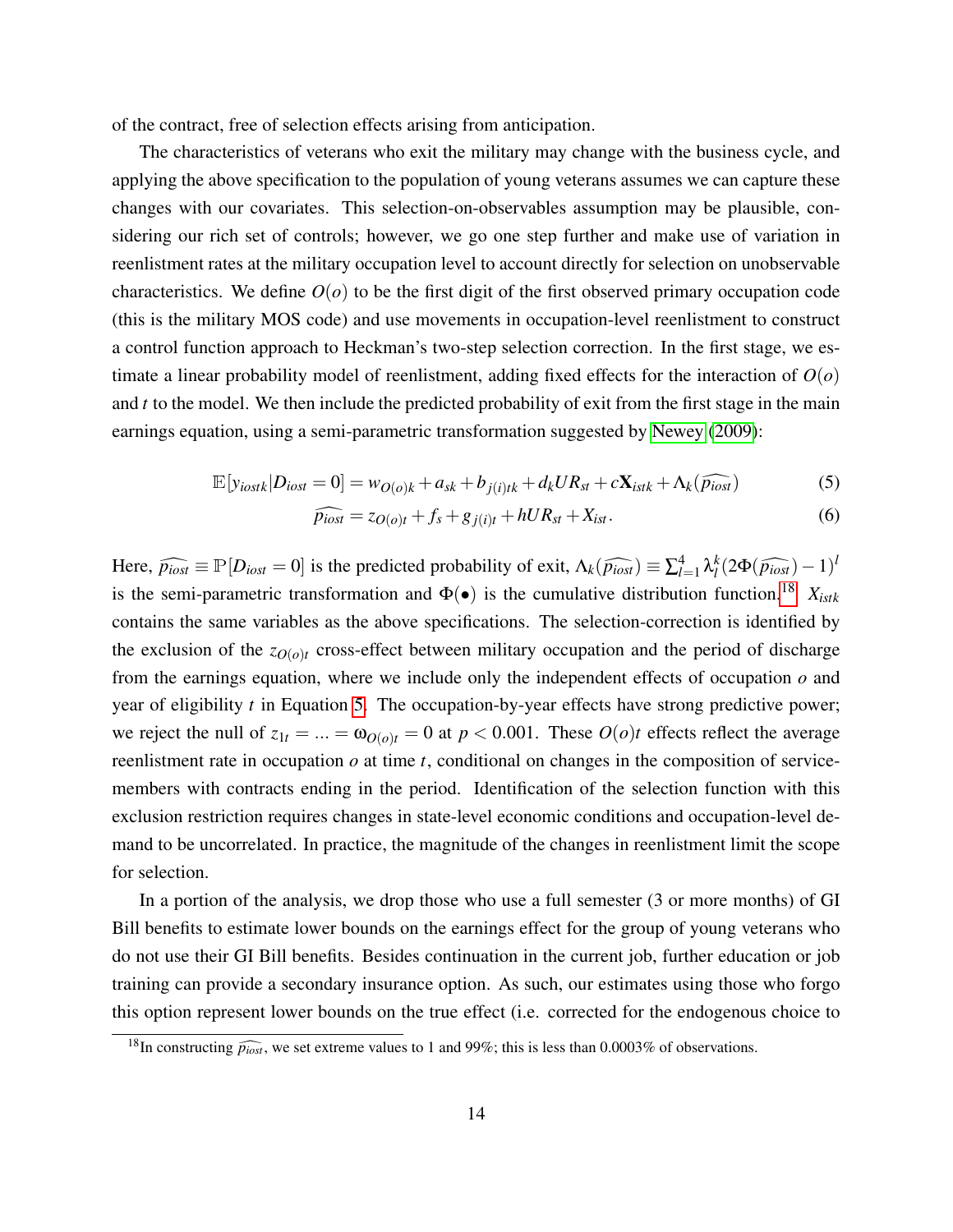forgo their benefits). When we compare estimates from the entire sample to those restricting to non-GI Bill users, we see virtually no difference in the (proportional) effects of unemployment on earnings. We report these results below and provide further details in the Online Appendix.

#### <span id="page-17-0"></span>3.1 Earnings Results

Figure [2](#page-35-0) graphically displays the earnings losses that result from higher unemployment at discharge for young veterans with initial contracts ending in 1993-2009. We plot three sets of estimates: raw earnings losses, losses corrected for selection out of the military, and civilian earnings losses. Total earnings drop nearly 4% in the year following separation, and recover slowly. Table [4](#page-31-0) reports average earnings, the *d<sup>k</sup>* regression coefficients, their standard errors and the implied value of horizon *k* losses in 2010 dollars, where we use the CPI to deflate nominal income. Negative effects on total earnings remain statistically significant through the 8th year, and point estimates return to zero between the 9th and 10th year. Summing the stream of earnings losses, young veterans lose \$4875 over the next 10 years for each point increase in home-state unemployment; with a discount factor of 0.9, the present discounted value of the earnings losses is \$3450. These results are close to double the (proportional) effect of unemployment among Canadian college graduates estimated in [Oreopoulos et al.](#page-27-0) [\(2012\)](#page-27-0). We found no statistically-significant effect on the variance of earnings (results not reported).

We evaluate several components of the model in Figure [2](#page-35-0) and Table [4,](#page-31-0) finding that selection into reenlistment, military income (for example, through the reserves) and college benefit use play small roles in the effects. In Figure [2,](#page-35-0) we plot effects without the selection correction for reenlistment. Selection plays a very small role in the outcome distribution: as expected, correcting for selection increases the size of the effect, but the increase is economically negligible. By considering the effect on civilian sources of earnings (i.e. removing military pay from total earnings), we can address the role of shorter extensions and residual military income earned after discharge. Although there are large effects on civilian income in the year before and year of discharge, they come on a small base of civilian income (see Table [4](#page-31-0) for average civilian earnings and year 0 effects). After year 1, effects on civilian income closely track the effects on total income, implying that there is no component of the residual military income that insures veterans against shocks after year 1. We take this as evidence that our definition of reenlistment has left little room for further insurance from maintaining a relationship with the military, for example, through shorter contract extensions, re-joining the military after separation, or service in the Reserves. Similarly, estimates show no meaningful differences when we drop those who use their college benefits in the final columns of Table [4](#page-31-0) and in Appendix Figure [A2.](#page-35-0)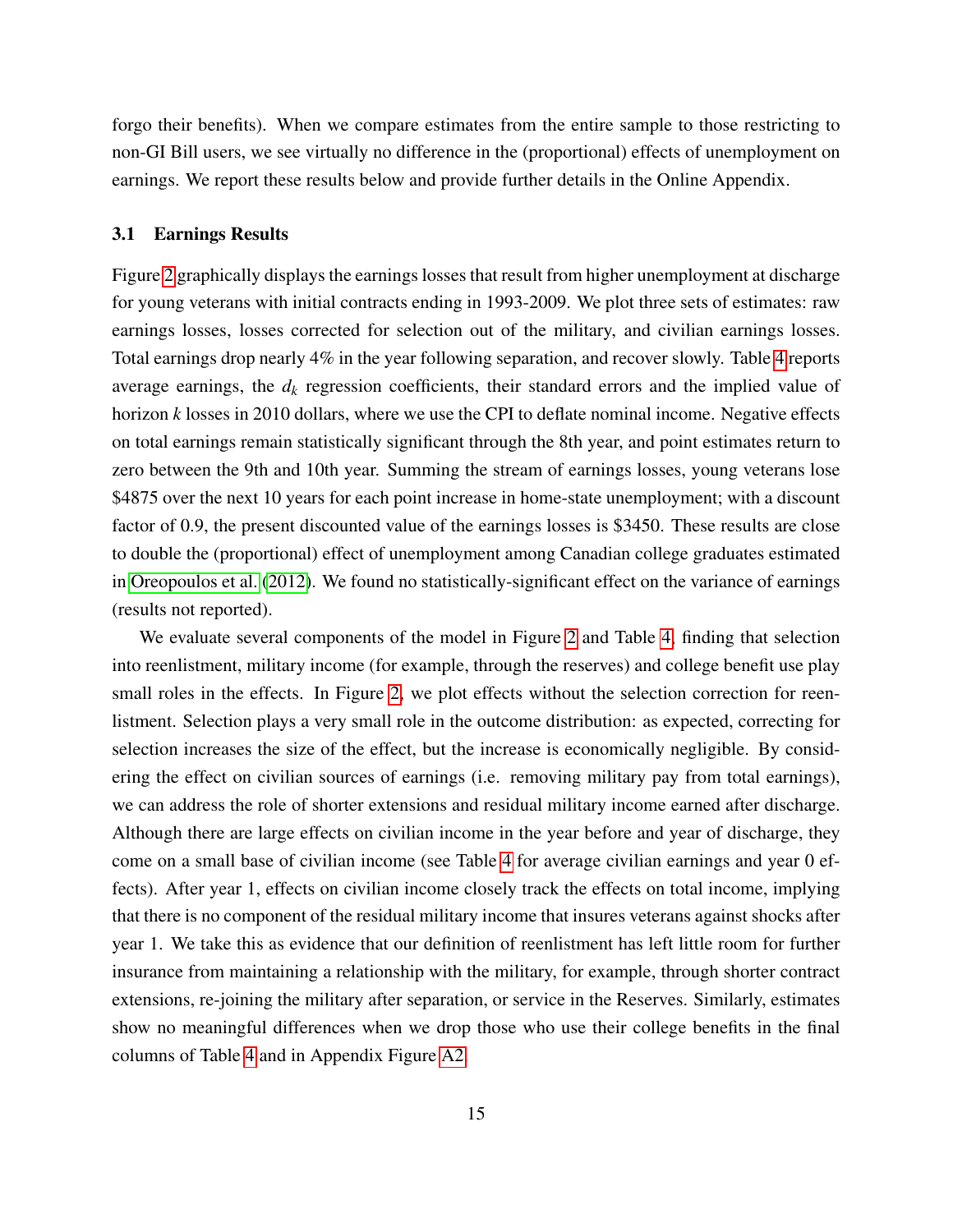What explains the magnitude of these losses, nearly twice the size of those estimated for college graduates? Period effects appear to be one answer. [Davis et al.](#page-25-0) [\(2011\)](#page-25-0) finds larger earnings losses for workers displaced during national recessions, and most previous studies of labor market entry used pre-Great Recession samples. In Appendix Figure [A3,](#page-36-0) we disaggregate the analysis by period, revealing that losses are concentrated in years of high national unemployment. Point estimates are near zero in the 1995-2000 and 2004-2006 expansions, while the periods of high national unemployment, from 1992-1994, 2001-2003 and 2007-2009, show large and persistent effects. Even though we include fixed effects for year of eligibility, and hence, absorb the first-order effect of national economic conditions at separation, these estimates reveal that young veterans are (much) more vulnerable to state labor market shocks during times of national recession. The concentration of large earnings losses in the 2007-2009 years may be explained by longer unemployment spells among young veterans during the Great Recession, documented in survey data and several research reports.[19](#page-18-0)

Another concern with interpreting the measured effect of  $UR_{st}$  on losses  $k$  years later is that state unemployment rates are themselves persistent. Thus, the measured effect of  $UR_{st}$  on earnings *k* years after leaving the military confounds any "initial condition" effect of *URst* on outcomes *k* years later with the direct effect of  $\overline{UR_{st+k}}$ . Figure [3](#page-36-0) graphically displays the earnings losses that result from higher unemployment for young veterans with initial contracts ending in 1993- 2004. This sample may be more informative regarding the persistence of the earnings effect; as we observe earnings through 2010, this panel is balanced through year 6. The effects in the earlier 1993-2004 cohort sample appear to be more comparable to other estimates in the literature. Total earnings fall by over 2% in the year in which the contract ends, and do not return to their expected path until 7 years later. Total losses over 10 years in the 1993-2004 sample are \$4394, with a present discounted value of \$3101. The results isolating the effect of initial conditions in Table [5](#page-32-0) confirm that a significant portion of earnings losses arise from the persistent effect of initial conditions, and cannot be explained by serial correlation in economic conditions. The remaining analysis will focus on the combined effect of initial conditions and serial correlation in economic conditions, as these are the relevant earnings losses for the reenlistment decision.

These earnings losses would be larger if we used a more precise measure of the relevant unemployment rate. There are at least 2 reasons to believe  $UR_{st}$  is mismeasured.<sup>[20](#page-18-1)</sup> First, servicemembers have the opportunity to seek early discharge and short extensions that would not meet our definition of reenlistment. We can observe the timing of separation in the administrative data,

<span id="page-18-0"></span><sup>&</sup>lt;sup>19</sup>For example, see [Faberman and Foster](#page-26-10)  $(2013)$  and [Humensky et al.](#page-26-11) (2013).

<span id="page-18-1"></span> $20$ See the Online Appendix for details on these calculations.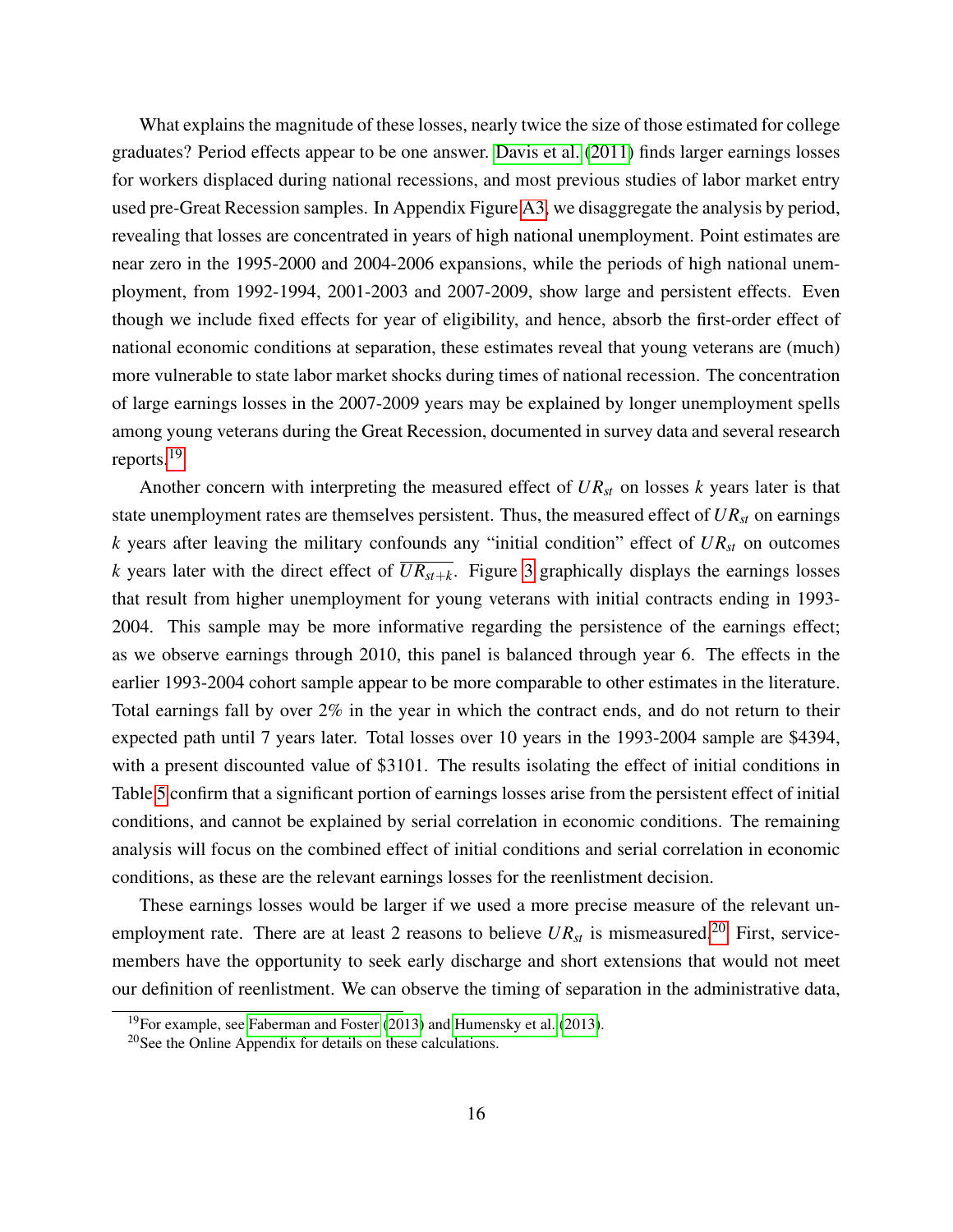and when we use a Wald estimator to correct for the endogenous timing of separation from the military, the estimates increase in magnitude by 17-18%. Second, veterans are a highly mobile population. We lack data on the post-service migration of young veterans, however, we can use the Current Population Survey, ACS and NLSY to examine aggregate patterns in veterans migration. When we correct for the resulting mismeasurement of the unemployment rate, the earnings effects above are magnified by as much as 20%. Together, these corrections will increase the estimated effects above from 3.6% of earnings lost to a percentage point increase in unemployment up to close to 5% (and from 2.2% to above 3% in the 1993-2004 period). These are large losses for this literature, independent of period effects.

Once removing period effects, there are several explanations for the larger earnings losses among young veterans. First, recent research finds evidence of socioeconomic and age gradients in cyclical employment losses, meaning that it is possible young veterans differ from the workers in these previous studies in ways that make them more vulnerable to business cycle shocks. [Faberman](#page-26-10) [and Foster](#page-26-10) [\(2013\)](#page-26-10) assesses this hypothesis (related to unemployment during the Great Recession) using data from the Current Population Survey, finding little empirical support for demographics or occupations to explain differences in veteran and non-veteran outcomes. Second, young veterans may have experience larger losses due to the nature of military service. For example, young veterans may have difficulty expanding their job search while on active-duty or deployed. We have tried interacting deployment indicators and state unemployment rates in the willingness-to-pay model, but did not find a significant effect, albeit in a largely pre-Great Recession sample.

Finally, it is possible young veterans may have better access to mitigating mechanisms, meaning that they are more able to absorb economic shocks through reduced earnings, without sacrificing consumption or other sources of utility. One of the most important differences between young veterans and similar workers is the specific public programs available to veterans. Young veterans have access to one of the most generous education/job-training benefits in the US economy through the G.I. Bill, which includes stipends for living expenses. During this era, veterans have been the target of: federal tax-credits to encourage their hiring, especially if they have a service-connected disability [\(Heaton, 2012\)](#page-26-12); preferential hiring by local, state and the federal government; matching grants to schools (the Yellow Ribbon program); as well as numerous community efforts to encourage their hiring. Veterans who fall on hard times can access the means-tested health care services available through the Veterans Administration, as well as a host of services targeted at homeless veterans. Disabled veterans have access to Vocational Rehabilitation and Employment, a program designed to find them work. These options available specifically to veterans amount to additional mitigating mechanisms, and economic theory suggests that additional margins of response would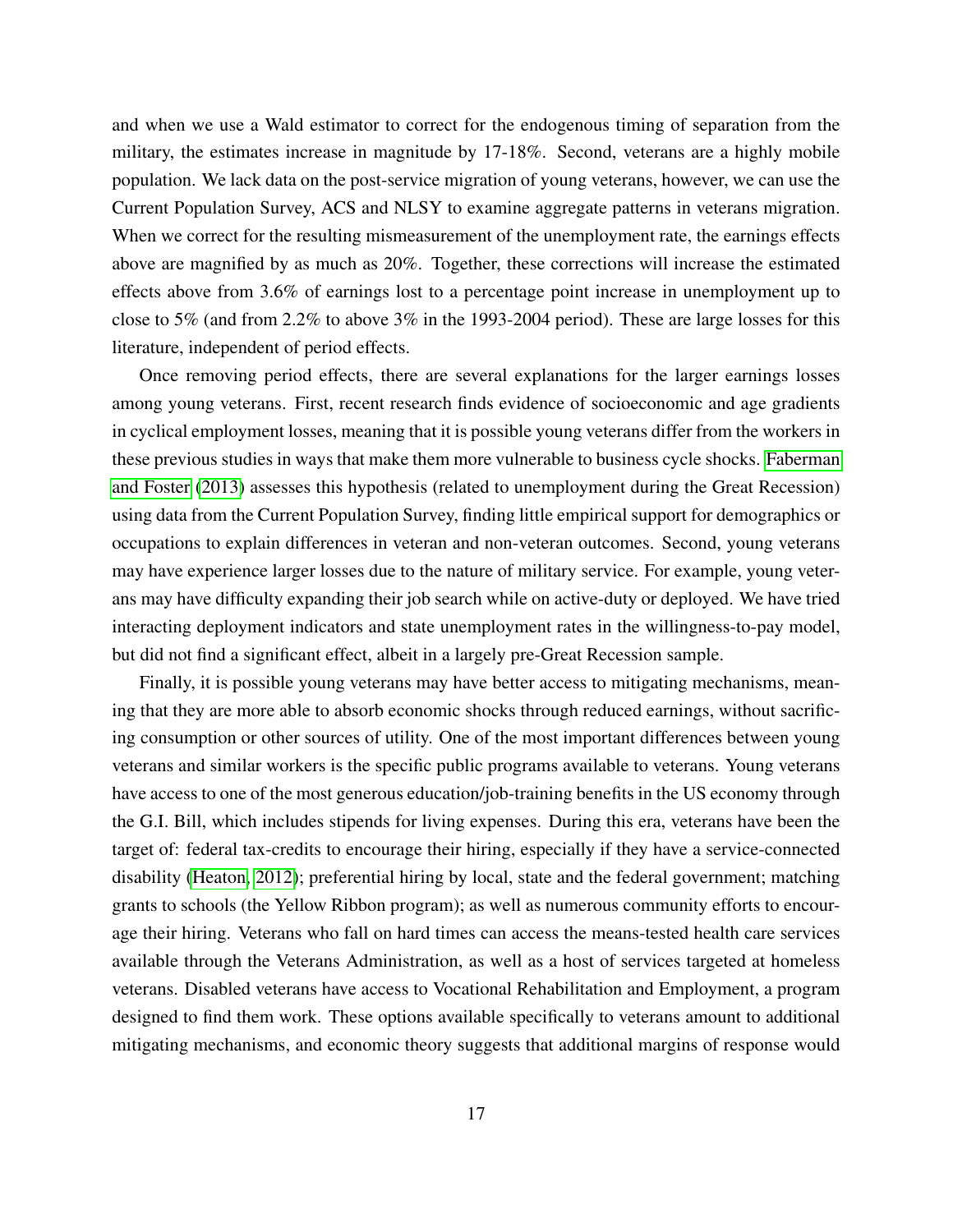lead agents to bear smaller welfare costs for an observed level of lost earnings, and hence, be more willing to bear earnings losses. For this reason, earnings losses may overstate the effect for similar workers, while willingness-to-pay will understate the costs to workers who do not have access to the same mitigating mechanisms.

## <span id="page-20-0"></span>4 Willingness To Pay and Mitigating Mechanisms

In this section, we use our reenlistment model estimates to calibrate the willingness to pay for exit over the business cycle. We then use these estimates, along with our earnings estimates from Section [3,](#page-14-0) to quantify the value of mitigating mechanisms.

We define mitigating mechanisms, *M*, as the difference between the earnings losses and *W T P*:

$$
M = \Delta y (UR_{st}) - WTP = \Delta y (UR_{st}) - \frac{\beta}{\gamma} \Delta y^{bonus} (B_{iot})
$$
\n(7)

where  $\Delta y(UR_{st}) = \sum_{k \geq 0} \rho^k d_k y_k$ , the discounted sum of earnings losses estimated in the previous section, and ∆*y bonus*(*Biot*) is the discounted value of a 1% increase in bonus payments. Although we refer to *M* as mitigating, nothing constrains  $M > 0$ . For example, it is possible that young veterans may be willing to give up more than their earnings losses to avoid entering the civilian labor market if unemployment, or adjustments to it, entail a psychic cost in addition to lost earnings. The share of earnings losses left unexplained by WTP we attribute to mitigating mechanisms, *m*, so  $m \equiv \frac{M}{\Delta y (UR)} = 1 - \frac{WTP}{\Delta y (UR)}$  $\frac{WTP}{\Delta y(UR)}$ . This comparison weighs a risky stream of income against a sure bonus payment, a comparison which introduces a biases towards finding a smaller offset. We chose this specification in part because the estimation could not detect an effect of the unemployment rate on the variance of earnings.

In order to calibrate the total value of bonus payments, we need to specify how  $\Delta y^{bonus}(B_{iot})$ turns our measure of bonus incentives into dollar-valued payments. This function uses the rules regarding the size and timing of bonus payments, in addition to estimates of the persistence of bonuses across contract, to translate the a 1% increase in bonus multiplier, γ, into a discounted dollar value. In terms of size, the bonus pays the multiple of the length of reenlistment, the bonus multiplier and the base pay of servicemembers. To account for timing, we decompose the value of a bonus payments into three payment streams. First, half of the bonus is paid as a lump-sum on signing. Second, the remaining half of the bonus is spread over the course of the next contract. Third, the bonus offered at the end of the first contract is predictive of the bonus offered at the end of the second contact. To address this persistence of offered bonuses, we calibrate our estimates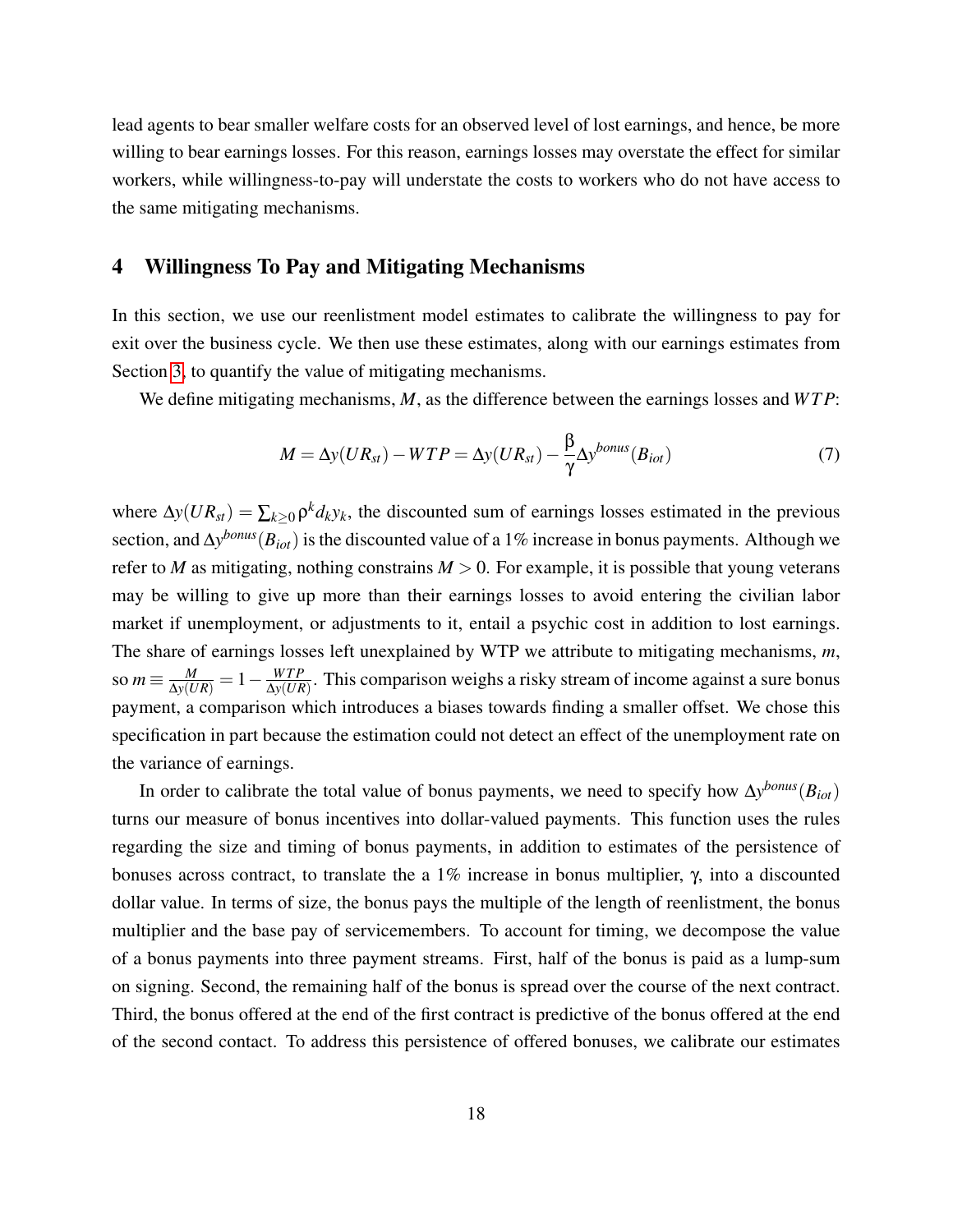using the averages of second-term contract length and reenlistment. Second-term contracts average a 4 year commitment (average second contract length is 49 months between 1993 and 2004). At the next decision point, 25% of the bonus 55% of servicemembers will reenlistment.<sup>[21](#page-21-0)</sup> Pulling together these components, we specify the dollar value of the bonus as,

$$
\Delta y^{bonus}(B_{iot}) = y_t^{mil} (2\% + \frac{1}{2} 0.5\% + \rho 0.5\% + \rho^2 0.5\% + \rho^3 0.5\% + \frac{1}{2} \rho^4 0.5\%) + \rho^4 (0.55)(0.25) y_{t+4}^{mil} (2\% + \frac{1}{2} 0.5\% + \rho 0.5\% + \rho^2 0.5\% + \rho^3 0.5\% + \frac{1}{2} \rho^4 0.5\%)
$$
\n(8)

The 4 units of bonus, reflecting the 4 additional years of new service commitment, are paid as 2 units in year 0, and half a unit per year served after that. Since the reenlistment occurs, on average, midway through the year, the servicemember receives 2.25 of the 4 bonus units in the year of reenlistment, half a unit for the next 3 years, and a quarter of a unit in the last year of the contract. We set  $y_t^{mil} = $32,000$ , average reenlistment-year base military earnings in 2010 dollars, meaning that each bonus point equates to a stream of payments (over the course of a 4 year contract) of \$640 and \$80 in year 0, \$160 in years 1 through 3 and \$80 in year 4. After the second contract is concluded, we assume that continuation occurs at the average rate, and those who continue are paid at the average persistence of bonuses. This implies that 55% will continue, with 25% of the unexpected component of the 1st contract bonus persisting. Following the second contract, we assume the servicemember exits. This is consistent with the reduced-form evidence showing that the increase in military income (in response to home-state unemployment) is statistically significant for 9 years following the end of the first contract.

We choose the discount rate to reflect previous estimates in the literature. [Daula and Moffitt](#page-25-11) [\(1995\)](#page-25-11) estimates a discount rate between 10% and 14% for enlisted men in 1974-1990 (before our sample period, but during the post-1973 volunteer era), while [Warner and Pleeter](#page-27-5) [\(2001\)](#page-27-5) estimates rates above 18% for 90% of enlisted men in 1996. These values are large, and some researchers have suggested that observed rates may be influenced by credit constraints or behavioral elements, such as impatience. We consider annual discount factors of 95%, 90% and 80%. At this level of discounting, option-value behavior at reenlistment decisions made at the end of future contracts plays a small role in the model.

The key input in our calibration is the ratio of regression parameters,  $\beta/\gamma$ , which was estimated

<span id="page-21-0"></span> $^{21}$  Appendix Figure A4 displays the histogram of second contract lengths. To estimate the persistence of the bonus, we use the framework of the reenlistment model section to predict the bonus offered at the conclusion of the second contact with the the bonus offered at the end of the first contract.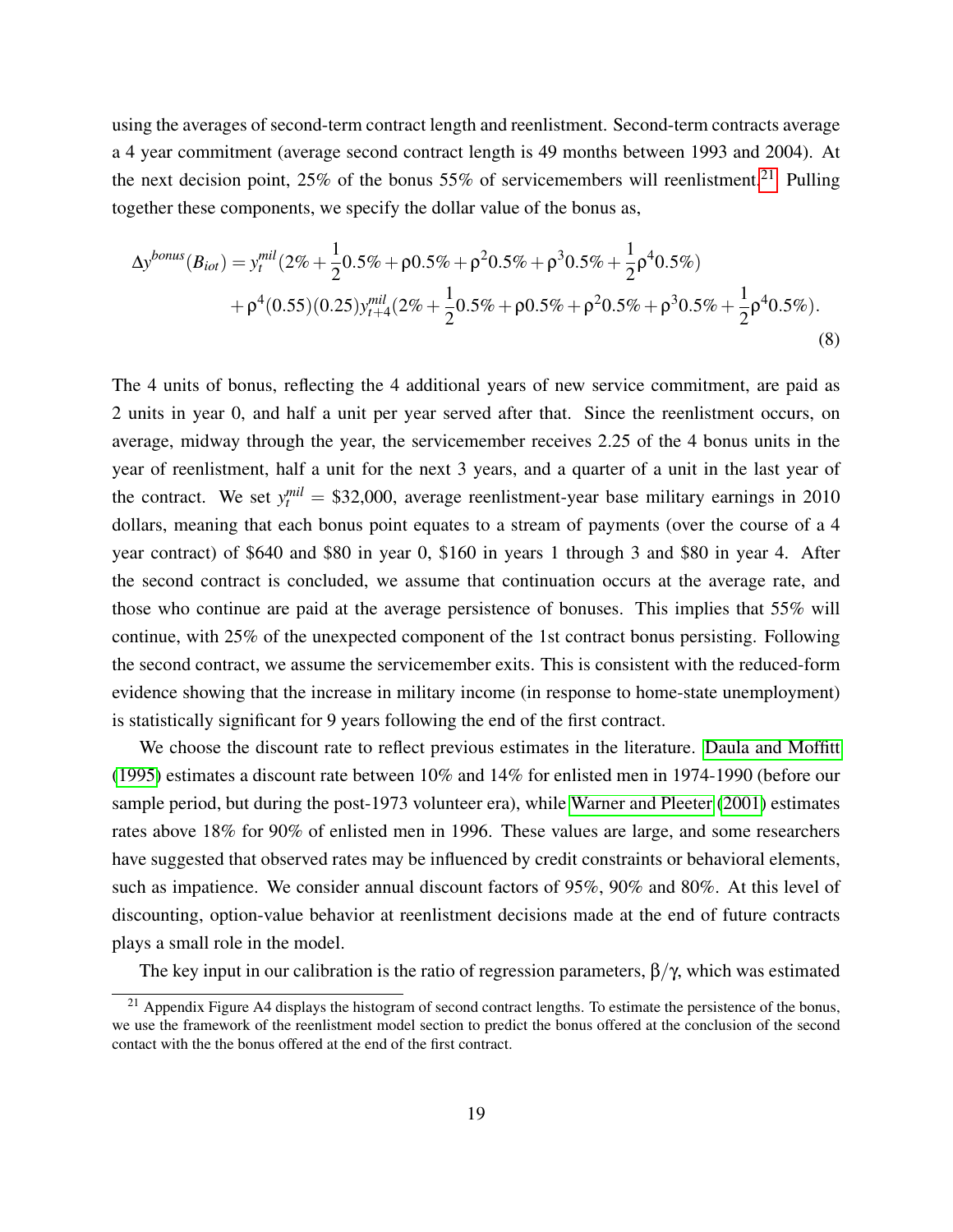in Section [2.](#page-9-2) Consistent with the range of estimates we found above, we calibrate WTP for values of  $\beta/\gamma$  ranging from 1 up to 2.5. These values cover the upper and lower range of our estimates and in the previous literature on the reenlistment elasticity. The wide range of γ estimates are the primary source of uncertainty in our calibration.

#### 4.1 Results: Mitigating Mechanisms

Table [6](#page-33-0) displays the results of our calibration. We vary the discount rate across the columns and β/γ across the rows. The first row of estimates, labeled ∆*y*(*UR*), reflects the discounted sum of earnings losses estimated in Section [3.](#page-14-0) In parentheses we translate this into the fraction of discounted lifetime income lost to a 1 point increase in the unemployment rate. Naturally, as we increase the discount rate the value of the earnings losses falls, but the importance of one year's income in permanent income rises. We use a conservative discount factor of  $\rho = 0.9$  in our preferred specification. At this level, the PDV of earnings losses is \$3101, equating to a 1.31% drop in the PDV of lifetime income. In the remaining portion of the table, we compare these earnings losses to the implied WTP, calibrated according to the assumptions above.

Our calibration returns a range of values for the mitigating mechanisms, primarily reflecting uncertainty in estimates of  $\gamma$  in Section [2.](#page-9-2) Our median estimate is  $\beta/\gamma \approx 2$ , where WTP = \$2706 (if  $\rho = 0.9$ ), and mitigating mechanisms account for 13% of earnings losses. At these parameter values, servicemembers are willing to give up 1.14% (87% of 1.31%) of permanent income in exchange for a 1 point decrease in unemployment at the time of exit. Instead, if we let  $\beta/\gamma = 1.5$ , corresponding to the lower range of estimates in Table [2](#page-29-0) and to a reenlistment elasticity of 1.75 (which is similar to values estimated in the military manpower literature), we find that  $WTP =$ \$2029, and mitigating mechanisms account for 35% of earnings losses. For a given value of the reenlistment elasticity, the choice of the discount rate has a moderate influence on the calibration of mitigating mechanisms. For example, at  $\beta/\gamma = 1.5$ , the low and high values of the discount factor result in mitigating mechanisms offsetting between 20% and 41% of earnings losses. The results of the calibration reveal that mitigating mechanisms shield only a small share of earnings losses, and we are quite far from the extreme case of full insurance.

Finally, these calibration results likely understate the true dollar value of losses for two reasons. First, using Wald estimators to adjust the estimates for mismeasured unemployment rates at exit (as discussed in Section [3\)](#page-14-0) would result in correspondingly larger earnings losses and WTP (since the same mismeasured unemployment rate enters both calculations); however, the resulting share of earnings offset by mitigating mechanisms will not be affected, since it is the ratio of these two. Second, while most reenlistment decisions occur in the final 6 months of the initial enlist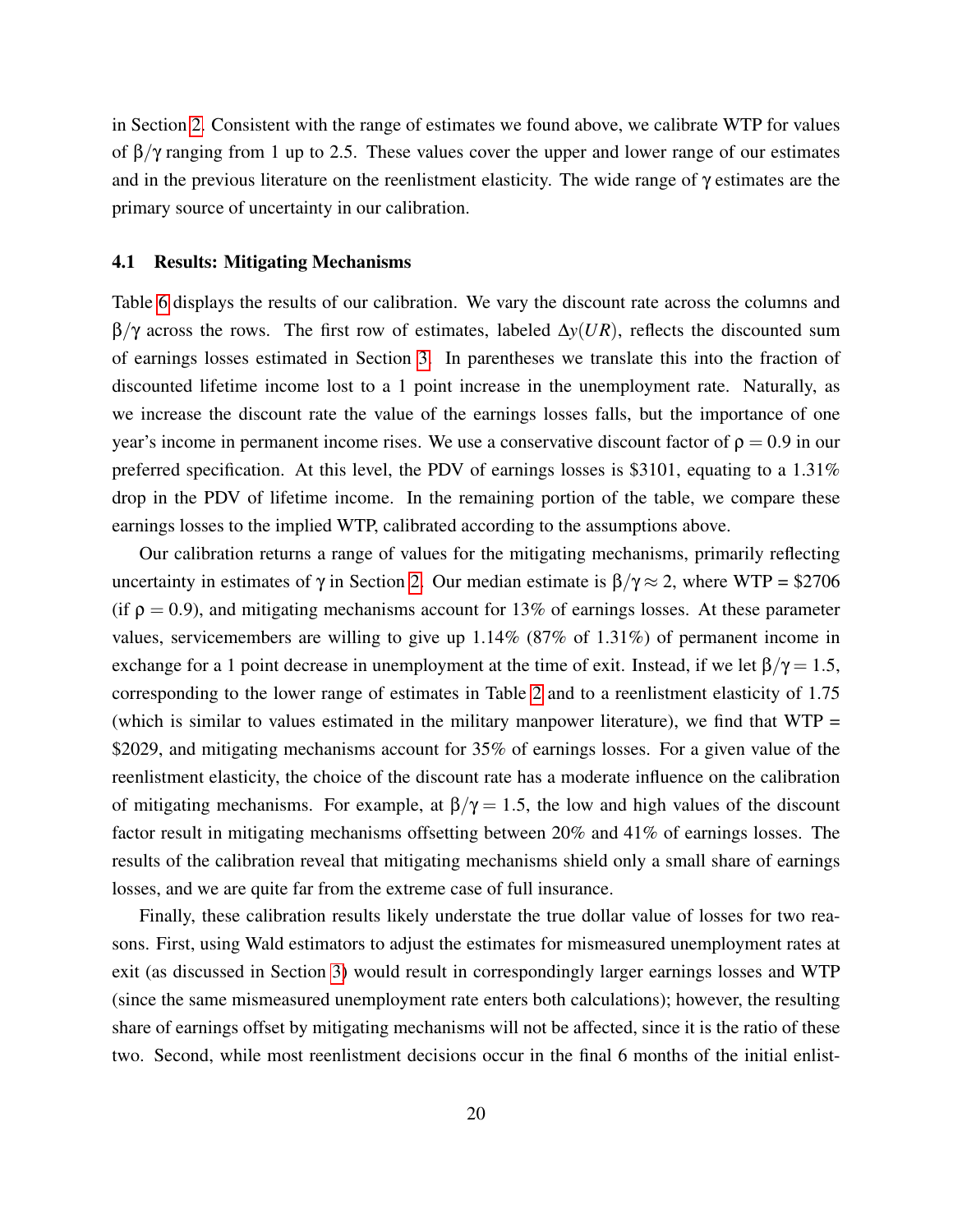ment contract, in some years and for some occupations, reenlistment windows may open 2 years or more before the end of the contract. In these situations, high discount rates can have serious consequences, inducing reenlistment in response to bonus offers due to the cash-in-hand component, rather than through the comparison of the exit and reenlistment options from the point of view of the agent the end of the contract, as we have modeled servicemembers in this paper. In particular, at a horizon of 2 years, the projection of the state unemployment rate will be far less precise than for decisions made at the end of the contract, limiting the potential response of early reenlistment to this variable. In combination, the cash-in-hand component of bonus pay and error in unemployment projections imply a smaller unemployment rate response  $(\beta)$  and larger response to bonus pay (γ) for decisions made significantly before the end of the contract.

## 5 Conclusion

In this paper, we examine the consequences for the earnings and welfare of young US veterans who enter the labor market in times of high unemployment. We measure the dollar value of utility lost in the transition to civilian employment when unemployment is 1 point higher in the young veteran's home state to be between \$2029 and \$2706 (in discounted 2010 dollars). These values imply that between 13 and 35% of the estimated \$3101 in earnings losses are offset by mitigating mechanisms. Welfare effects among this group of workers likely understate the degree to which earnings losses are offset for other, similar workers, as young veterans have better access to (publicly-provided) mitigating mechanisms than almost any other similar group of young workers in the US economy. For instance, in addition to the usual informal insurance provided by private transfers, young veterans are eligible for very generous college/job-training tuition benefits, a dedicated unemployment insurance system (Unemployment Compensation for Ex-Servicemembers), hiring tax benefits, and health insurance.

The welfare cost of business cycles is an fundamental question in economics, and a number of summary measures of welfare costs precede this study. We add to this literature in three ways. First, we provide a new and direct measure of welfare costs of local labor market shocks based on the observation of the decision to enter a labor market with a well-defined outside option. Our estimate of willingness-to-pay summarizes the welfare losses to job search over the business cycle, without assumptions regarding consumption and savings behavior or a model of the labor market and its parameters. As the measure is one of avoidance behavior, it captures direct costs to the worker in the form of lost labor market opportunities, as well as difficult-to-measure indirect costs. We estimate the hedonic value of unemployment, which includes the contributions to utility from health, happiness and general equilibrium effects, all of which have been shown to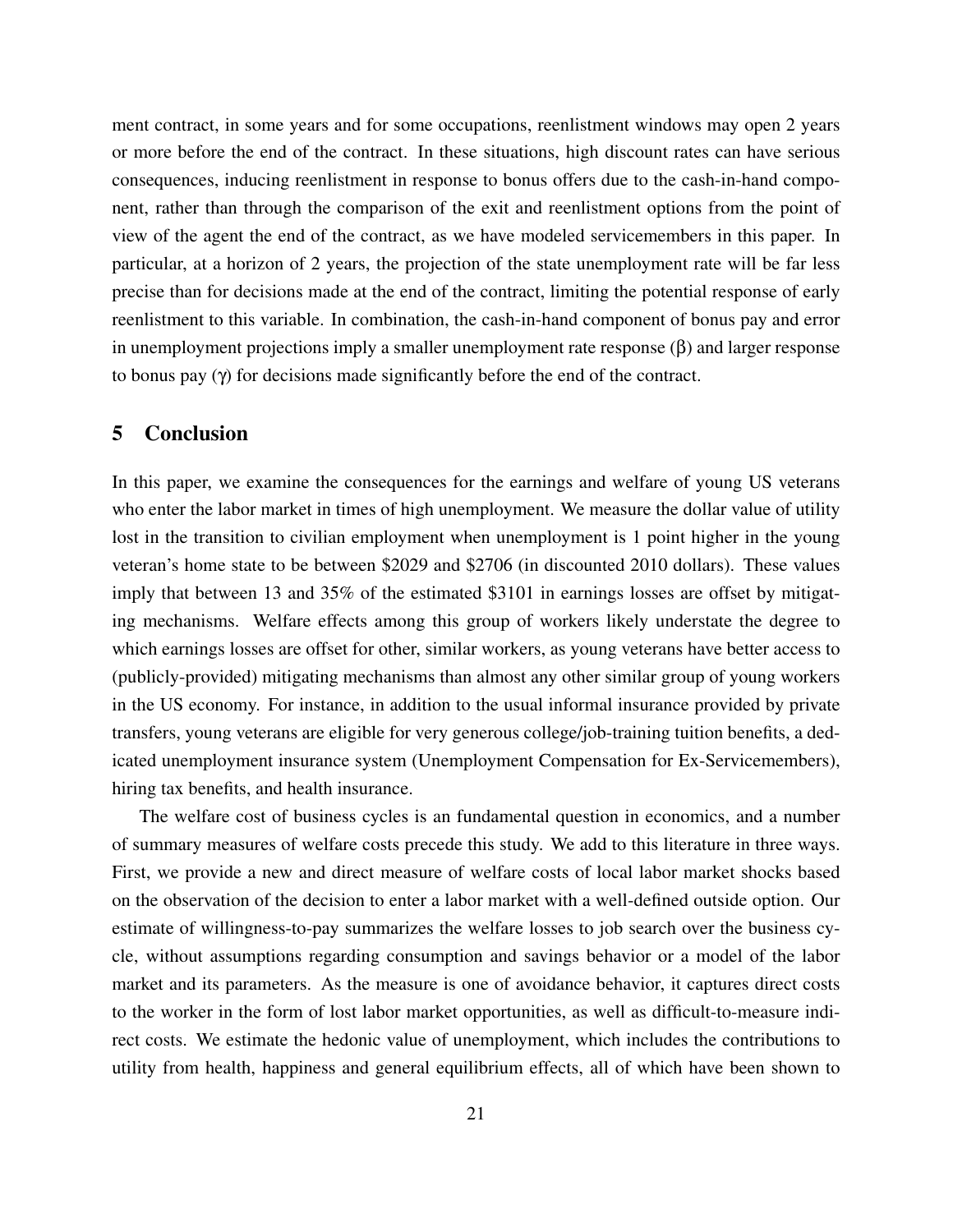respond to business-cycle conditions.<sup>[22](#page-24-2)</sup> A recent literature estimates the fiscal costs of job creation,[23](#page-24-3) however, fewer papers estimate the net benefits of job creation; our measure takes a step in this direction. Second, we link the welfare costs of these local labor market shocks to the earnings losses of workers exposed to the shock. This allows us to compare the welfare costs to the actual earnings losses of workers, and estimate the share offset by mitigating mechanisms. Although we made several conservative assumptions, the share of earnings offset by mitigating mechanisms remained no larger than a third. In an Appendix, we recover an estimate of the labor supply elasticity implied by the low offset, finding it to be quite close to zero. We believe these estimates would be lower bounds for other similar workers, given the range of public programs available to these workers. Finally, we extend the literature on the earnings effects of labor market search over the business cycle to a new group of workers, young US veterans. Most citizens and policymakers recognize that this groups is owed a particular debt based on their service to the country. As a consequence, veterans are the target of a large number of public programs; however, data limitations present a challenge in studying their transition from military to civilian life. In the future, we hope military reenlistment can serve as a unique laboratory for the study of local labor market shocks. Large-scale studies of the effects of economic conditions at the time of job search have been limited by data coverage, with a focus on older, tenured and college-educated workers, due to both data availability and the lack of a clear natural experiment, such as the one analyzed here.

## References

- <span id="page-24-0"></span>Altonji, J. G., L. B. Kahn, and J. Speers (2016). Cashier or Consultant? Entry Labor Market Conditions, Field of Study, and Career Success. *Journal of Labor Economics 34*(S1).
- <span id="page-24-1"></span>Asch, B. J., P. Heaton, J. Hosek, F. Martorell, C. Simon, and J. T. Warner (2010). Cash Incentives and Military Enlistment, Attrition, and Reenlistment. Technical report, DTIC Document.
- <span id="page-24-4"></span>Ashenfelter, O. (1980). Unemployment as Disequilibrium in a Model of Aggregate Labor Supply. *Econometrica 48*(3), pp. 547–564.

<span id="page-24-2"></span> $^{22}$ A similar exercise to ours is performed by [Blanchflower and Oswald](#page-25-2) [\(2004\)](#page-25-2), using self-reported happiness as the outcome (in place of reenlistment), and reports of being unemployed as the explanatory variable of interest, finding unemployment to be worth approximately \$60,000, a very large value. As in our estimation, the uncertainty in this estimate appears to arise from the price elasticity of happiness (or in our case, reenlistment), rather than the correlation between unemployment and (un)happiness, which appears quite strong. See [Ruhm](#page-27-7) [\(2000\)](#page-27-7) and [Stevens et al.](#page-27-8) [\(2015\)](#page-27-8) for evidence on countercyclical patterns in health and mortality.

<span id="page-24-3"></span><sup>&</sup>lt;sup>23</sup>See, for example, [Nakamura and Steinsson](#page-27-9) [\(2011\)](#page-27-9), [Serrato and Wingender](#page-27-10) [\(2014\)](#page-27-10) and [Chodorow-Reich et al.](#page-25-12) [\(2012\)](#page-25-12).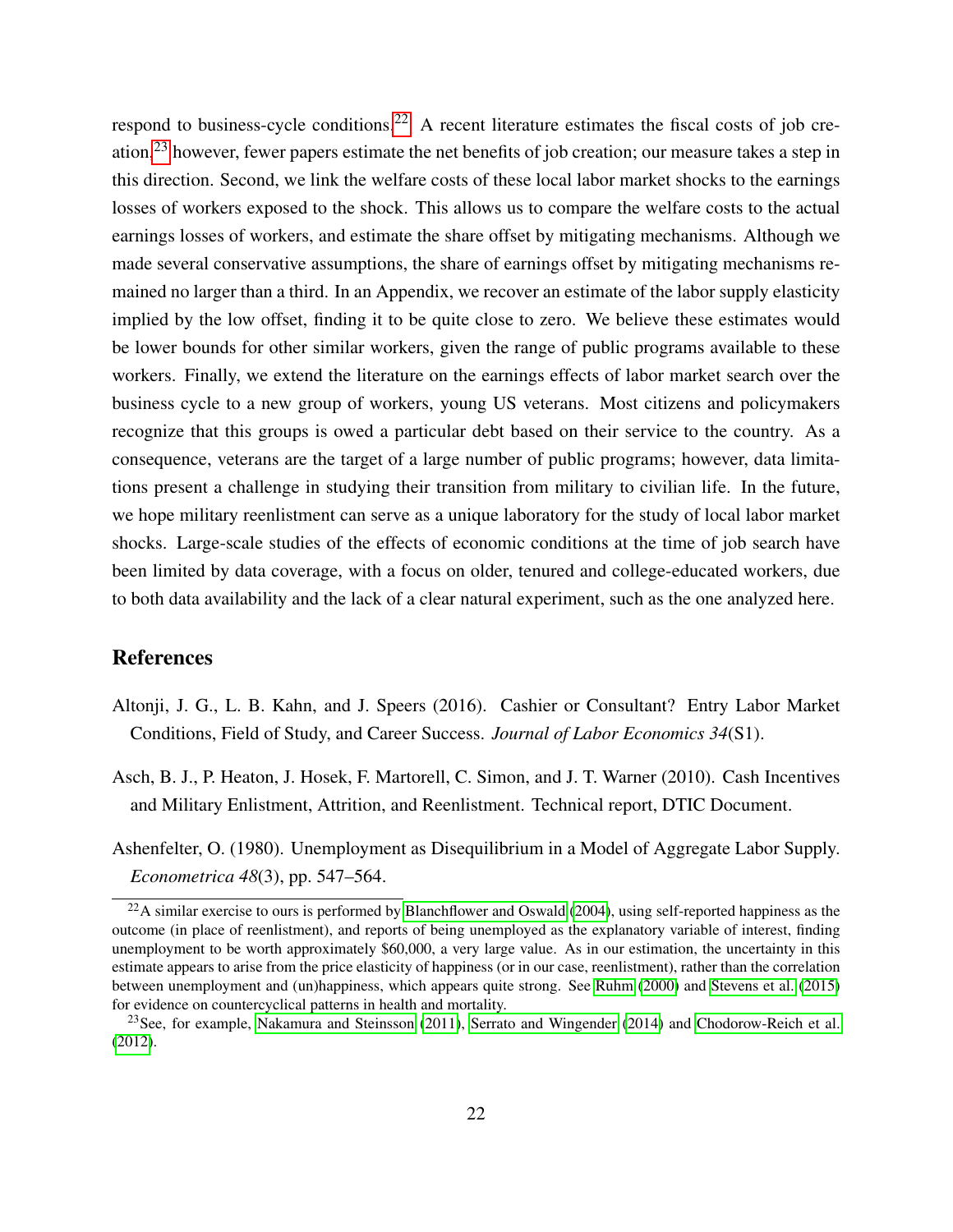- <span id="page-25-2"></span>Blanchflower, D. G. and A. J. Oswald (2004). Well-being Over Time in Britain and the USA. *Journal of Public Economics 88*(78), 1359 – 1386.
- <span id="page-25-7"></span>Blundell, R., L. Pistaferri, and I. Preston (2008, September). Consumption Inequality and Partial Insurance. *American Economic Review 98*(5), 1887–1921.
- <span id="page-25-9"></span>Blundell, R., L. Pistaferri, and I. Saporta-Eksten (2015). Consumption Inequality and Family Labor Supply. *American Economic Review*. Forthcoming.
- <span id="page-25-10"></span>Chetty, R. (2009, 05). Sufficient Statistics for Welfare Analysis: A Bridge Between Structural and Reduced-Form Methods. *Annual Review of Economics 1*(1), 451–488.
- <span id="page-25-8"></span>Chetty, R. and A. Szeidl (2007). Consumption Commitments and Risk Preferences. *The Quarterly Journal of Economics 122*(2), 831–877.
- <span id="page-25-12"></span>Chodorow-Reich, G., L. Feiveson, Z. Liscow, and W. G. Woolston (2012). Does State Fiscal Relief during Recessions Increase Employment? Evidence from the American Recovery and Reinvestment Act. *American Economic Journal: Economic Policy 4*(3), 118–45.
- <span id="page-25-1"></span>Clark, A. E. and A. J. Oswald (1994). Unhappiness and Unemployment. *The Economic Journal 104*(424), 648–659.
- <span id="page-25-6"></span>Cochrane, J. H. (1991, October). A Simple Test of Consumption Insurance. *Journal of Political Economy 99*(5), 957–76.
- <span id="page-25-11"></span>Daula, T. and R. Moffitt (1995). Estimating Dynamic Models of Quit Behavior: The Case of Military Reenlistment. *Journal of Labor Economics 13*(3), pp. 499–523.
- <span id="page-25-0"></span>Davis, S. J., T. V. Wachter, R. E. Hall, and R. Rogerson (2011). Recessions and the Costs of Job Loss [with Comments and Discussion]. *Brookings Papers on Economic Activity Fall*, pp. 1–72.
- <span id="page-25-5"></span>Deaton, A. (2012). The Financial Crisis and the Well-being of Americans: 2011 OEP Hicks Lecture. *Oxford Economic Papers 64*(1), 1–26.
- <span id="page-25-4"></span>Di Tella, R., J. Haisken-De New, and R. MacCulloch (2010, December). Happiness Adaptation to Income and to Status in an Individual Panel. *Journal of Economic Behavior & Organization 76*(3), 834–852.
- <span id="page-25-3"></span>Di Tella, R., R. J. MacCulloch, and A. J. Oswald (2003). The Macroeconomics of Happiness. *The Review of Economics and Statistics 85*(4), 809–827.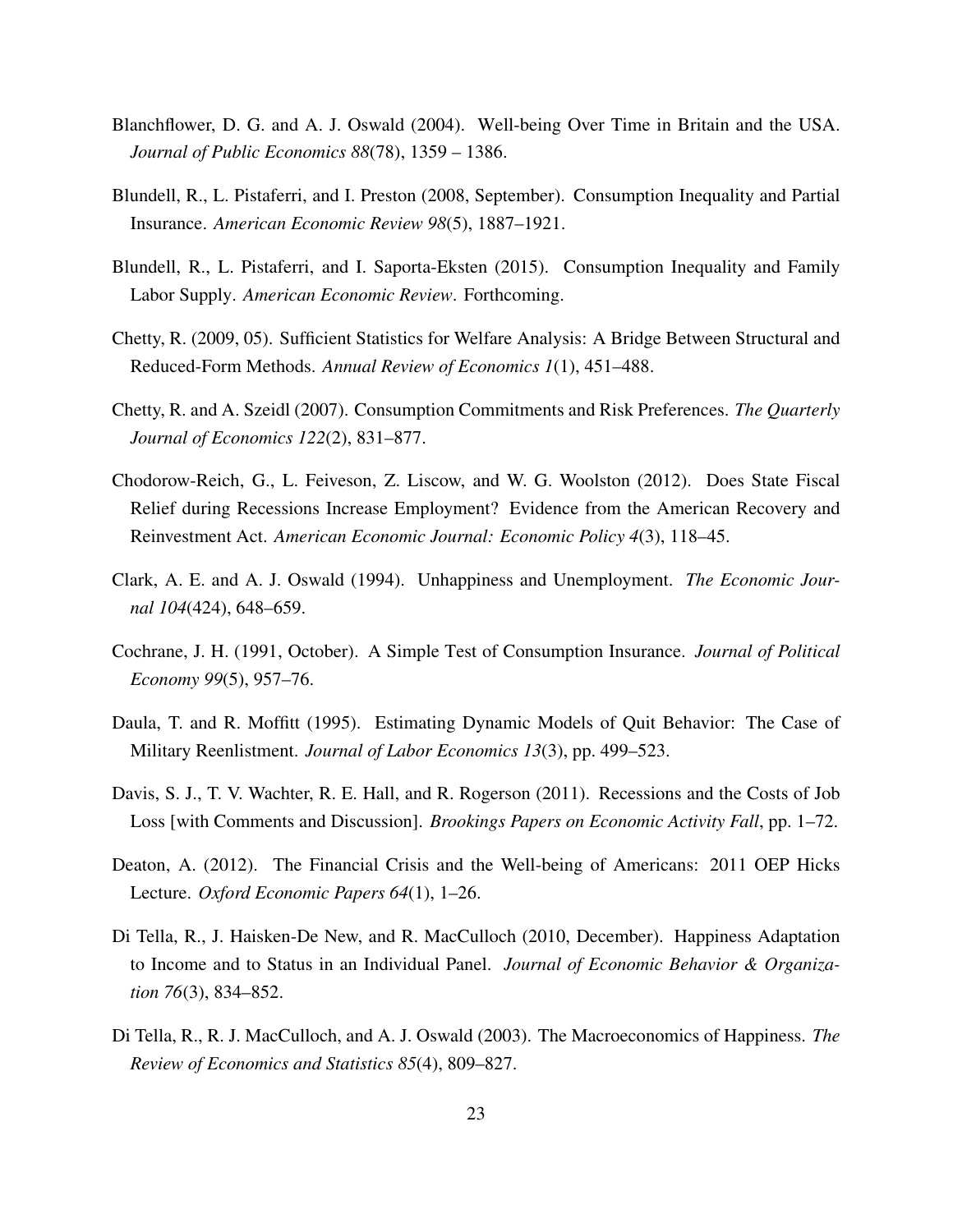- <span id="page-26-10"></span>Faberman, J. and T. Foster (2013). Unemployment Among Recent Veterans During the Great Recession. *Economic Perspectives 37*(Q I), 1–13.
- <span id="page-26-0"></span>Genda, Y., A. Kondo, and S. Ohta (2010). Long-Term Effects of a Recession at Labor Market Entry in Japan and the United States. *Journal of Human Resources 45*(1), 157–196.
- <span id="page-26-9"></span>Greenstone, M., S. P. Ryan, and M. Yankovich (2014). The Value of a Statistical Life: Evidence from Military Retention Incentives and Occupation-Specific Mortality Hazards. Unpublished Working Paper.
- <span id="page-26-4"></span>Gruber, J. (1997). The Consumption Smoothing Benefits of Unemployment Insurance. *The American Economic Review 87*(1), pp. 192–205.
- <span id="page-26-12"></span>Heaton, P. (2012). The Effects of Hiring Tax Credits on Employment of Disabled Veterans. Technical report, RAND Occasional Papers.
- <span id="page-26-3"></span>Helliwell, J. F. and H. Huang (2014). New Measures of the Costs of Unemployment: Evidence from the Subjective Well-Being of 3.3 Million Americans. *Economic Inquiry 52*(4), 1485–1502.
- <span id="page-26-8"></span>Hosek, J. and F. Martorell (2009). *How Have Deployments During the War on Terrorism Affected Reenlistment?* (1 ed.). RAND Corporation.
- <span id="page-26-7"></span>Hoynes, H., D. L. Miller, and J. Schaller (2012). Who Suffers During Recessions? *The Journal of Economic Perspectives 26*(3), 27–47.
- <span id="page-26-11"></span>Humensky, J. L., N. Jordan, K. T. Stroupe, and D. M. Hynes (2013). How Are Iraq/Afghanistan-Era Veterans Faring in the Labor Market? *Armed Forces & Society 39*(1), 158–183.
- <span id="page-26-2"></span>Jacobson, L. S., R. J. LaLonde, and D. G. Sullivan (1993). Earnings Losses of Displaced Workers. *The American Economic Review 83*(4), 685–709.
- <span id="page-26-1"></span>Kahn, L. B. (2010). The Long-term Labor Market Consequences of Graduating from College in a Bad Economy. *Labour Economics 17*(2), 303–316.
- <span id="page-26-5"></span>Krebs, T. (2007). Job Displacement Risk and the Cost of Business Cycles. *American Economic Review 97*(3), 664–686.
- <span id="page-26-6"></span>Krusell, P., T. Mukoyama, A. Sahin, and J. Anthony A. Smith (2009, July). Revisiting the Welfare Effects of Eliminating Business Cycles. *Review of Economic Dynamics 12*(3), 393–402.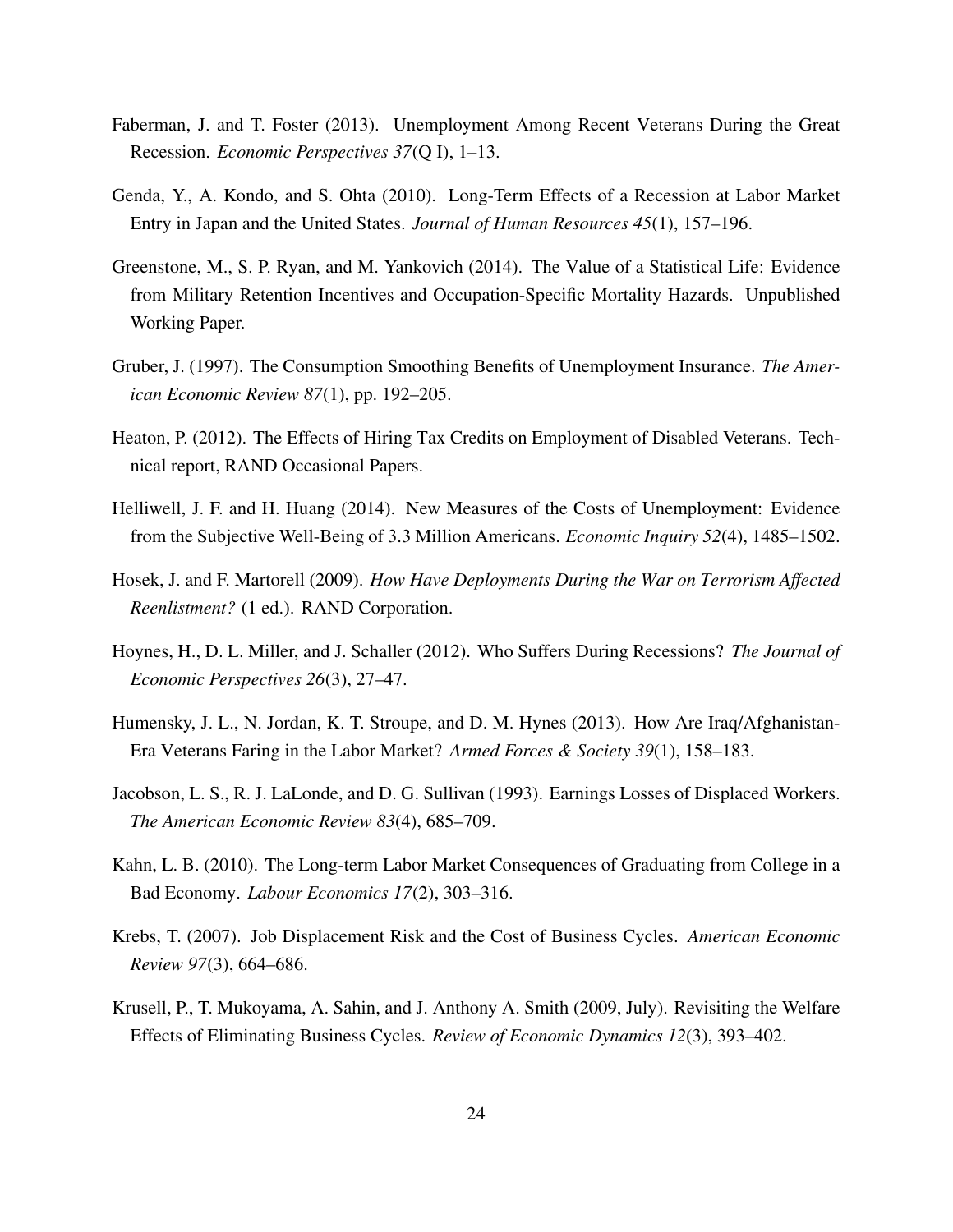- <span id="page-27-9"></span>Nakamura, E. and J. Steinsson (2011). Fiscal Stimulus in a Monetary Union: Evidence from U.S. Regions. NBER Working Papers 17391, National Bureau of Economic Research, Inc.
- <span id="page-27-6"></span>Newey, W. K. (2009). Two-step Series Estimation of Sample Selection Models. *The Econometrics Journal 12*, S217–S229.
- <span id="page-27-0"></span>Oreopoulos, P., T. von Wachter, and A. Heisz (2012, January). The Short- and Long-Term Career Effects of Graduating in a Recession. *American Economic Journal: Applied Economics 4*(1), 1–29.
- <span id="page-27-7"></span>Ruhm, C. J. (2000). Are Recessions Good for Your Health? *The Quarterly Journal of Economics 115*(2), 617–650.
- <span id="page-27-12"></span>Saez, E., J. Slemrod, and S. H. Giertz (2012). The Elasticity of Taxable Income with Respect to Marginal Tax Rates: A Critical Review. *Journal of Economic Literature 50*(1), 3–50.
- <span id="page-27-3"></span>Schaller, J. and A. H. Stevens (2015). Short-run Effects of Job Loss on Health Conditions, Health Insurance, and Health Care Utilization. *Journal of Health Economics 43*(C), 190–203.
- <span id="page-27-4"></span>Schulhofer-Wohl, S. (2011). Heterogeneity and Tests of Risk Sharing. *Journal of Political Economy 119*(5), pp. 925–958.
- <span id="page-27-10"></span>Serrato, J. C. and P. Wingender (2014). Estimating Local Fiscal Multipliers. Working Paper.
- <span id="page-27-11"></span>Simon, C. J., S. Negrusa, and J. T. Warner (2010). Educational Benefits and Military Service: An Analysis of Enlistment, Reenlistment, and Veterans' Benefit Usage 1991-2005. *Economic Inquiry 48*(4), 1008–1031.
- <span id="page-27-8"></span>Stevens, A. H., D. L. Miller, M. E. Page, and M. Filipski (2015, November). The Best of Times, the Worst of Times: Understanding Pro-cyclical Mortality. *American Economic Journal: Economic Policy 7*(4), 279–311.
- <span id="page-27-2"></span>Sullivan, D. and T. von Wachter (2009). Job Displacement and Mortality: An Analysis Using Administrative Data. *The Quarterly Journal of Economics 124*(3), 1265–1306.
- <span id="page-27-5"></span>Warner, J. T. and S. Pleeter (2001, September). The Personal Discount Rate: Evidence from Military Downsizing Programs. *American Economic Review 91*(1), 33–53.
- <span id="page-27-1"></span>Wolfers, J. (2003). Is Business Cycle Volatility Costly? Evidence from Surveys of Subjective Well-Being. *International Finance 6*(1), 1–26.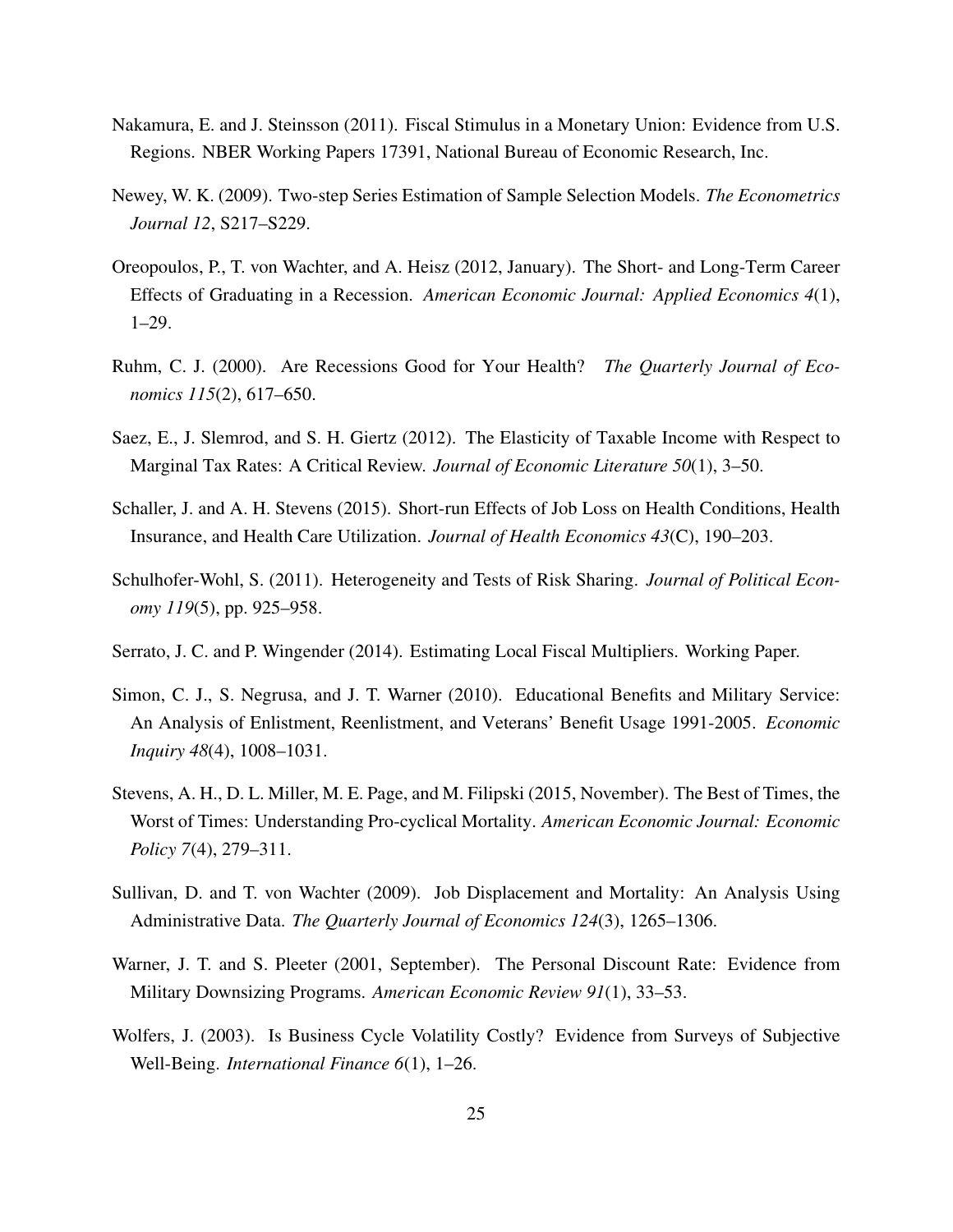|                        | All Enlisted Men: 1993-2004 |           |      |       | Young Veterans: 1993-2004 |           |      |                |  |
|------------------------|-----------------------------|-----------|------|-------|---------------------------|-----------|------|----------------|--|
|                        | Mean                        | <b>SD</b> | p10  | p90   | Mean                      | <b>SD</b> | p10  | p90            |  |
| Age at Entry           | 20.09                       | 2.37      | 18   | 23    | 20.00                     | 2.23      | 18   | 23             |  |
| Age at End of Term     | 23.93                       | 2.40      | 22   | 27    | 23.80                     | 2.27      | 22   | 26             |  |
| <b>AFQT</b> at Entry   | 58.20                       | 17.52     | 35   | 82    | 58.11                     | 17.55     | 35   | 82             |  |
| $Ed$ $>$ HS at Entry   | 0.10                        |           |      |       | 0.09                      |           |      |                |  |
| Ed.>HS at End of Term  | 0.15                        |           |      |       | 0.14                      |           |      |                |  |
| Single at Entry        | 0.88                        |           |      |       | 0.90                      |           |      |                |  |
| Single at End of Term  | 0.61                        |           |      |       | 0.66                      |           |      |                |  |
| White                  | 0.64                        |           |      |       | 0.68                      |           |      |                |  |
| <b>Black</b>           | 0.19                        |           |      |       | 0.17                      |           |      |                |  |
| Hispanic               | 0.10                        |           |      |       | 0.10                      |           |      |                |  |
| Initial Term (years)   | 3.89                        | 0.57      | 3    | 4     | 3.86                      | 0.56      | 3    | $\overline{4}$ |  |
| Second Term (months)   | 49.78                       | 12.78     | 35   | 71    | 49.56                     | 13.31     | 35   | 71             |  |
| Base Pay (monthly)     | 1941                        | 167       | 1729 | 2171  | 1914                      | 152       | 1729 | 2171           |  |
| Bonus Offer (if $>0$ ) | 11340                       | 7287      | 4480 | 23000 | 10757                     | 6678      | 4469 | 21239          |  |
| <b>Offered Bonus</b>   | 0.52                        |           |      |       | 0.50                      |           |      |                |  |
| Army                   | 0.38                        |           |      |       | 0.38                      |           |      |                |  |
| <b>Navy</b>            | 0.27                        |           |      |       | 0.25                      |           |      |                |  |
| <b>Marines</b>         | 0.17                        |           |      |       | 0.22                      |           |      |                |  |
| Air Force              | 0.19                        |           |      |       | 0.15                      |           |      |                |  |
| N                      | 690,148                     |           |      |       | 411,920                   |           |      |                |  |

<span id="page-28-0"></span>Table 1: Summary Statistics

Notes: Descriptive statistics for All Enlisted Men with initial enlistment contracts ending between 1993 and 2004, and the subgroup of Young Veterans, defined as enlisted men who do not reenlist by the end of the first contract. 2010 dollars.

<span id="page-28-1"></span>Yagan, D. (2013). Moving to Opportunity? Migratory Insurance over the Great Recession. Unpublished Working Paper.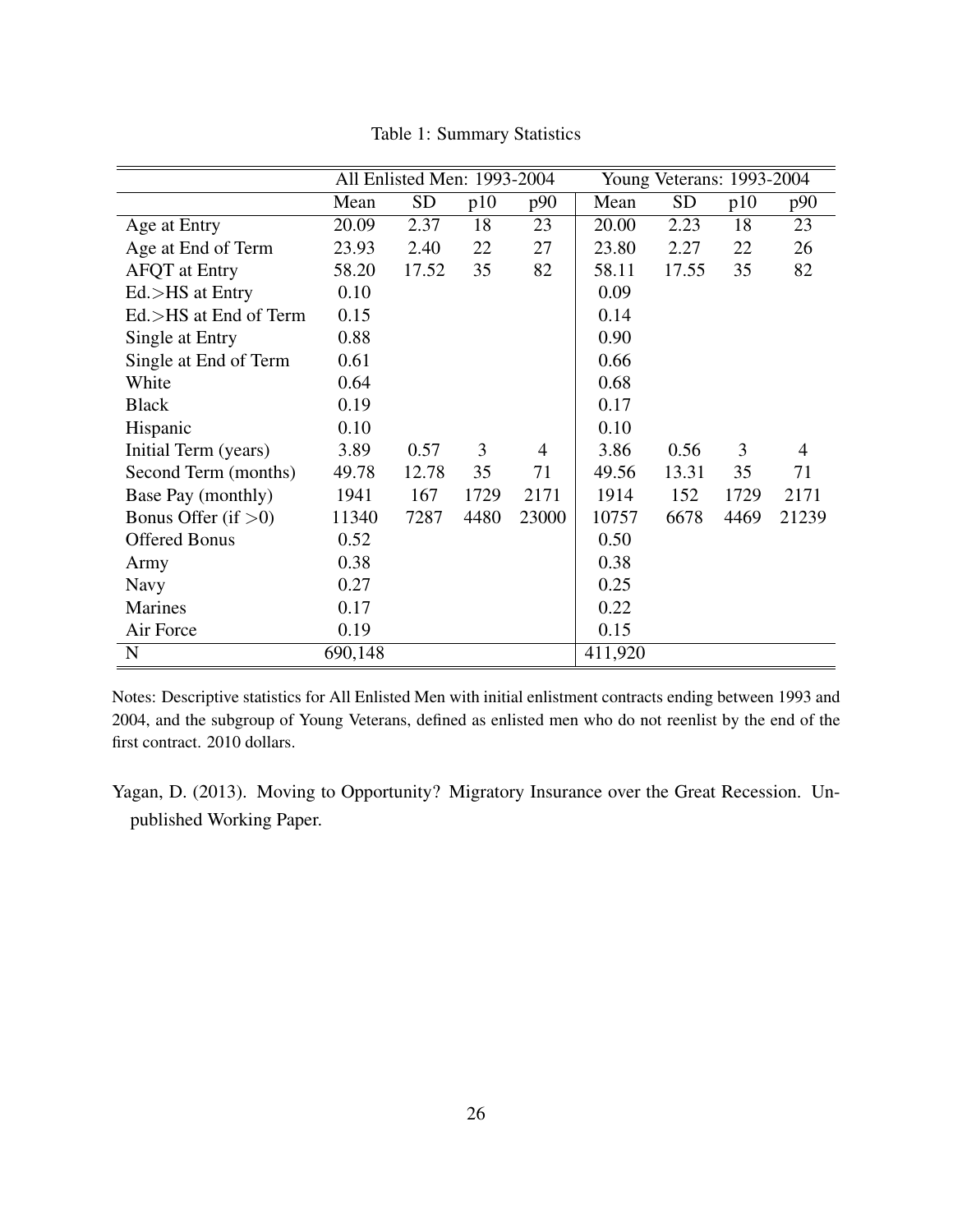|                                         |           | 1993-2009   |              |             |              |                  |              |              |             |  |  |
|-----------------------------------------|-----------|-------------|--------------|-------------|--------------|------------------|--------------|--------------|-------------|--|--|
|                                         | All       | All         | All          | $j \geq 4y$ | $j \geq 4y$  | $N_{ot} \geq 15$ | Late         | All          | All         |  |  |
| A. Individual-level Bonus and Controls  |           |             |              |             |              |                  |              |              |             |  |  |
| Bonus (γ)                               | $0.37***$ | $0.37***$   | $0.31***$    | $0.36***$   | $0.31***$    | $0.38***$        | $0.32***$    | $0.37***$    | $0.31***$   |  |  |
|                                         | (0.04)    | (0.04)      | (0.04)       | (0.04)      | (0.05)       | (0.04)           | (0.05)       | (0.04)       | (0.04)      |  |  |
| UR $(\beta)$                            | $0.85***$ | $0.85***$   | $0.86***$    | $1.06***$   | $1.09***$    | $0.86***$        | $0.94***$    | $0.83***$    | 1.49***     |  |  |
|                                         | (0.19)    | (0.19)      | (0.22)       | (0.19)      | (0.24)       | (0.19)           | (0.21)       | (0.15)       | (0.18)      |  |  |
| $\overline{\beta}/\gamma$               | $2.27***$ | $2.27***$   | $2.81***$    | $2.90***$   | $3.48***$    | $2.24***$        | 2.88***      | $2.28***$    | 4.74***     |  |  |
|                                         | (0.63)    | (0.63)      | (0.84)       | (0.70)      | (0.97)       | (0.61)           | (0.90)       | (0.55)       | (0.83)      |  |  |
| B. Career-Field Mean Bonus and Controls |           |             |              |             |              |                  |              |              |             |  |  |
| Bonus (γ)                               | $0.40***$ | $0.40***$   | $0.41***$    | $0.40***$   | $0.41***$    | $0.42***$        | $0.32***$    | $0.50***$    | $0.51***$   |  |  |
|                                         | (0.06)    | (0.06)      | (0.06)       | (0.06)      | (0.06)       | (0.06)           | (0.07)       | (0.07)       | (0.04)      |  |  |
| UR $(\beta)$                            | $0.77***$ | $0.77***$   | $0.76***$    | $0.96***$   | $0.95***$    | $0.78***$        | $0.88***$    | $0.82***$    | $0.83***$   |  |  |
|                                         | (0.18)    | (0.18)      | (0.18)       | (0.19)      | (0.19)       | (0.18)           | (0.20)       | (0.14)       | (0.14)      |  |  |
| $\beta/\gamma$                          | 1.95***   | 1.93***     | 1.84***      | $2.42***$   | $2.31***$    | $1.86***$        | $2.70***$    | $1.64***$    | $1.63***$   |  |  |
|                                         | (0.56)    | (0.55)      | (0.52)       | (0.61)      | (0.62)       | (0.50)           | (0.84)       | (0.39)       | (0.34)      |  |  |
| Mean AFQT, BMI                          |           | $\mathbf X$ | $\mathbf{X}$ | $\mathbf X$ | $\mathbf{X}$ | $\mathbf{X}$     | $\mathbf{X}$ | $\mathbf{X}$ | $\mathbf X$ |  |  |
| In-service $X_i$                        |           |             | X            |             | X            |                  |              |              | X           |  |  |
| Career Fields                           | 392       | 374         | 359          | 370         | 356          | 218              | 357          | 402          | 387         |  |  |
| N                                       | 690,148   | 689,058     | 686,295      | 550,094     | 548,353      | 676,562          | 616,334      | 984,916      | 981,470     |  |  |

<span id="page-29-0"></span>Table 2: Effect of Bonus and Unemployment Rate on Reenlistment

Notes: Table reports results of regressions of reenlistment on bonus incentives and state unemployment rates with <sup>a</sup> rich set of controls (seetext for details). The ratio of regression coefficients,  $\beta/\gamma$ , represents the willingness-to-pay (as a percentage of earnings on the next contract) for reenlistment in response to changes in home state economic conditions. Sample composed of all enlisted servicemembers at end of firstcontract with other sample restrictions noted in column headers: all contracts, initial contracts of at least 4 years (*j* ≥4y), dropping small occupations ( $N_{ot} \ge 15$ ) and restricting to reenlistments occurring in the last year of the contract (Late). s.e. clustered by career field and state of enlistment. Significance levels: \*\*\*  $p<1\%$ , \*\*  $p<5\%$ , \*  $p<10\%$ .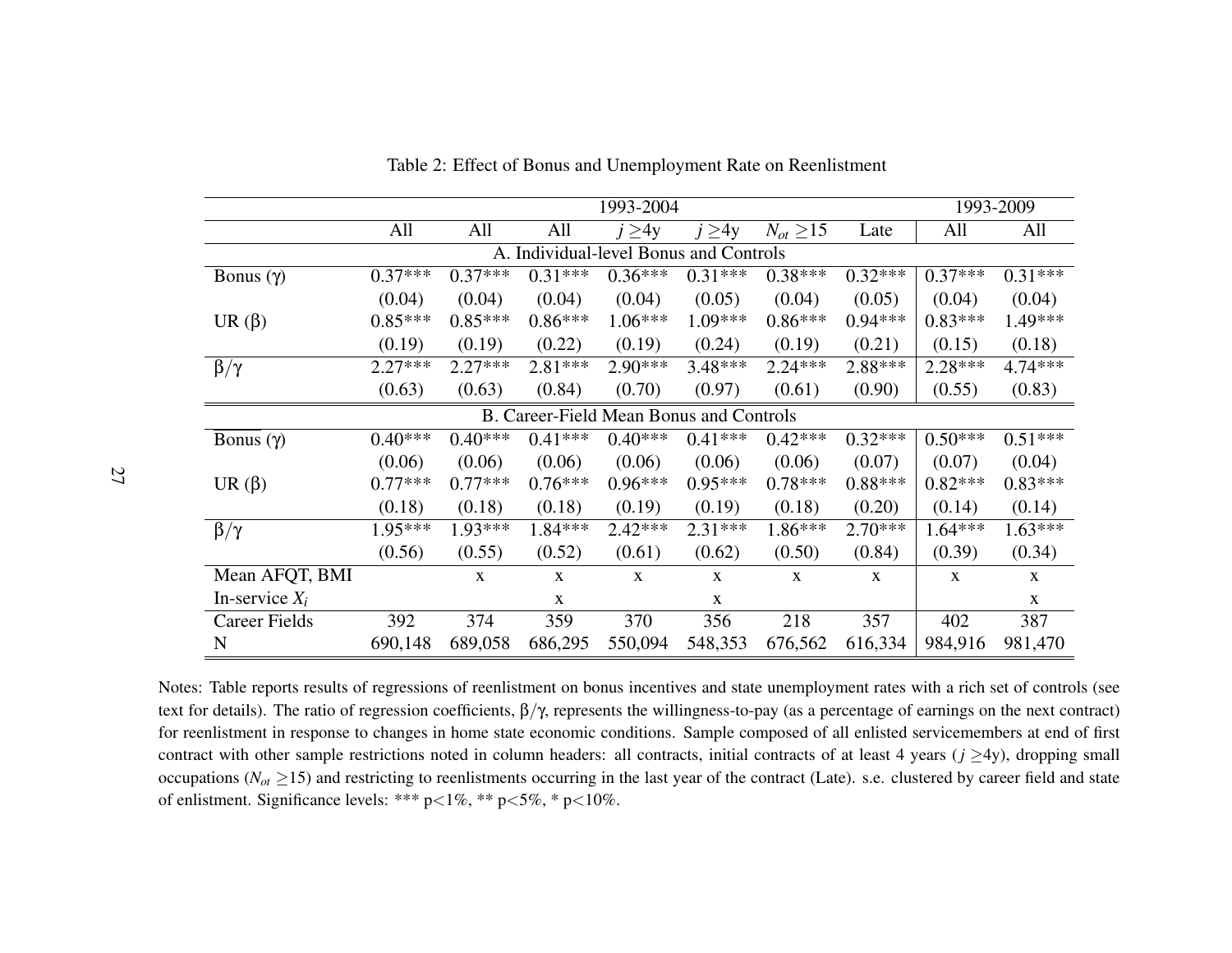<span id="page-30-0"></span>

|                     | <b>UR</b> | <b>Bonus</b> | <b>WTP</b> |
|---------------------|-----------|--------------|------------|
| Eligible $>$ Age 23 | $0.88***$ | $0.38***$    | $2.32***$  |
|                     | (0.20)    | (0.07)       | (0.70)     |
| Eligible ≤Age 23    | $0.60**$  | $0.40***$    | $1.50**$   |
|                     | (0.24)    | (0.06)       | (0.63)     |
| White               | $1.01***$ | $0.37***$    | $2.72***$  |
|                     | (0.17)    | (0.07)       | (0.70)     |
| Non-White           | 0.04      | $0.42***$    | 0.08       |
|                     | (0.24)    | (0.06)       | (0.58)     |
| Single              | $0.59***$ | $0.35***$    | $1.71***$  |
|                     | (0.17)    | (0.07)       | (0.63)     |
| Married             | $1.24***$ | $0.48***$    | 2.59***    |
|                     | (0.26)    | (0.07)       | (0.70)     |
| AFQT>59             | $0.94***$ | $0.38***$    | 2.48***    |
|                     | (0.20)    | (0.05)       | (0.64)     |
| AFQT <sub>59</sub>  | $0.67***$ | $0.47***$    | $1.43***$  |
|                     | (0.23)    | (0.08)       | (0.54)     |
| <b>High Pay</b>     | $0.96***$ | $0.36***$    | $2.64***$  |
|                     | (0.21)    | (0.08)       | (0.70)     |
| Low Pay             | 0.26      | $0.47***$    | 0.55       |
|                     | (0.18)    | (0.12)       | (0.39)     |
| Army                | 0.17      | $0.32***$    | 0.52       |
|                     | (0.29)    | (0.12)       | (0.96)     |
| Navy                | $1.10***$ | $0.55***$    | $2.01***$  |
|                     | (0.27)    | (0.11)       | (0.66)     |
| <b>Marines</b>      | $0.49**$  | $0.37***$    | 1.30**     |
|                     | (0.25)    | (0.07)       | (0.63)     |
| Air Force           | $1.78***$ | $0.40***$    | 4.46**     |
|                     | (0.47)    | (0.12)       | (2.04)     |

Table 3: Heterogeneity in Reenlistment Responses, 1993-2004

Notes: Table reports coefficients from reenlistment model with WTP, the ratio of regression coefficients on unemployment and bonus. Sample restrictions noted in first column. Pay, age and AFQT samples divided at the mean value of varaible. Significance levels: \*\*\*  $p<1\%$ , \*\*  $p<5\%$ , \*  $p<10\%$ .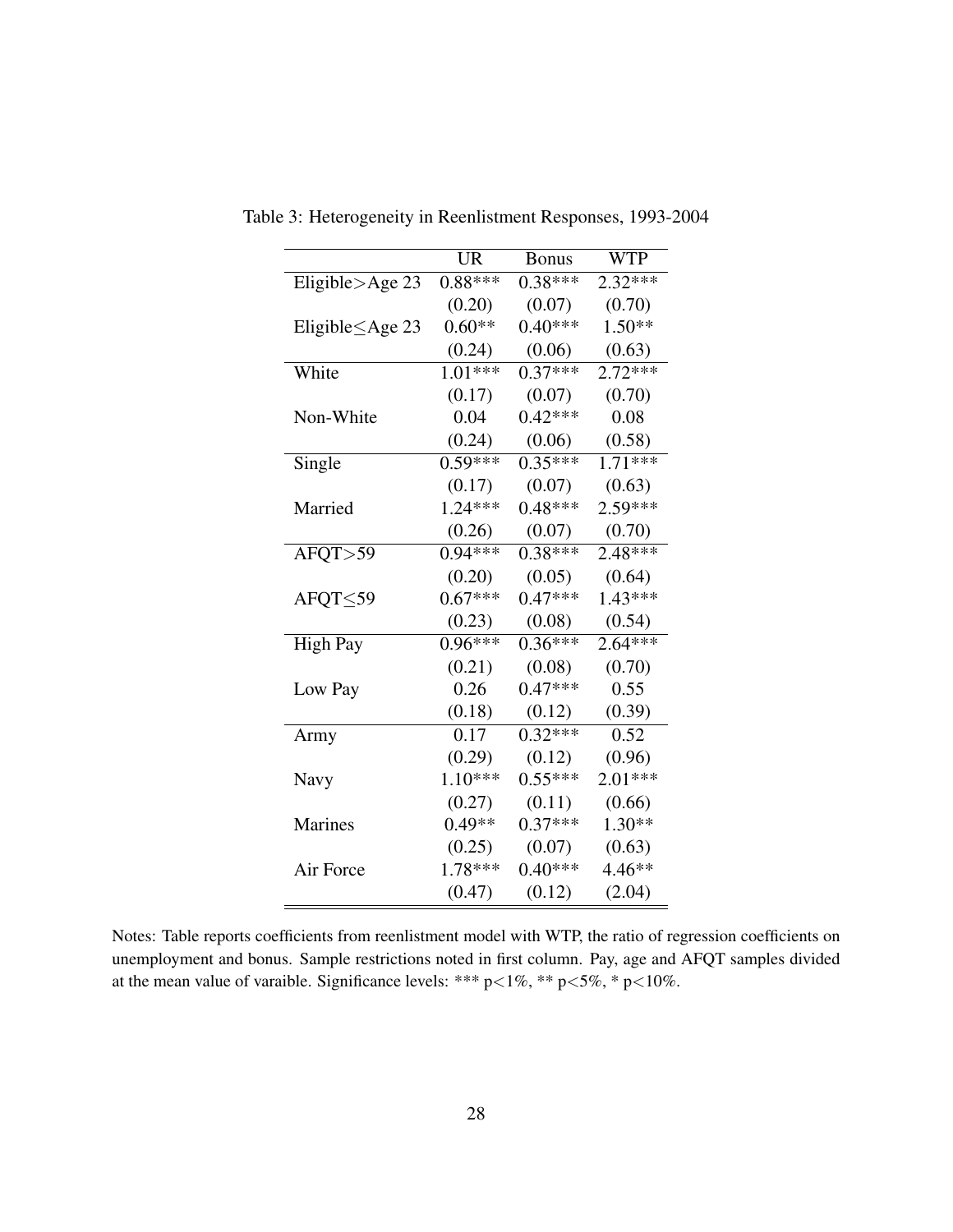|                |           | Civilian Earnings, all |           | Total Earnings, all |                             | Total Earnings, no GI Bill Use |            |           |  |
|----------------|-----------|------------------------|-----------|---------------------|-----------------------------|--------------------------------|------------|-----------|--|
| Year $(k)$     | Av. Earn. | $d_k$                  | Av. Earn. | $d_k$               | $d_k$ , no $\Lambda(\cdot)$ | Av. Earn.                      | $d_k$      | \$ value  |  |
| 0              | \$9,225   | $-7.31***$             | \$23,409  | $-0.91***$          | $-0.72**$                   | \$23,375                       | $-1.05**$  | $-246**$  |  |
|                |           | (1.15)                 |           | (0.32)              | (0.33)                      |                                | (0.45)     | (105)     |  |
| $\mathbf{1}$   | \$19,192  | $-4.46***$             | \$21,878  | $-3.63***$          | $-3.43***$                  | \$23,194                       | $-3.58***$ | $-831***$ |  |
|                |           | (0.66)                 |           | (0.47)              | (0.48)                      |                                | (0.44)     | (102)     |  |
| $\overline{2}$ | \$23,112  | $-3.88***$             | \$25,222  | $-3.55***$          | $-3.39***$                  | \$26,630                       | $-3.61***$ | $-961***$ |  |
|                |           | (0.69)                 |           | (0.57)              | (0.58)                      |                                | (0.57)     | (152)     |  |
| 3              | \$25,466  | $-2.85***$             | \$28,098  | $-2.47***$          | $-2.35***$                  | \$29,209                       | $-2.25***$ | $-658***$ |  |
|                |           | (0.84)                 |           | (0.72)              | (0.73)                      |                                | (0.76)     | (222)     |  |
| $\overline{4}$ | \$27,523  | $-2.36***$             | \$30,477  | $-1.95***$          | $-1.81**$                   | \$30,928                       | $-1.94**$  | $-599**$  |  |
|                |           | (0.81)                 |           | (0.71)              | (0.71)                      |                                | (0.76)     | (236)     |  |
| 5              | \$29,490  | $-2.01***$             | \$32,675  | $-1.52**$           | $-1.37**$                   | \$32,327                       | $-1.47**$  | $-474**$  |  |
|                |           | (0.73)                 |           | (0.64)              | (0.63)                      |                                | (0.73)     | (236)     |  |
| 6              | \$31,405  | $-1.66***$             | \$34,770  | $-1.25***$          | $-1.08**$                   | \$33,676                       | $-1.20**$  | $-403**$  |  |
|                |           | (0.57)                 |           | (0.48)              | (0.47)                      |                                | (0.52)     | (174)     |  |
| 7              | \$33,221  | $-1.11***$             | \$36,739  | $-1.02***$          | $-0.85***$                  | \$35,033                       | $-0.92**$  | $-322**$  |  |
|                |           | (0.42)                 |           | (0.34)              | (0.33)                      |                                | (0.37)     | (131)     |  |
| 8              | \$34,890  | $-0.83**$              | \$38,517  | $-0.85***$          | $-0.71**$                   | \$36,313                       | $-0.78*$   | $-282*$   |  |
|                |           | (0.36)                 |           | (0.33)              | (0.32)                      |                                | (0.43)     | (158)     |  |
| 9              | \$36,289  | $-0.24$                | \$39,997  | $-0.28$             | $-0.18$                     | \$37,311                       | $-0.27$    | -99       |  |
|                |           | (0.30)                 |           | (0.26)              | (0.25)                      |                                | (0.44)     | (163)     |  |
| 10             | \$37,664  | 0.58                   | \$41,419  | 0.07                | 0.13                        | \$38,164                       | 0.46       | 176       |  |
|                |           | (0.56)                 |           | (0.46)              | (0.45)                      |                                | (0.51)     | (193)     |  |

<span id="page-31-1"></span><span id="page-31-0"></span>Table 4: Earnings: 1993-2009 Cohorts, Civilian Earnings and Selection

Notes: Table reports average total earnings and regression coefficients on state unemployment in the 3 months following eligibility (*dk*, from Equation [5\)](#page-16-2). Sample composed of an unbalanced panel of all enlisted men who separate at the end of their first contract. In Columns 2 and 3 we repor<sup>t</sup> results on the civilian componen<sup>t</sup> of earnings, in Columns 4-5 we repor<sup>t</sup> the full sample result (with the selection correction),in Column 6 we report the effects without the selection correction (i.e. excluding  $\Lambda(\cdot)$  from the estimation) and in columns 7-9 we report estimates for those who do not use their GI Bill. Real 2010 \$ (CPI). s.e. clustered by state of enlistment. Significance levels: \*\*\* p<1%, \*\* p<sup>&</sup>lt;5%, \* p<10%.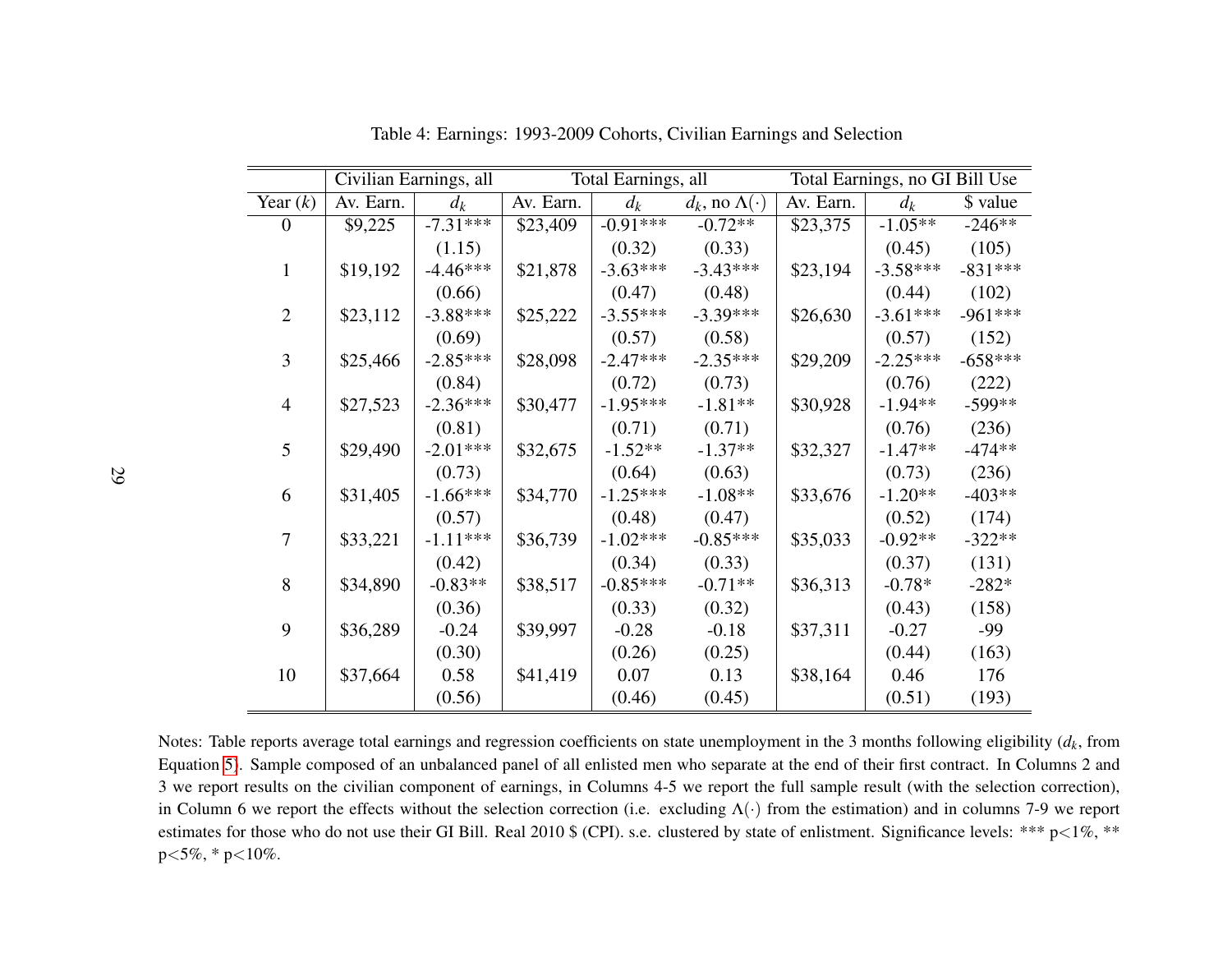|                  |           | <b>Effect on Earnings</b> |           |            | Effect with Controls for UR in year $k$ |                        |           |           |  |
|------------------|-----------|---------------------------|-----------|------------|-----------------------------------------|------------------------|-----------|-----------|--|
| Year $(k)$       | Av. Earn. | $d_k$                     | \$ value  | $d_k$      | \$ value                                | $\overline{UR}_{st+k}$ | \$ value  | ${\bf N}$ |  |
| $\boldsymbol{0}$ | \$22,600  | $-2.43***$                | $-549***$ | $-3.47***$ | $-784***$                               | 1.33                   | 300       | 263,904   |  |
|                  |           | (0.40)                    | (91)      | (1.26)     | (284)                                   | (1.19)                 | (268)     |           |  |
| $\mathbf{1}$     | \$23,709  | $-2.16***$                | $-513***$ | $-0.19$    | $-45$                                   | $-2.58***$             | $-612***$ | 269,153   |  |
|                  |           | (0.60)                    | (142)     | (0.61)     | (145)                                   | (0.83)                 | (197)     |           |  |
| $\overline{2}$   | \$27,105  | $-2.25***$                | $-609***$ | $-0.99**$  | $-268**$                                | $-2.19***$             | $-595***$ | 270,691   |  |
|                  |           | (0.60)                    | (164)     | (0.40)     | (108)                                   | (0.65)                 | (175)     |           |  |
| 3                | \$29,587  | $-1.84***$                | $-544***$ | $-0.99**$  | $-293**$                                | $-2.19***$             | $-648***$ | 271,933   |  |
|                  |           | (0.67)                    | (200)     | (0.50)     | (149)                                   | (0.68)                 | (201)     |           |  |
| $\overline{4}$   | \$31,235  | $-1.92***$                | $-599***$ | $-1.21**$  | $-377**$                                | $-2.68***$             | $-838***$ | 272,301   |  |
|                  |           | (0.69)                    | (215)     | (0.49)     | (154)                                   | (0.54)                 | (170)     |           |  |
| 5                | \$32,327  | $-1.47**$                 | $-474**$  | $-1.15**$  | $-370**$                                | $-2.30***$             | $-742***$ | 272,422   |  |
|                  |           | (0.73)                    | (236)     | (0.55)     | (177)                                   | (0.51)                 | (164)     |           |  |
| 6                | \$33,676  | $-1.20**$                 | $-403**$  | $-0.98**$  | $-331**$                                | $-2.54***$             | $-857***$ | 248,844   |  |
|                  |           | (0.52)                    | (174)     | (0.39)     | (133)                                   | (0.50)                 | (167)     |           |  |
| $\tau$           | \$35,033  | $-0.92**$                 | $-322**$  | $-0.77**$  | $-271**$                                | $-2.04***$             | $-714***$ | 227,524   |  |
|                  |           | (0.37)                    | (131)     | (0.36)     | (126)                                   | (0.46)                 | (161)     |           |  |
| 8                | \$36,313  | $-0.78*$                  | $-282*$   | $-0.58$    | $-212$                                  | $-1.76***$             | $-641***$ | 208,301   |  |
|                  |           | (0.44)                    | (158)     | (0.45)     | (164)                                   | (0.43)                 | (157)     |           |  |
| 9                | \$37,311  | $-0.27$                   | $-99$     | $-0.27$    | $-100$                                  | $-1.40***$             | $-521***$ | 189,920   |  |
|                  |           | (0.44)                    | (163)     | (0.43)     | (160)                                   | (0.42)                 | (157)     |           |  |
| 10               | \$38,164  | 0.46                      | 176       | 0.14       | 52                                      | $-1.68***$             | $-642***$ | 169,253   |  |
|                  |           | (0.51)                    | (193)     | (0.54)     | (207)                                   | (0.33)                 | (127)     |           |  |

<span id="page-32-0"></span>Table 5: Earnings: 1993-2004 Cohorts, Initial Conditions and Persistence of Shock

Notes: Table reports average earnings,*dk* from Equation [5,](#page-16-2) the effect of unemployment in the three months after the end of the initial enlistment contract on earnings at the*k*-horizon, and the dollar value of earnings losses. Sample composed of an unbalanced panel of all enlisted men who separate at the end of <sup>a</sup> first contract ending between 1993 and 2004 and do not use their GI Bill benefits; we correct for selection into reenlistment. Total earnings defined as SSA earnings plus untaxed military income. Estimates of the effect of initial conditions control forsubsequent unemployment rates,  $\overline{UR_{st+k}}$ . Real 2010 \$ (CPI). s.e. clustered by state of enlistment. Significance levels: \*\*\* p<1%, \*\* p<5%, \* p ${<}10\%$ .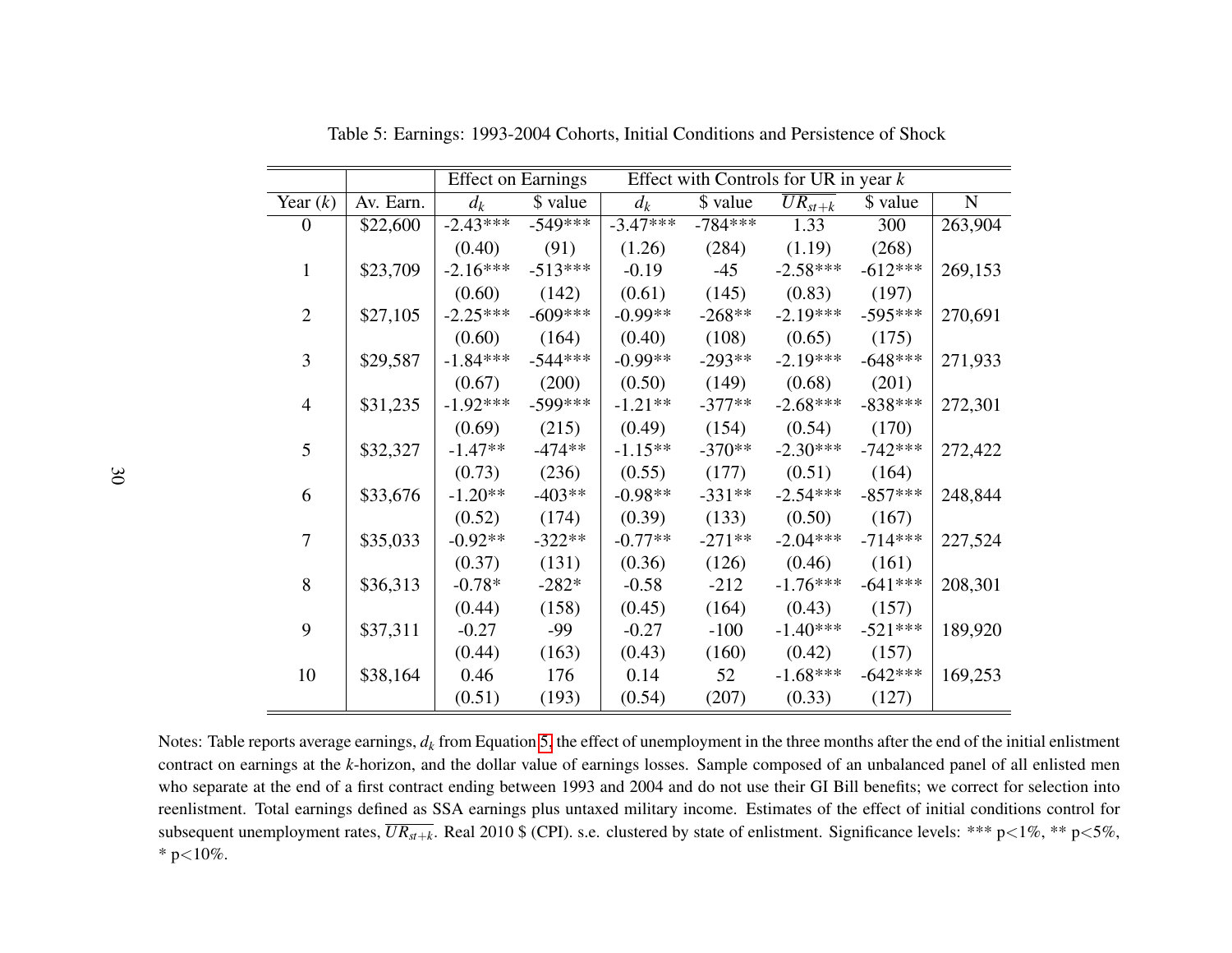|                     |                       | $\rho = 0.95$ |                  | $\rho = 0.9$   |                  | $\rho = 0.8$    |                |
|---------------------|-----------------------|---------------|------------------|----------------|------------------|-----------------|----------------|
| $\Delta y(UR_{st})$ |                       | \$3677(0.78%) |                  | \$3101 (1.31%) |                  | $$2262(1.91\%)$ |                |
|                     |                       | <b>WTP</b>    | $\boldsymbol{m}$ | <b>WTP</b>     | $\boldsymbol{m}$ | <b>WTP</b>      | $\mathfrak{m}$ |
|                     | 0.5                   | \$722         | 0.80             | \$676          | 0.78             | \$603           | 0.73           |
| $\beta/\gamma$      |                       | \$1443        | 0.61             | \$1352         | 0.56             | \$1207          | 0.47           |
| ( $\approx$ % wage, | 1.5                   | \$2166        | 0.41             | \$2029         | 0.35             | \$1810          | 0.20           |
| next contract)      | $\mathcal{D}_{\cdot}$ | \$2888        | 0.21             | \$2706         | 0.13             | \$2414          | $-0.07$        |
|                     | 2.5                   | \$3610        | 0.02             | \$3382         | $-0.09$          | \$3017          | $-0.33$        |

<span id="page-33-0"></span>Table 6: Mitigating Mechanisms

Notes: Mitigating mechanism, *m*, appear in the model as the residual percentage of the PDV of earnings losses,  $\Delta y(UR)$ , left unexplained by the willingness-to-pay (WTP), so  $m = 1 - \frac{WTP}{\Delta y(UR)}$  $\frac{WTP}{\Delta y(UR_{st})}$ . Here, we quantify the share of earnings losses offset by mitigating mechanisms, under the range of plausible values of the discount rate and the ratio of regression parameters, β/γ. In the ∆*y*(*URst*) row we report the PDV of earnings losses, and the implied drop in permanent income. Mitigating mechanisms account for between -33 and 80% of earnings losses, with our preferred estimates of 13-35% corresponding to  $\rho = 0.9$  and  $\beta/\gamma$  between 1.5 and 2.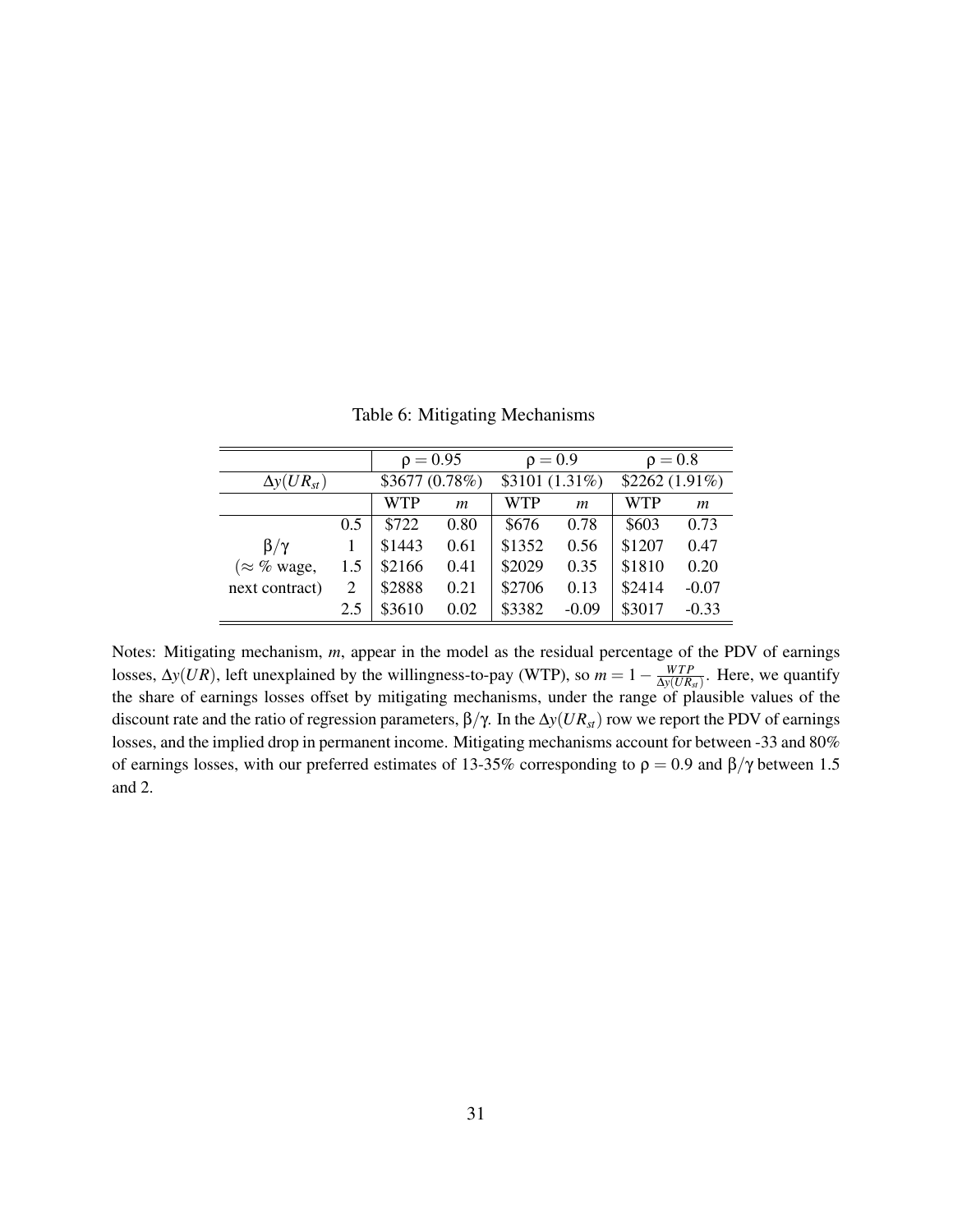<span id="page-34-0"></span>

Notes: Figures plot the mean of dependent variable within 20 equally sized bins, excep<sup>t</sup> in the case of the top right figure, which combines thebottom 8 bins. The relative response  $(\beta/\gamma_{1000})$  is the trade-off (in 1000's of bonus dollars) for exit at different values of the state unemployment rate. The residual plots remove the effect of year of eligibility for discharge, state effects and the unemployment rate at enlistment.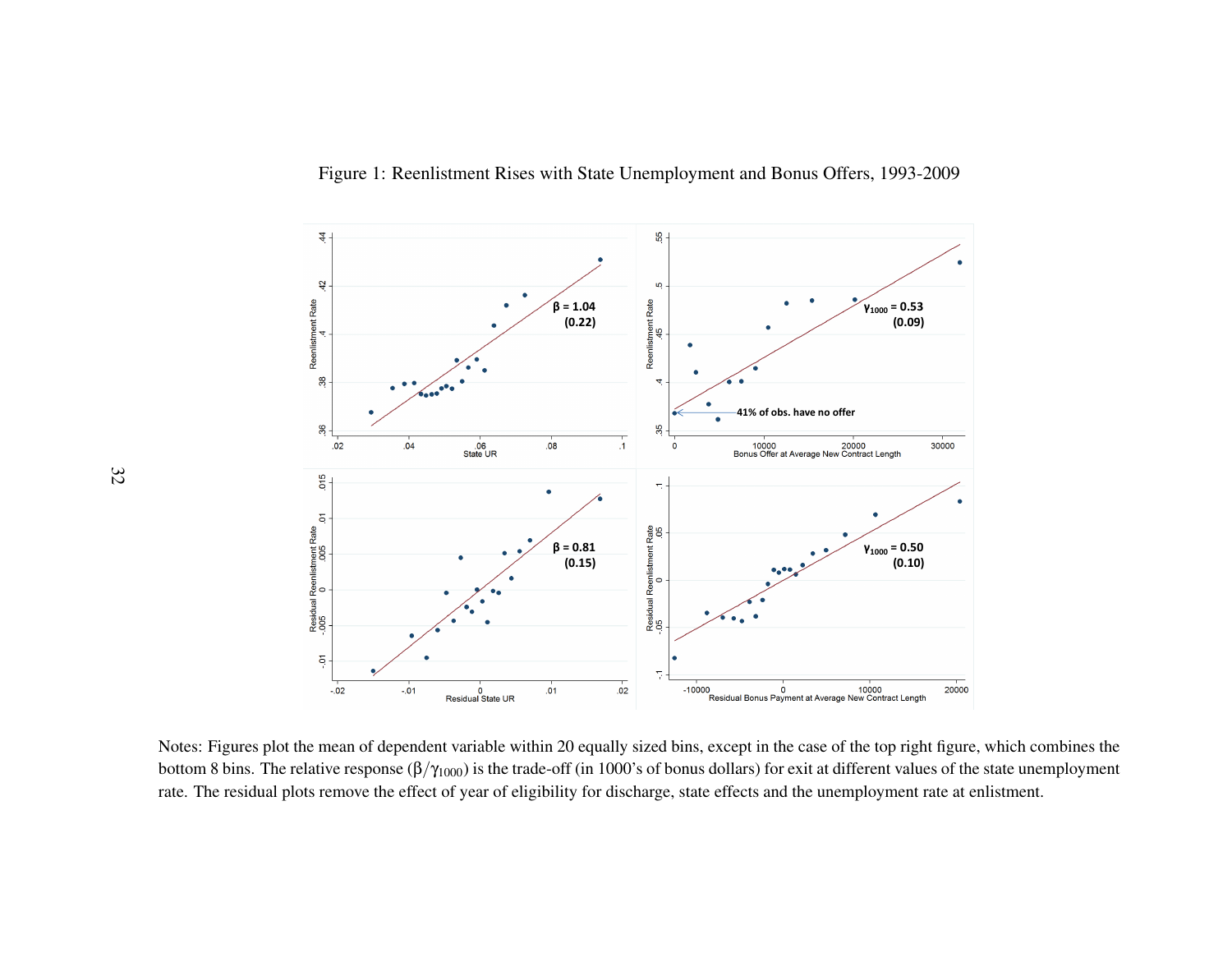<span id="page-35-0"></span>Figure 2: Effect of Unemployment on Earnings, Selection and Civilian Earnings, 1993-2009 Cohorts



Notes: Figure plots coefficients from <sup>a</sup> regression of earnings*k* years after the end of the initial enlistment contract on state unemployment in the 3 months following the end of the contract for our primary specification (Total, with Selection Correction) and 2 alternative specifications:the first alternative specification drops the selection correction; the second alternative specification plots the effect on civilian earnings, defined as SSA earnings minus military income. Civilian earnings show <sup>a</sup> large proportional effect in year 0, however, this comes on <sup>a</sup> small base in income; we omit the year 0 civilian estimate from the figure to maintain scale. See text for additional details on regression specification, andTable [4](#page-31-1) for average earnings, dollar value of losses, and standard errors.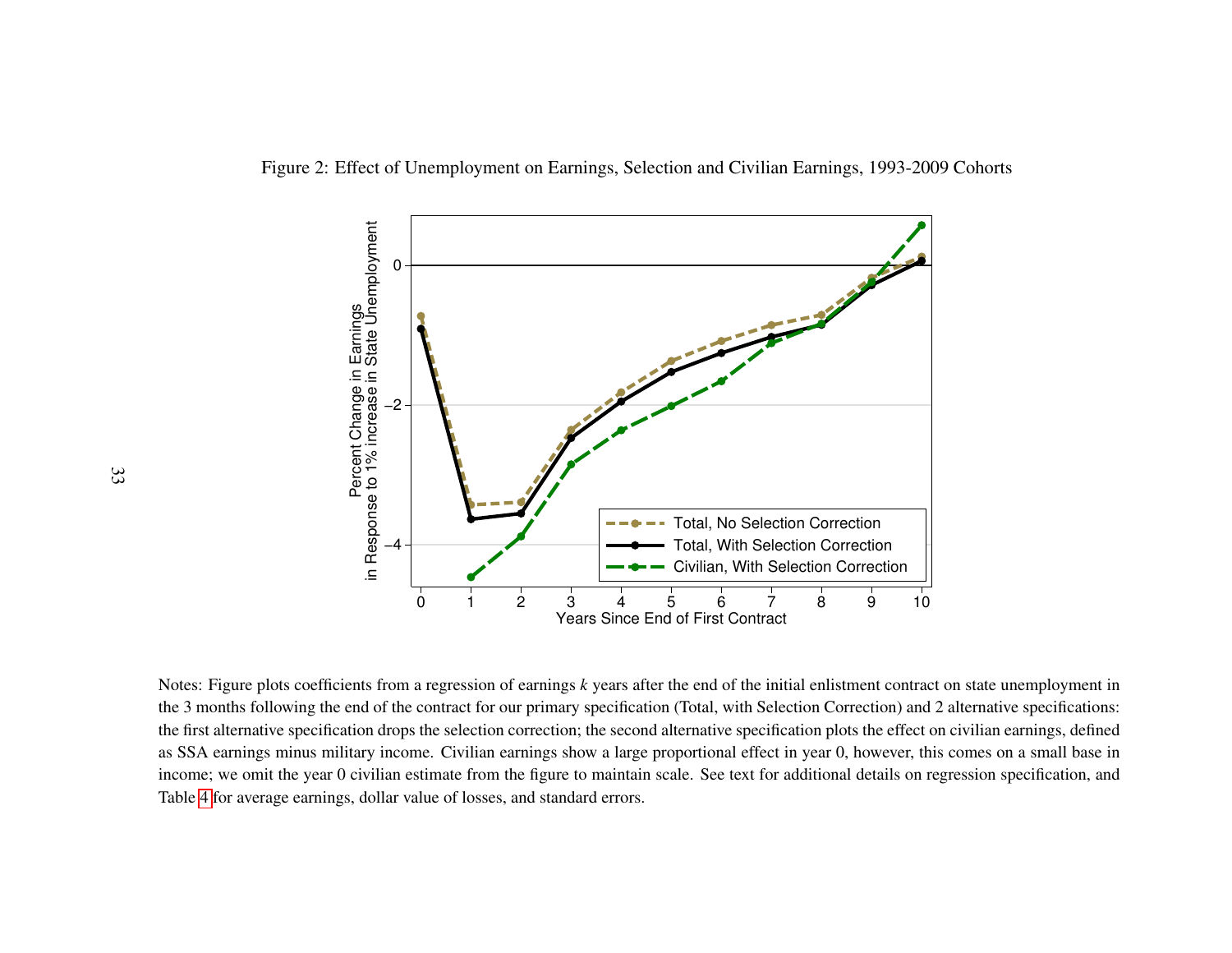

<span id="page-36-0"></span>

Notes: Figure plots coefficients from a regression of earnings *k* years after the end of the first contract on state unemployment in the 3 months following the end of the contract; regression includes year fixed effects. Initial conditions estimates control for year *k* unemployment rates to account for the serial correlation between *URst* and subsequent unemployment rates. We correct for selection and drop those who use the college benefit; panel is balanced through year 5. Regression coefficients and standard errors reported in Table [4.](#page-31-0)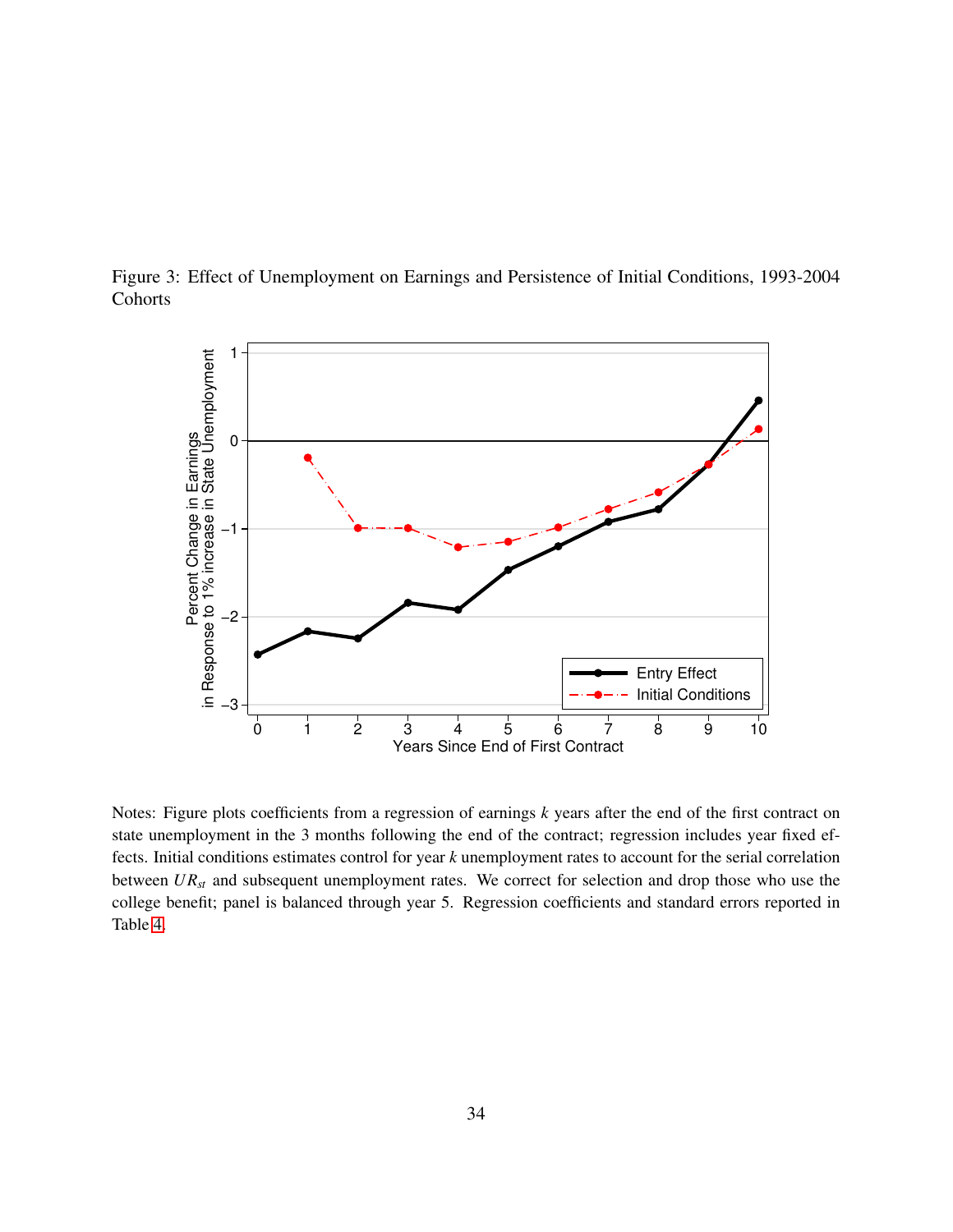## FOR ONLINE PUBLICATION Appendix Tables and Figures

## A1 Instrumental Variable Estimates of the Reenlistment Model

The reenlistment model uses variation in bonuses across occupations to estimate the responsiveness of reenlistment to financial incentives. Variation in the bonus may arise for either demand or supply-related reasons. Ideally, we would like to isolate pure demand-side variation, in which the military changes bonuses in response to (exogenous) shocks to the target-level of enlistment in an career field, holding constant working conditions, civilian labor market opportunities and other aspects of broadly-defined compensation. The 1993-2004 era presents a promising era for this type of variation, as the structure of the military changed a great deal in the years following the Cold War and Gulf War of 1990-1991, and again in the initial stages of the Afghanistan and Iraq Wars (initially predicted to be short engagements). In addition, the focus on first-term enlistment limits the potential for large-scale changes in civilian labor market opportunities (i.e. career-field-specific changes not captured by the year effects). Consistent with the choice of era and sample, we found the estimates to be insensitive to a range of controls for the most likely confounds (such as exposure to deployment and hostile fire) and insensitive to the inclusion of the average characteristics of servicemembers who do reenlist (which would be the case if the military changes reenlistment eligibility standards).

To investigate further the potential endogeneity of bonuses, we estimated an instrumental variables (IV) model based on career field-specific shocks to military labor demand. To isolate labor demand movements, we use the flow of new recruits within a career field. This flow more closely reflects a pure measure of labor demand within the career field, as it is unconstrained by previous assignments of servicemembers to occupations, and unrelated to reenlistment choices (the outcome in the model). Specifically, we instrument the bonus with the flow of new recruits to the career field in the reenlistment year *t*, *Lot*, conditional on the flow at the time of entry, *Lot*−*<sup>j</sup>* . [24](#page-37-0) The first-stage equation in the IV model is:

$$
B_{i\sigma t} = \psi_{o} + \sigma_{j(i)t} + \phi L_{\sigma t} + \pi L_{\sigma t - j(i)} + \tau B_{i\sigma t - j(i)} + \xi \mathbf{X}_{i\sigma t} + \upsilon_{i\sigma t},\tag{9}
$$

where ψ*<sup>o</sup>* indicates military career field, σ*j*(*i*)*<sup>t</sup>* indicates year of eligibility for discharge, *Lot* is the labor demand shock, the size of the entering class in the  $o$  career field,  $L_{ot-j(i)}$  and  $b_{iot-j}$  control

<span id="page-37-0"></span> $24$ To the best of our knowledge, this is the first published paper to employ this strategy. We know of at least one internal analysis at RAND that explored a similar IV strategy using occupation-specific staffing authorizations, but was never released. Results in that study were similar to the results reported here.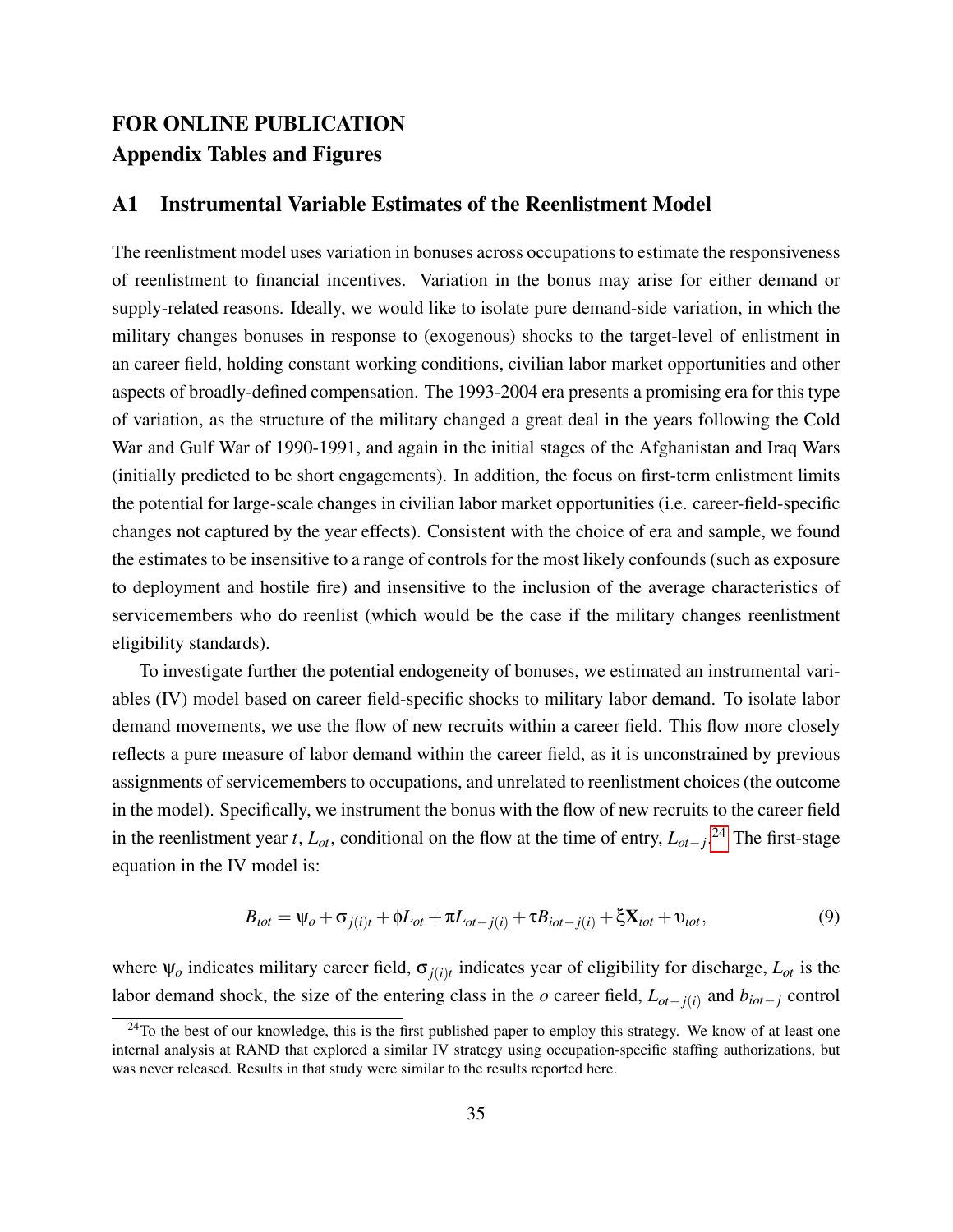for the size of the career field cohort and bonus at entry, and X*iost* contains the full set of controls required to maintain consistency with the previous analysis. Our estimates will capture the causal effect of bonus payments on reenlistment under the assumption that the same underlying careerfield demand shock drives both the target level of new recruits in the field and the bonus level for re-enlistees, and that the bonus represents the military's sole control variable in reenlistment.<sup>[25](#page-38-0)</sup> As the military desires a stable tenure pyramid and does not permit mid-career entry, the flow of new recruits into career fields should also reflect an increased demand for higher tenured workers of the same type that cannot be met except through reenlistment. New recruits do not appear to substitute for higher tenure servicemembers, as the size of the entry cohort does not predict speed of promotion.

The primary threat to the validity of this instrumental variables strategy arises due to the use of alternative reenlistment controls in conjunction with, or in place of bonuses. For example, the military has historically used changes to reenlistment windows (the window before the end of the first contract in which one can sign a new contract), review boards (screening of personnel files), bonus caps (setting a maximum contract length eligible for bonus) and other measures to meet its reenlistment goals. These measures are particularly common in periods of declining demand, when the bonus for many occupations reaches a lower bound of zero. Alternative control variables (in our model, the extent to which the military can directly affect working conditions  $\mu_{ot}$ ) will mean that using the measures of military labor demand as an instrument violates the exclusion restriction. Empirically, this seems to be the case; however, we argue that we can sign this bias, and provide some guidance on its magnitude. Specifically, these alternative measures can be assumed to positively correlate with the bonus, as they serve essentially the same purpose in controlling reenlistment. As well, the upward bias will be approximately proportional to the percentage of reenlistments paid a bonus, on the assumption that the military switches to alternative measures of reenlistment control when the bonus falls to zero.

Table [A3](#page-30-0) contains the results of the IV estimation. The upper panel reports the first-stage results, including Kleibergen-Paap (heteroskedasticity-robust) F-statistics for the significance of the excluded regressor. In each case, the first stage F-statistics exceeds 10, so the size of the entry cohort in the career field has significant predictive power over the bonus offer made to those up for reenlistment. We do not report results for the longer sample (1993-2009), as the first-stage did not approach the rule of thumb F-statistic of 10. This likely reflects recruitment and reenlistment shortfalls that occurred in 2005-2008.

<span id="page-38-0"></span><sup>&</sup>lt;sup>25</sup> We also assume that military occupation-specific demand is uncorrelated with local labor market conditions. We test this by regressing the the bonus and the recruitment flow on unemployment rates, finding no significant effect.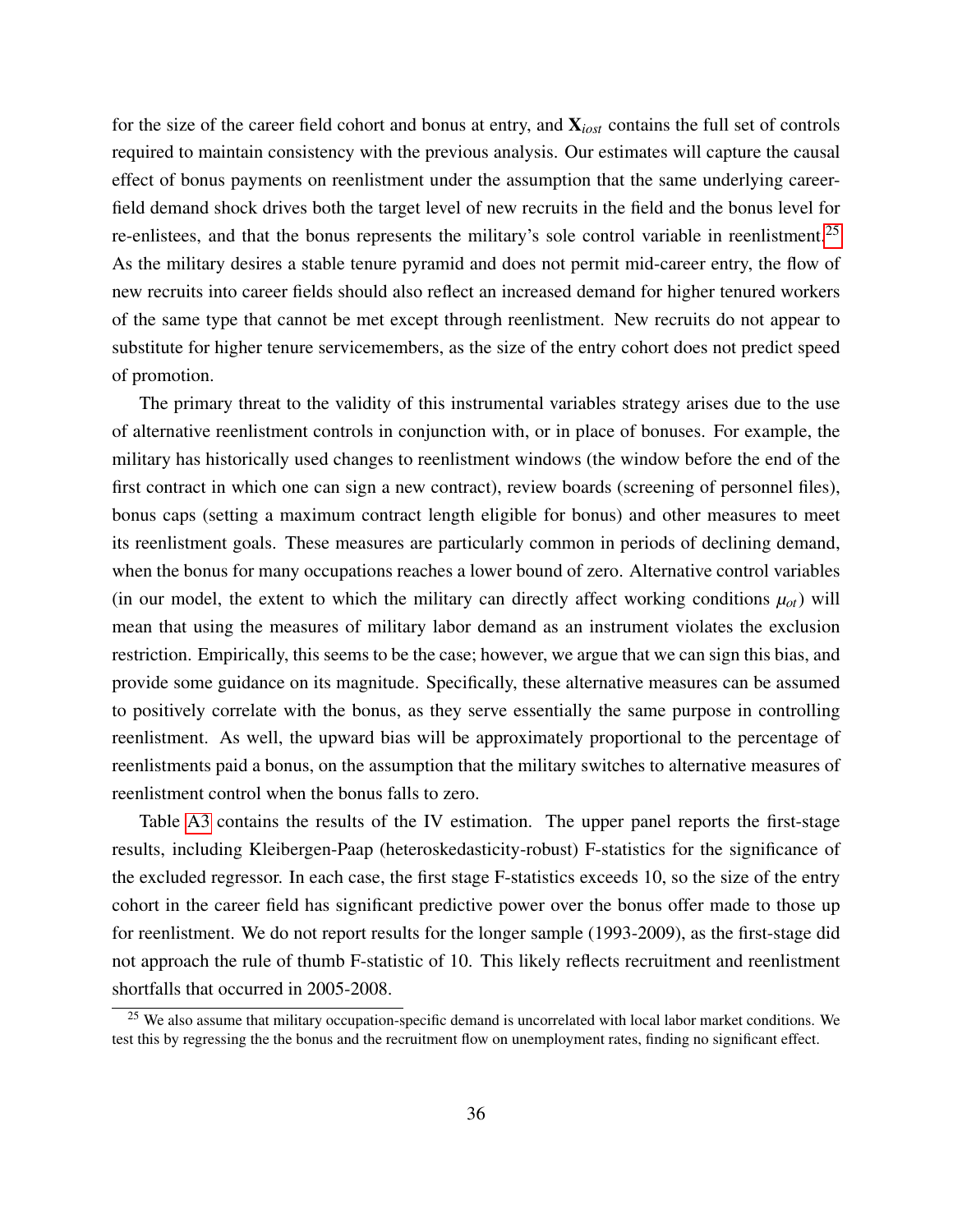The lower panel applies the IV model to the 1993-2004 sample. Instrumenting the bonus increases the reenlistment response by a factor of approximately 1.5 to 3 compared to the OLS estimates, implying a corresponding reduction in the value of unemployment. Note that the unemployment rate coefficient  $(\beta)$  remains robust across the OLS and IV specifications: the gap between the OLS and IV estimates does not arise from the avoidance behavior (higher reenlistment in response to arises from the response to pay), but rather from the price of this avoidance behavior (the increase in reenlistment in response to bonus pay). The coefficient in the first column of 0.93 means that a 10% increase in pay results in a 9.3% increase in reenlistment. Moving across the columns, we cannot reject the equality of bonus coefficients in the 1993-2004 sample period, although the estimates are larger when we control for (average) in-service experiences and smaller for those with longer initial contracts. Off a base 38% reenlistment rate, these point estimates imply an elasticity between 2.5 and 3 in the earlier sample period. This elasticity is on the higher end or above what has been found in previous studies of reenlistment. Despite this increase, the IV estimates allow us to test and reject the presence of full insurance against movements in end-of-contract unemployment in all specifications.

We have argued the IV estimates will be biased upwards by the presence of other reenlistment measures, but how large is this bias, and can it account for the difference in the OLS and IV? Suggestive evidence appears in Figure [1.](#page-34-0) When we residualize the bonus, we find no smaller effect of a predicted negative bonus on reenlistment, implying that the military simply switches to other reenlistment levers when the bonus should be negative. Following to this logic, we assume the percentage of soldiers offered a bonus reflects the share of reenlistment control provided by the bonus. In the 1993-2004 period, 62% of occupations are offered a bonus. To correct our IV estimates for this bias, we simply multiply our estimates of the (instrumented) bonus response by 0.62, and report this value at the bottom of Table [A3.](#page-30-0) After this adjustment, our estimates of  $\beta/\gamma$ lie between 1.1 and 2.5, with most values between 1.5 and 2. Thus, our IV results support the OLS results, once we account for the channels aside from the bonus through which the military can affect reenlistment.

## A2 Behavioral Responses to Unemployment and Effect on Estimates

In this appendix section, we describe several analyses of behavioral responses to unemployment at the end of the first contract, with the goal of relating these changes to the results presented in the main text. We also discuss measurement issues in the primary variables. These calculations are referenced in Section [3.1.](#page-17-0)

We require alternative data sources for some of this analysis, as we cannot observe outcomes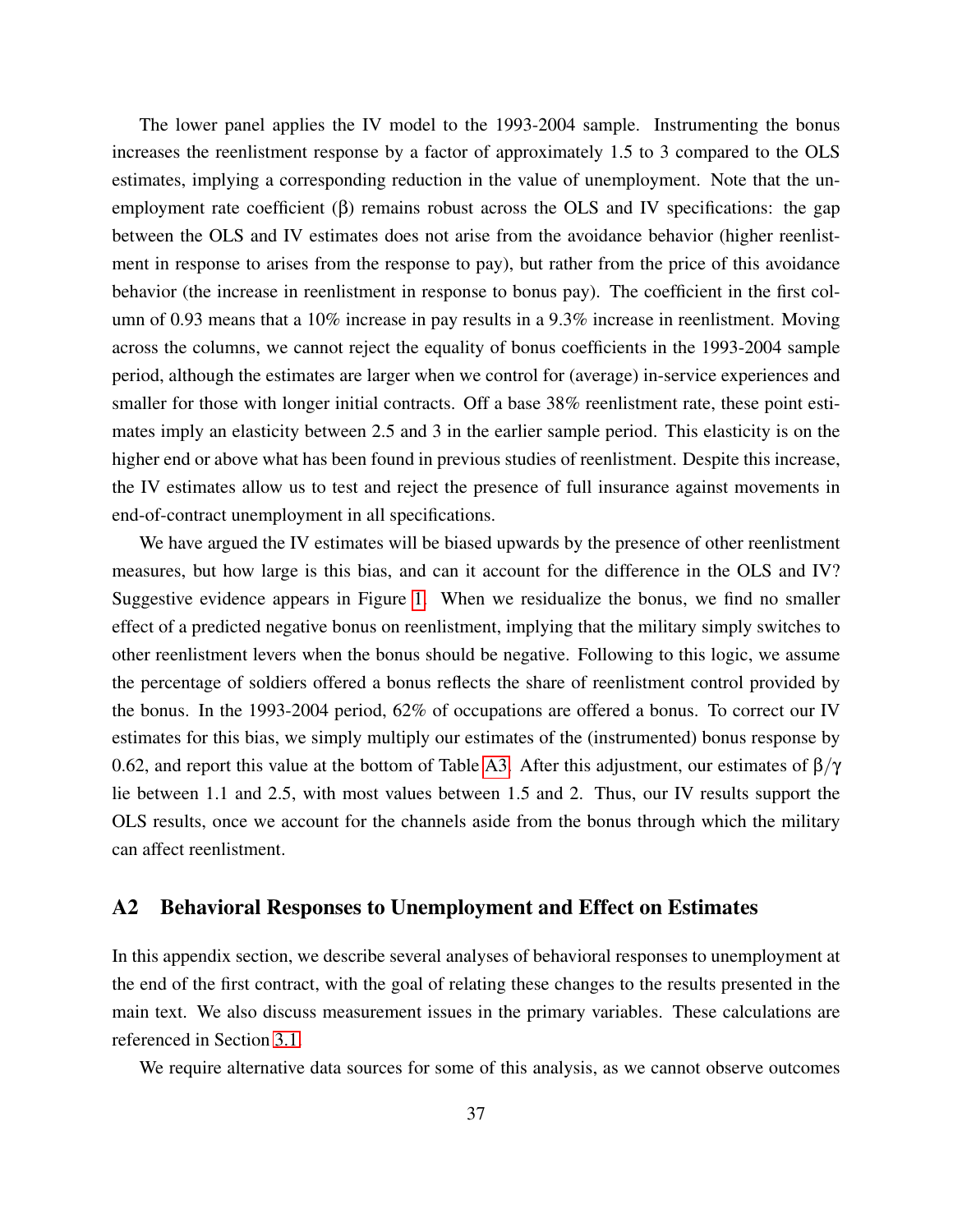beyond earnings and college benefit usage in the administrative data. First, we present results on the effect of unemployment at separation, which may not occur in the month the initial contract ends, even for those who do not reenlist. Next, we summarize our analysis of young veterans' migration. Finally, we detail the response of college enrollment and benefits usage. In each case, we find evidence that our estimates represent lower bounds on the true effect of interest. In sum, effects of unemployment in the state of residence at the precise time of separation appear to be 24% to 32% larger than the effect of unemployment in the state of enlistment at the end of contract.

### A2.1 Timing of Separation

Servicemembers have the opportunity to seek early discharge, and short extensions that would not meet our definition of reenlistment. Appendix Figure [A5](#page-52-0) displays the c.d.f. of month of separation for non-reenlisting servicemembers with different initial contract lengths. The figure is truncated at 100 months, however, it is clear that the separation hazard is nearly zero at this point. Removing the truncation would reveal that almost all separations of those who we classify as not reenlisting occurs within the 100-month window.

For a policy maker interested in the welfare of young veterans, the more relevant effect would be that of the effect of unemployment at the actual time of discharge. Using the end-of-contract unemployment rate effectively results in a mis-measured separation unemployment rate, correction for which requires an increase in the coefficient by the inverse of the linear prediction of the separation rate by the end of contract unemployment rate, the Wald estimator. A regression in the framework from above of the unemployment rate at actual separation on the rate at the end of the first contract reveals a coefficient of 0.845 in 1993-2004, and 0.843 in 1993-2009; the relationship between the end of contract and separation date appears to be relatively stable over time. In either case, the inverse of the regression coefficient implies an increase of 17-18% would result from the use of the end of contract rate as an instrument for the separation rate, with little loss of precision. While we continue to use the end of contract rate throughout the paper, estimated effects can be scaled by this factor to reach the effect at separation.

### A2.2 Migration

Veterans are a highly mobile population, and when we correct for the resulting mis-measurement of the relevant unemployment rate, the earnings effects above are magnified by as much as 20%.

There are two elements of the migration margin that may enter our calculation. First, some veterans will migrate over the course of their first contract, resulting in measurement error from the use of the home-state unemployment rate; this occurs independent of the period. Second,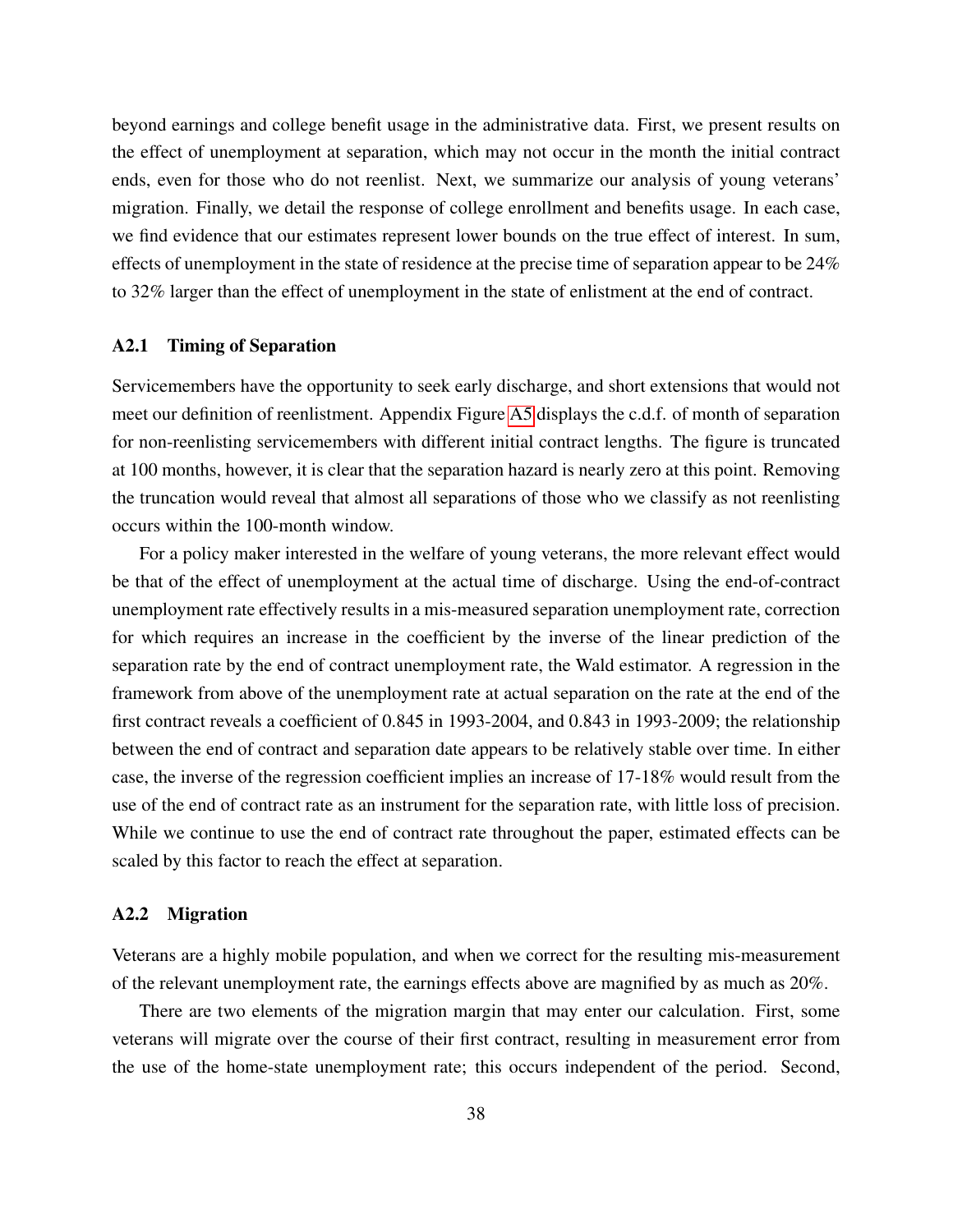veterans may respond to changes in economic conditions by migrating at higher or lower rates. Data is a serious challenge, because we require a panel that surveys veterans both before and after service. We draw evidence from the Current Population Survey, American Community Survey and 1979 and 1997 National Longitudinal Surveys of Youth. We summarize the analysis here, the details of which are available upon request from the authors.

Volunteer-era veterans in the Census and ACS migrate at higher rates than non-veterans, measured both as probability of residing in their state of birth, and the probability of recent migration. We estimate that 10-15% of veterans do not return to their home state. If economic conditions in the destination state are unrelated to the source state, we should adjust our estimates upwards by a slightly smaller amount (11-17%) than we did to account for the timing of separation. Correcting for the directedness of migration using the 2006-2011 estimate of [Yagan](#page-28-1) [\(2013\)](#page-28-1) leads us to reduce this to 8-13\%.<sup>[26](#page-41-0)</sup>

While an adjustment for average migration translates our estimates into the policy-relevant effect for transitioning veterans, we have also investigated changes in migration over time. We do not have data that allows us to estimate changes over time with the precision required to incorporate these estimates in our analysis; here, we summarize broad patterns that emerged in our analysis and discuss potential biases. The most important finding is that veterans' migration rates have fallen over the last 20 years, paralleling declines among non-veterans. These declining migration rates could partially explain the larger effects (both the response of earnings to home-state unemployment and the response of reenlistment to home-state unemployment) when we extend the sample to the later period; quantifying this effect leads to the reduction of the above adjustment from 8- 13% down to 6-12% in the longer sample. Using the NLSY79, we test for differential migration responses in response to unemployment. This would be of particular concern if unemployment makes young veterans more likely to stay in their state of enlistment, for example, because unemployment insurance for veterans (UCX) is available in the state of enlistment. Although we cannot use the same rich covariate structure in the smaller sample, what evidence we find suggests there may be an increase in the probability of migration in response to unemployment. Correcting for this pattern of differential migration would increase our estimates further; we would be estimating a treatment-on-the-treated (ToT) effect. Given the paucity of data, we prefer to stick to the single correction for the average level of migration.

<span id="page-41-0"></span>Finally, some portion of the persistence of the shock likely reflects migration away from the

<sup>&</sup>lt;sup>26</sup>[Yagan](#page-28-1) [\(2013\)](#page-28-1) uses IRS tax records to document the response of migration to local labor market shocks in 2001-2011, and finds that destination states received 25% of the shock received by source states, the estimate of directedness in this period. Note that this estimate uses e-pop instead of the unemployment rate; these two measures of business cycle conditions generally move in tandem.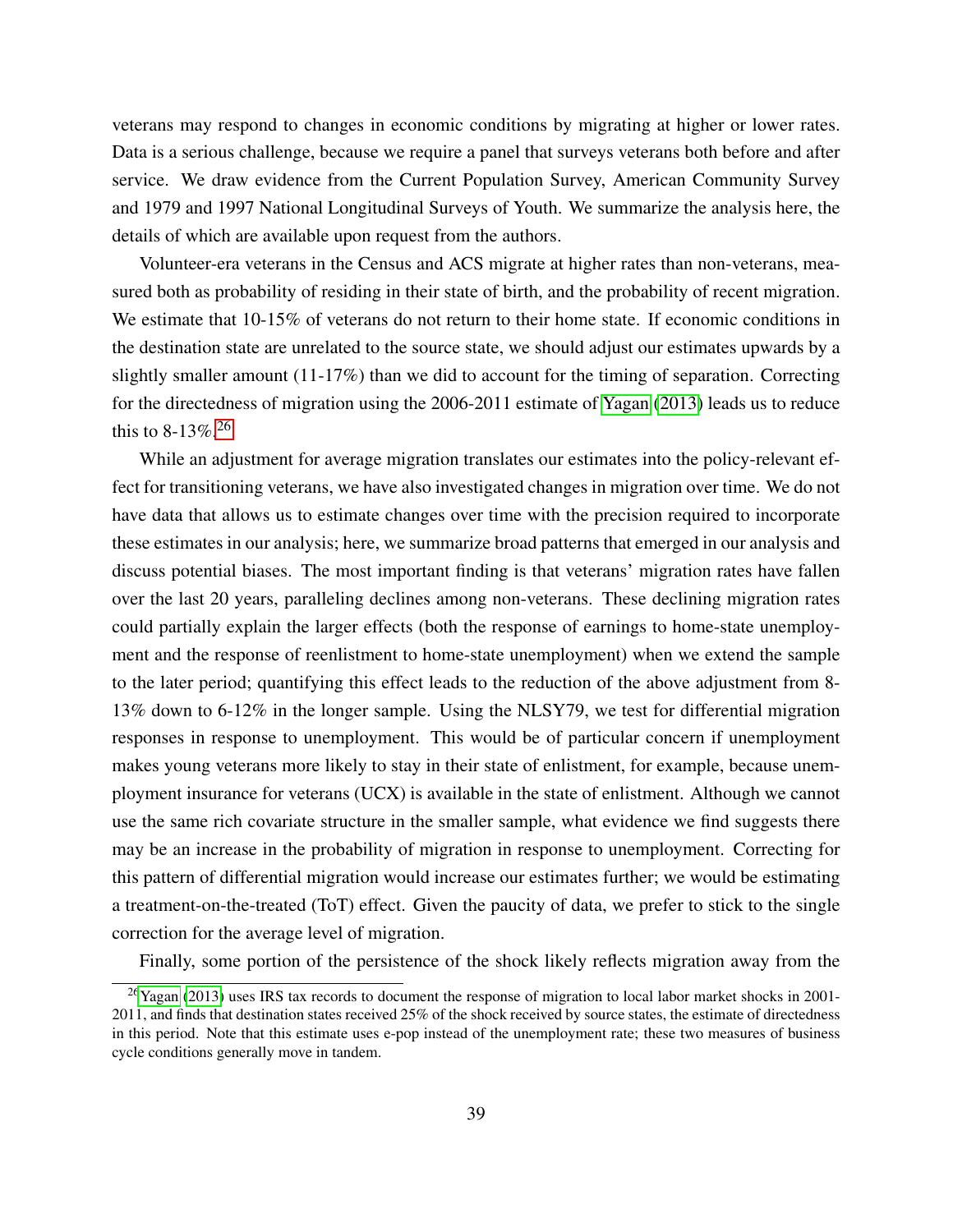state of enlistment in the years following discharge. In other words, the initial unemployment rate loses much of its relevance to labor market outcomes as young veterans flow out of their state of enlistment over the years following discharge. Somewhere between 8 and 14% of veterans ages 22-30 in the ACS report migrating between states in the preceding year, suggesting this explains a reasonable portion of the decay in the effect. To the degree that this reflects differential migration in response to labor market conditions, this migration may permit young veterans to improve the outcome on the earnings dimension, while suffering costs on other dimensions. As we lack detailed evidence on these effects, and believe our current estimates reflect the primary economically- and policy-relevant effects of interest, we leave these questions regarding veterans migratory behavior for future work.

#### A2.3 Education Benefits

The final margin of behavioral response that plays a role in our analysis is the use of GI Bill benefits. We have no quantitative estimate of the bias arising from selection into benefit usage, but the evidence suggests it is small.

GI Bill benefits pay up to 36 months of tuition and fees, materials, and a monthly stipend to veterans who enroll in degree-granting programs within 10 years of separation. These benefits are not taxed, and will not show up in the SSA or military earnings. College benefit usage during the 1991-2005 period has been analyzed by [Simon et al.](#page-27-11) [\(2010\)](#page-27-11), who find that benefit usage rises during times of national unemployment. In the main text, we show that estimated earnings responses do not change when we drop those who use their college benefits. The response of earnings for those who do not use their college benefits closely mirrors the average effect in the population, suggesting differential use of the benefits over the business cycle does not affect average earnings outcomes. Estimates for the 1993-2004 cohorts (not shown) look similar, with slightly larger losses for college attendees in the first two years. When we analyze the response of college benefit usage to state unemployment in our framework we find smaller responses than [Simon et al.](#page-27-11) [\(2010\)](#page-27-11) (who analyze national unemployment), with no effect on longer periods of usage. We take these facts as suggestive evidence that GI Bill benefits offer, at best, very minor protection from local economic conditions for the average service member. We hope to explore GI Bill benefit usage further in future work, however, its role as insurance against unemployment shocks does not appear important enough to affect our estimates for the population of young veterans.

The evidence in this appendix section allows the translation of the estimated effects into the relevant effects for the population of young veterans. Increasing the estimates by 30% results in earnings effects exceeding 4.5% in year 1 of the primary specification, and as we believe there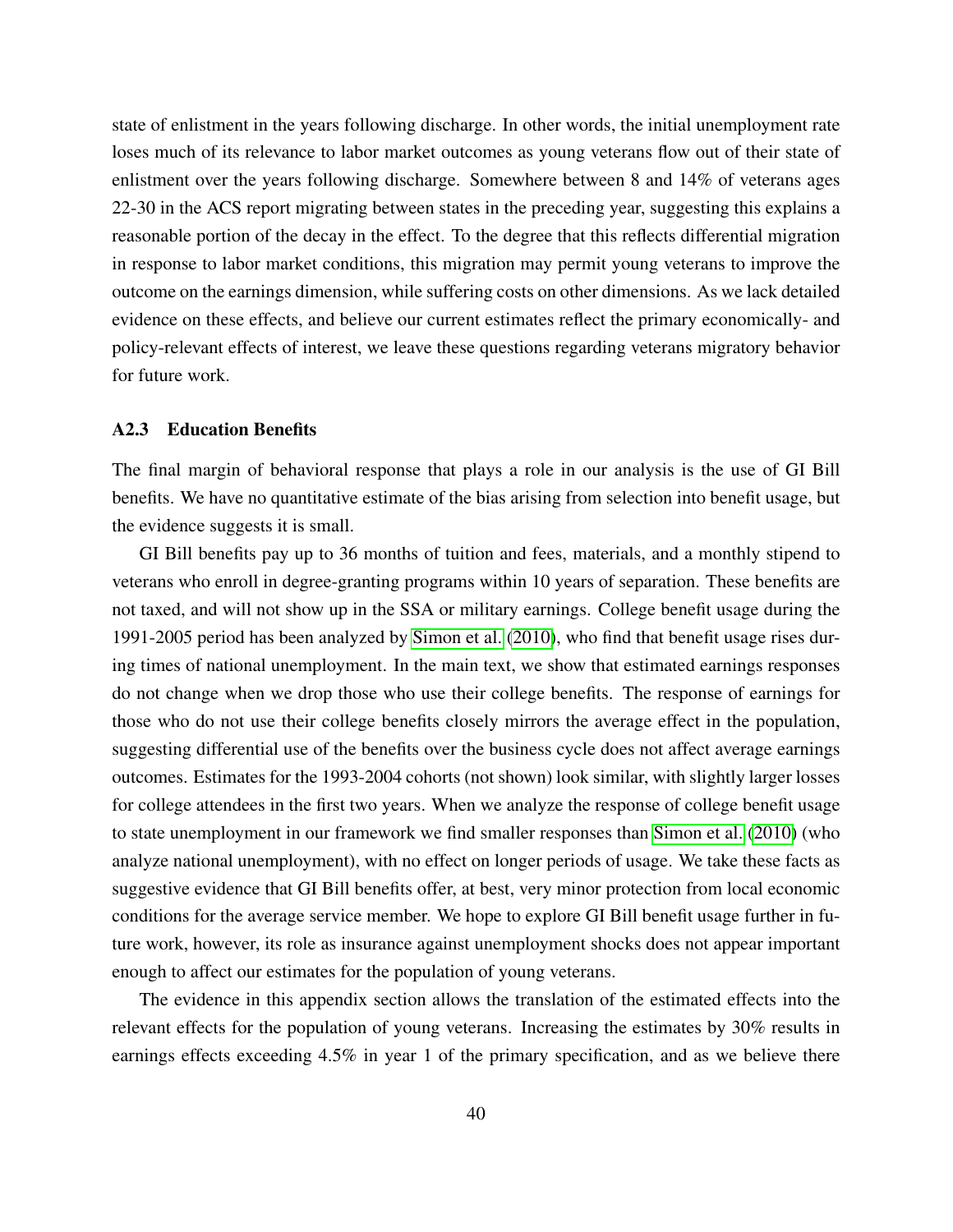are additional sources of measurement error in the estimation, there is scope for losses exceeding 5% of earnings. In the remaining analysis, however, we will set aside these adjustments and use the end-of-contract rate in the state of enlistment. The literature on college graduates and displaced workers generally makes no adjustment for the measurement of the unemployment rate, and we would like to have these estimates to serve as baselines for our results. The unadjusted unemployment rate has intuitive and economic appeal; as discussed in the introduction, long-term contracts play a large role in modern theories of business cycles, and this allows us to connect our estimates to this literature. With this in mind, the linearity of the models will allow the reader to apply these corrections to the estimates in the main text.

## A3 Compensated Labor Supply Elasticity Under Rationing

One possible model which would allow the translation of earnings losses to welfare losses would be to use estimated labor supply elasticities to map the change in earnings to a compensating differential. The welfare losses estimated using this strategy would then depend on the labor supply elasticity in the calculation. In our case, we have both the change in earnings and required compensation, so we can reverse this process to estimate an implied labor supply elasticity.

In the absence of data on post-service wages and hours worked, we must make some simplifications in order to perform the caculation. One possibility is to follow the assumption of [Ashenfelter](#page-24-4) [\(1980\)](#page-24-4), and assume that hours are rationed at a constant wage. Ashenfelter derives the share of lost earnings,  $C^*$ , required to compensate a worker who is prevented by rationing from the sale of a share,  $D_1$ , of their optimal labor supply:

$$
C^* \approx (1/2)D_1/e_{11}, \tag{10}
$$

where  $e_{11}$  is the compensated elasticity of labor supply. This is a normal triangle estimator, where the proportional welfare loss rises with the size of the distortion.<sup>[27](#page-43-0)</sup>

In our setting, we have estimated the average  $C^*$ , which is the share of earnings that is not offset by mitigating mechanisms, 1−*m*. To recover *D*<sup>1</sup> requires a little more thought. According to this model, the worker supplies an optimal amount of labor to the market unless constrained; there is never an over-supply of labor. This suggests we take some sort of maximum earnings, and use the average earnings below this maximum as the average  $D_1$ . This is impractical, given worker heterogeneity and data constraints. Another alternative is to use the unemployment rate changes literally: a one percentage point unemployment rate change means that 1% of hours go unsold.

<span id="page-43-0"></span> $^{27}$ [Ashenfelter](#page-24-4) [\(1980\)](#page-24-4) extends the analysis to include additional household members, hence the subscripts.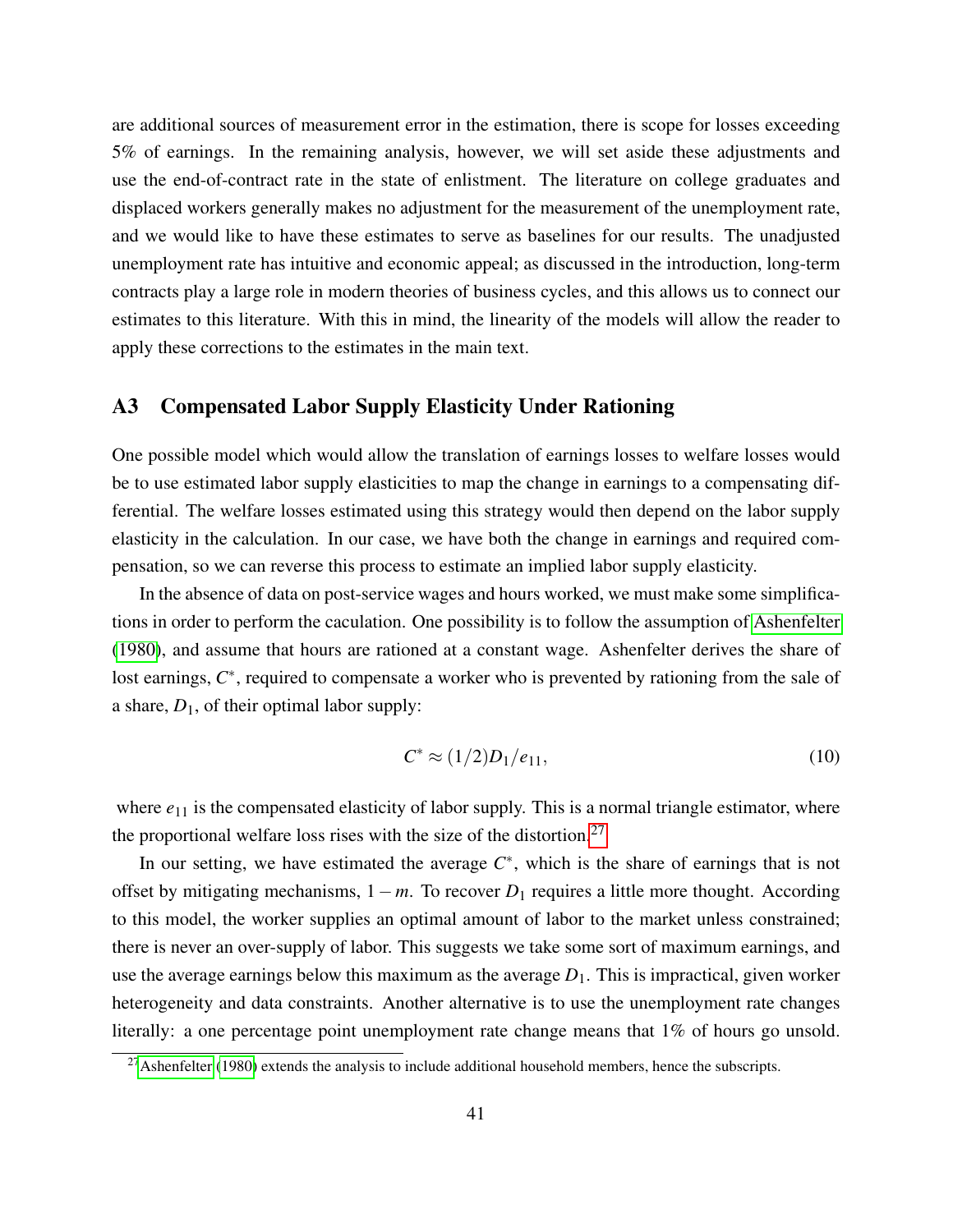From our estimation in Table [6,](#page-33-0) the percentage of lost lifetime hours/earnings (at  $\rho = 0.9$ ) are 1.31%. Using this value as  $D_1$  gives a compensated elasticity of labor supply of 0.01 for  $m = 13\%$ and a compensated elasticity of 0.02 for  $m = 35\%$ . This estimate is low, and in fact, is quite close to zero. The calculation appears to be relatively insensitive to the choice of  $D_1$  or the discount factor in the implementation of the model, due to the estimates of *m* far from 1. Intuitively, if workers require large payments to make relatively small deviations from their optimal labor supply choice, then they must have inelastic preferences. A compensated labor supply elasticity near zero is consistent with the evidence for labor supply elasticities of prime-age males discussed in [Saez](#page-27-12) [et al.](#page-27-12) [\(2012\)](#page-27-12).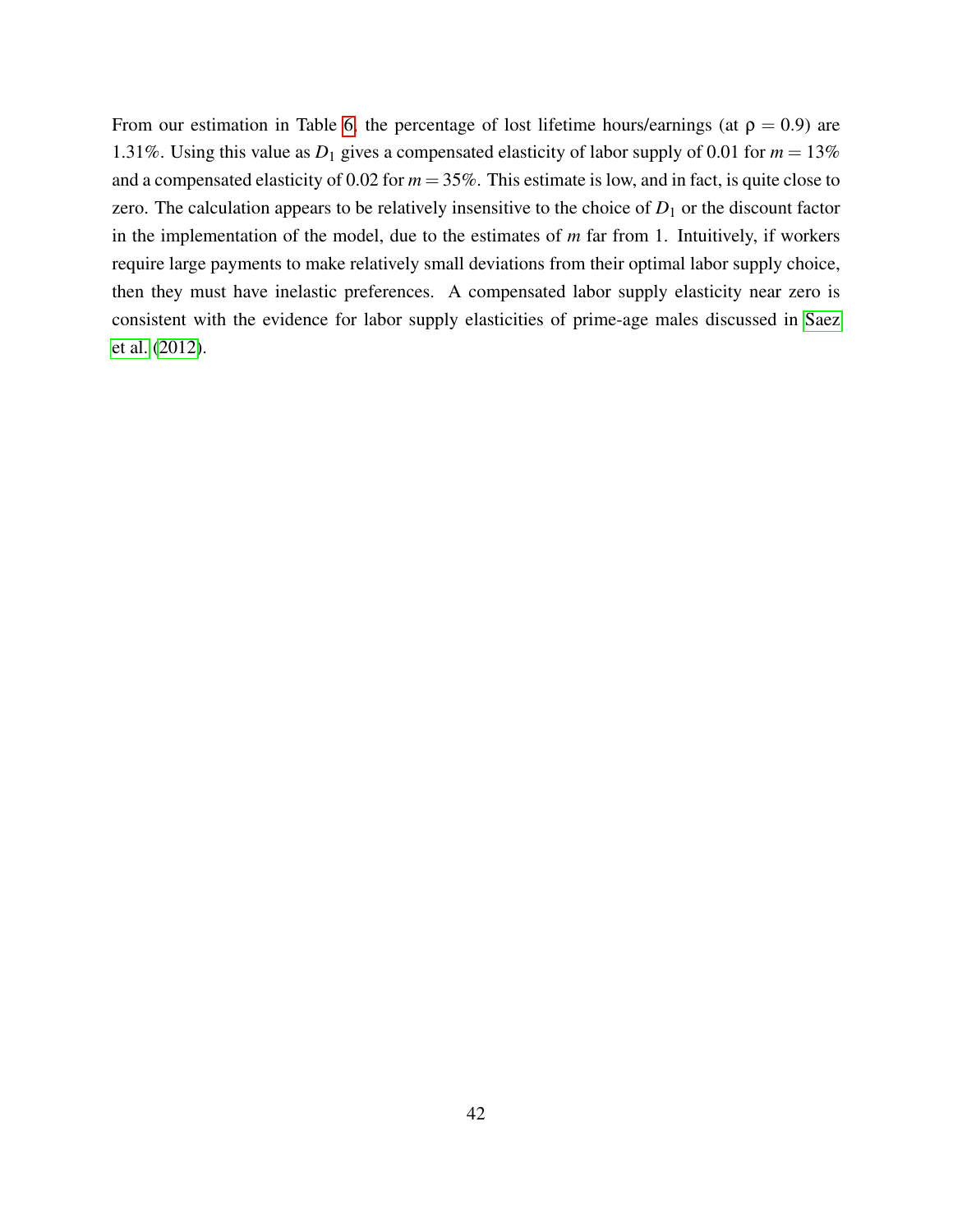|                        | All Enlisted Men: 1993-2009 |           |     | Young Veterans: 1993-2009 |         |           |     |     |
|------------------------|-----------------------------|-----------|-----|---------------------------|---------|-----------|-----|-----|
|                        | Mean                        | <b>SD</b> | p10 | p90                       | Mean    | <b>SD</b> | p10 | p90 |
| Eligible Age           | 24.06                       | 2.39      | 22  | 27                        | 23.92   | 2.26      | 22  | 27  |
| More than HS           | 0.09                        | 0.29      |     |                           | 0.09    | 0.28      |     |     |
| Single at Entry        | 0.88                        | 0.32      |     |                           | 0.90    | 0.30      |     |     |
| <b>AFQT</b> Percentile | 58.94                       | 17.89     | 35  | 84                        | 58.89   | 17.92     | 35  | 84  |
| White                  | 0.67                        | 0.47      |     |                           | 0.70    | 0.46      |     |     |
| <b>Black</b>           | 0.16                        | 0.37      |     |                           | 0.14    | 0.35      |     |     |
| Hispanic               | 0.10                        | 0.30      |     |                           | 0.10    | 0.30      |     |     |
| <b>Initial Term</b>    | 4.03                        | 0.69      |     |                           | 4.00    | 0.66      |     |     |
| N                      | 1,098,377                   |           |     |                           | 673,260 |           |     |     |

Table A1: Summary Statistics

Notes: Descriptive statistics for All Enlisted Men with initial enlistment contracts ending between 1993 and 2009, and the subgroup of Young Veterans, defined as enlisted men who do not reenlist by the end of the first contract. AFQT, education and marital status measured at entry.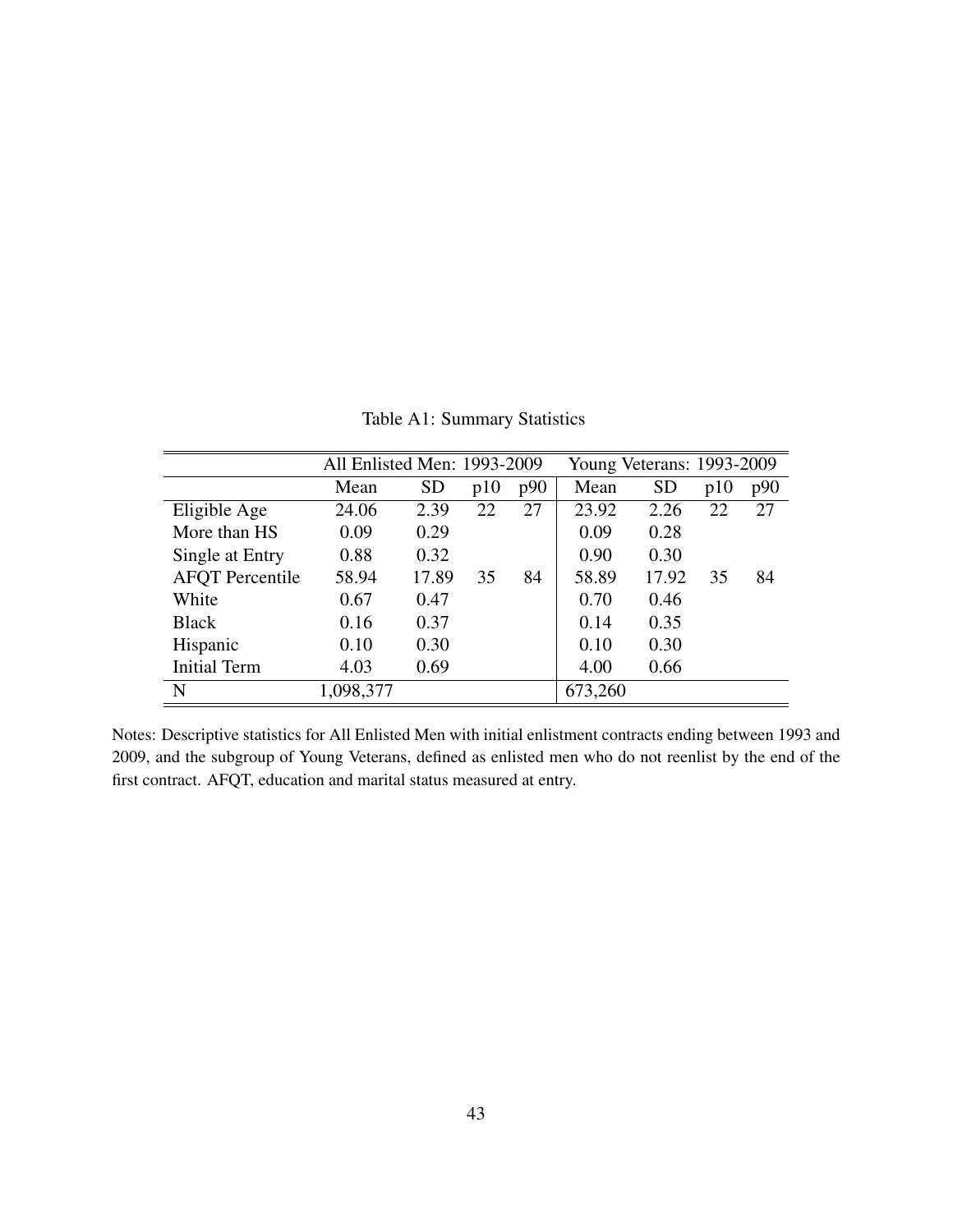| Service/Career Field       | Abbr.          | 3-digit Occupations                                            |
|----------------------------|----------------|----------------------------------------------------------------|
| Army                       |                |                                                                |
| Infantry                   | 11             | Infantryman (11B), Mortarman (11C)                             |
| Aviation                   | 15             | Air Traffic Control Operator (15Q), Aircraft Electrician (15F) |
| Signal Corps               | 25             | Radio Operator (25C), Cyber Network Defender (25D)             |
| <b>Adjunct General</b>     | 42             | Human Resources Specialist (42A), Musician (42R)               |
| <b>Navy</b>                |                |                                                                |
| Naval Aircrewman           | AW             | Aircrewman Helicopter (AWS), Aircrewman Avionics (AWV)         |
| Steelworker                | <b>SW</b>      | no 3-digit sub-classifications                                 |
| <b>Culinary Specialist</b> | CS             | Culinary Specialist-Submarine (CSS)                            |
| Cryptologic Technician     | <b>CT</b>      | Maintenance (CTM), Collection (CTR)                            |
| <b>Marines</b>             |                |                                                                |
| Personnel and Admin.       | 01             | Personnel Clerk (0121), Career Retention Specialist (0143)     |
| Infantry                   | 03             | Rifleman (0311), Mortarman (0341)                              |
| Utilities                  | 11             | Electrician (1141), Refrigeration and AC Technician (1161)     |
| Ground Ordinance Maint.    | 21             | Small Arms Repair (2111), Machinist (2161)                     |
| Air Force                  |                |                                                                |
| <b>Aircrew Operations</b>  | 1A             | Aircraft Loadmaster (1A2X1), Flight Attendant (1A6X1)          |
| <b>Command and Control</b> | 1 <sup>C</sup> | Air Traffic Control (1C1X1), Airfield Management (1C7X1)       |
| Aerospace Maint.           | 2A             | Aircraft Fuel Sys. (2A6X4), Aircraft Struct. Maint. (2A7X2)    |
| Civil Engineering          | 3E             | HVAC and Refrigeration (3E1X1), Fire Protection (3E7X1)        |

## Table A2: Career Fields and Occupation Examples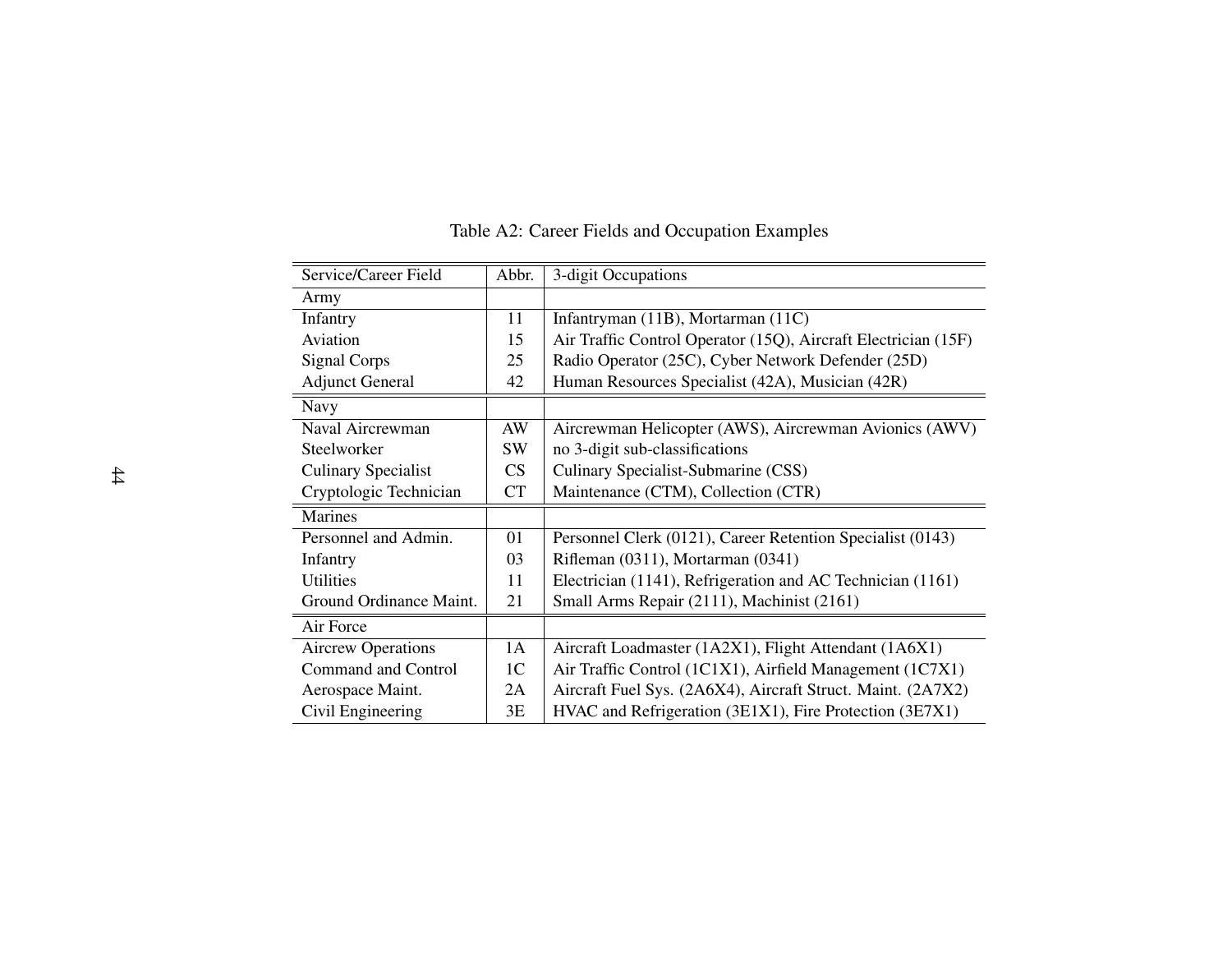|                       | <b>OLS</b>  | IV         | IV          | IV         | IV          | IV          | IV            | IV         |
|-----------------------|-------------|------------|-------------|------------|-------------|-------------|---------------|------------|
|                       |             | All        | All         | All        | $j \geq 4$  | $j \geq 4$  | $N_{ot} > 15$ | Late       |
| <i>In</i> EntryCohort |             | $0.010***$ | $0.010***$  | $0.010***$ | $0.011***$  | $0.012***$  | $0.010***$    | $0.010***$ |
|                       |             | (0.002)    | (0.003)     | (0.002)    | (0.004)     | (0.003)     | (0.003)       | (0.003)    |
| 1st stage F-stat      |             | 12.60      | 12.92       | 13.44      | 10.56       | 10.62       | 12.74         | 13.25      |
|                       | <b>OLS</b>  | IV         | IV          | IV         | IV          | IV          | IV            | IV         |
| Bonus(γ)              | $0.37***$   | $0.93***$  | $0.88***$   | $1.16***$  | $0.66***$   | $0.94***$   | $0.85***$     | $0.80***$  |
|                       | (0.04)      | (0.30)     | (0.29)      | (0.34)     | (0.27)      | (0.31)      | (0.29)        | (0.29)     |
| UR $(\beta)$          | $0.85***$   | $0.84***$  | $0.84***$   | $0.83***$  | $1.06***$   | $1.06***$   | $0.90***$     | $0.95***$  |
|                       | (0.19)      | (0.18)     | (0.18)      | (0.17)     | (0.18)      | (0.17)      | (0.17)        | (0.20)     |
| $\beta/\gamma$        | $2.27***$   | $0.91**$   | $0.96**$    | $0.71**$   | $1.62**$    | $1.13***$   | $1.06**$      | $1.17**$   |
|                       | (0.63)      | (0.37)     | (0.40)      | (0.27)     | (0.71)      | (0.42)      | (0.45)        | (0.51)     |
| $\beta/(0.62\gamma)$  |             | 1.44       | 1.51        | 1.14       | 2.54        | 1.78        | 1.67          | 1.88       |
| Mean AFQT, BMI        | $\mathbf X$ |            | $\mathbf X$ | X          | $\mathbf X$ | $\mathbf X$ | X             | X          |
| In-service $X_i$      |             |            |             | X          |             | X           |               |            |
| <b>Career Fields</b>  | 323         | 303        | 303         | 291        | 299         | 281         | 212           | 294        |
| N                     | 632,261     | 625,755    | 625,755     | 622,855    | 491,893     | 490,162     | 619,210       | 562,144    |

Table A3: Effect of Bonus and Unemployment Rate on Reenlistment: IV Model, 1993-2004

Notes: Table reports results of IV regressions of reenlistment on bonus incentives and state unemployment rates with <sup>a</sup> rich set of controls(see text for details). The ratio of regression coefficients,  $\beta/\gamma$ , represents the willingness-to-pay (as a percentage of earnings on the next contract) for reenlistment in response to changes in home state economic conditions. Sample composed of all enlisted servicemembers atend of first contract between 1993 and 2004 with other sample restrictions noted in column headers: all contracts, initial contracts of at least4 years (*j* ≥4y), dropping small occupations (*Not*≥15) and restricting to reenlistments occurring in the last year of the contract (Late). s.e.clustered by career field and state of enlistment. Kleibergen-Paap F-statistics reported for 1st stage. Significance levels: \*\*\* p<1%, \*\* p<5%, \* p ${<}10\%$ .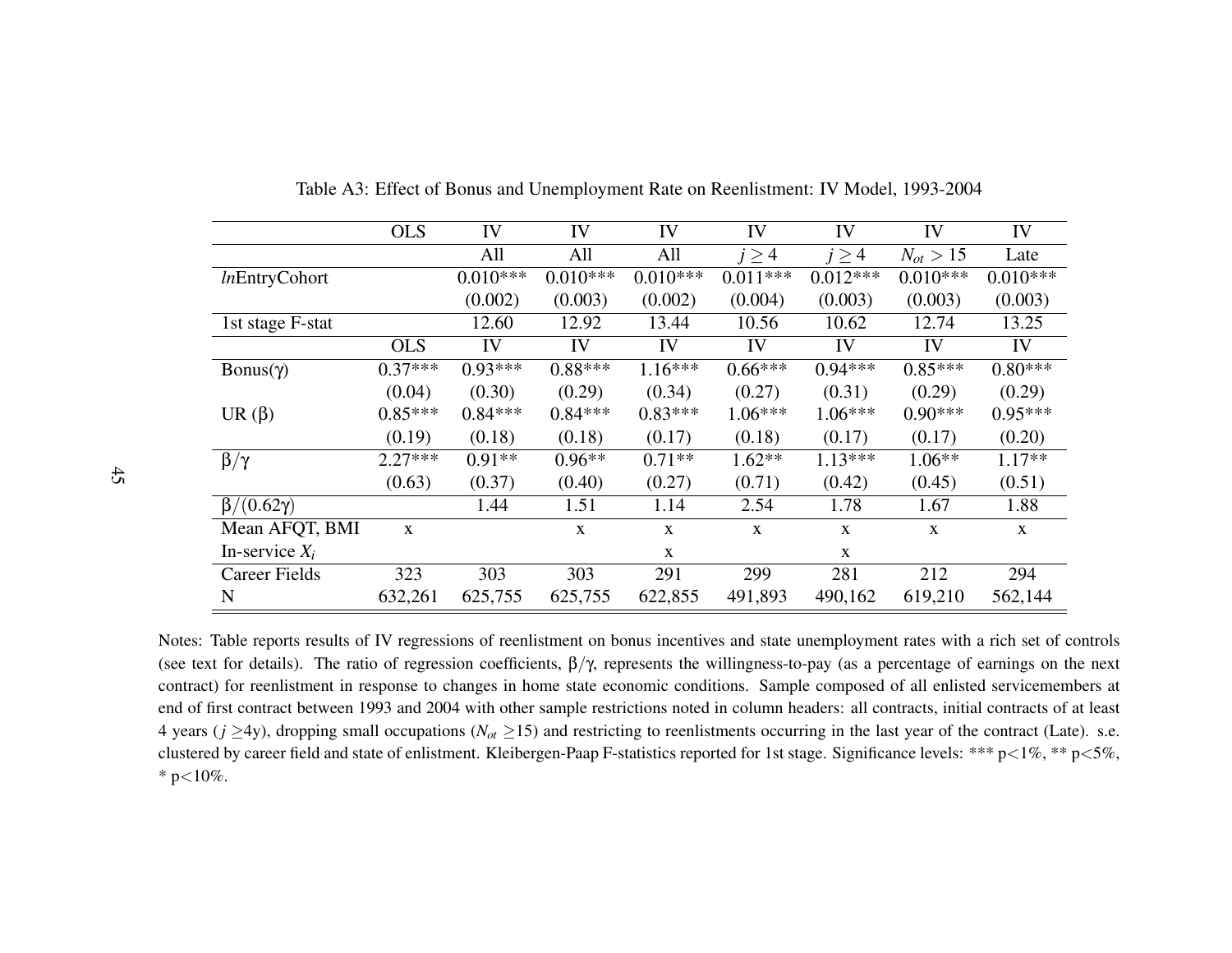

Figure A1: Bonuses and Reenlistment

Notes: Bonuses grew in importance over the 1991-2010 period, increasing in economic expansions (particularly the late 1990s) and wars, and falling during military drawdowns (for example, in the mid-1990s and at the end of the sample) and recessions. Reenlistment shortfalls (relative to goals) occurred in 2005-2007. Sample composed of all enlisted servicemembers at end of first contract. The bonus formula = months reenlisted (*T*<sup>\*</sup>) x bonus multiplier (*b*<sub>*ot*</sub>) x monthly basic salary ( $y_{it}^{mil}$ ).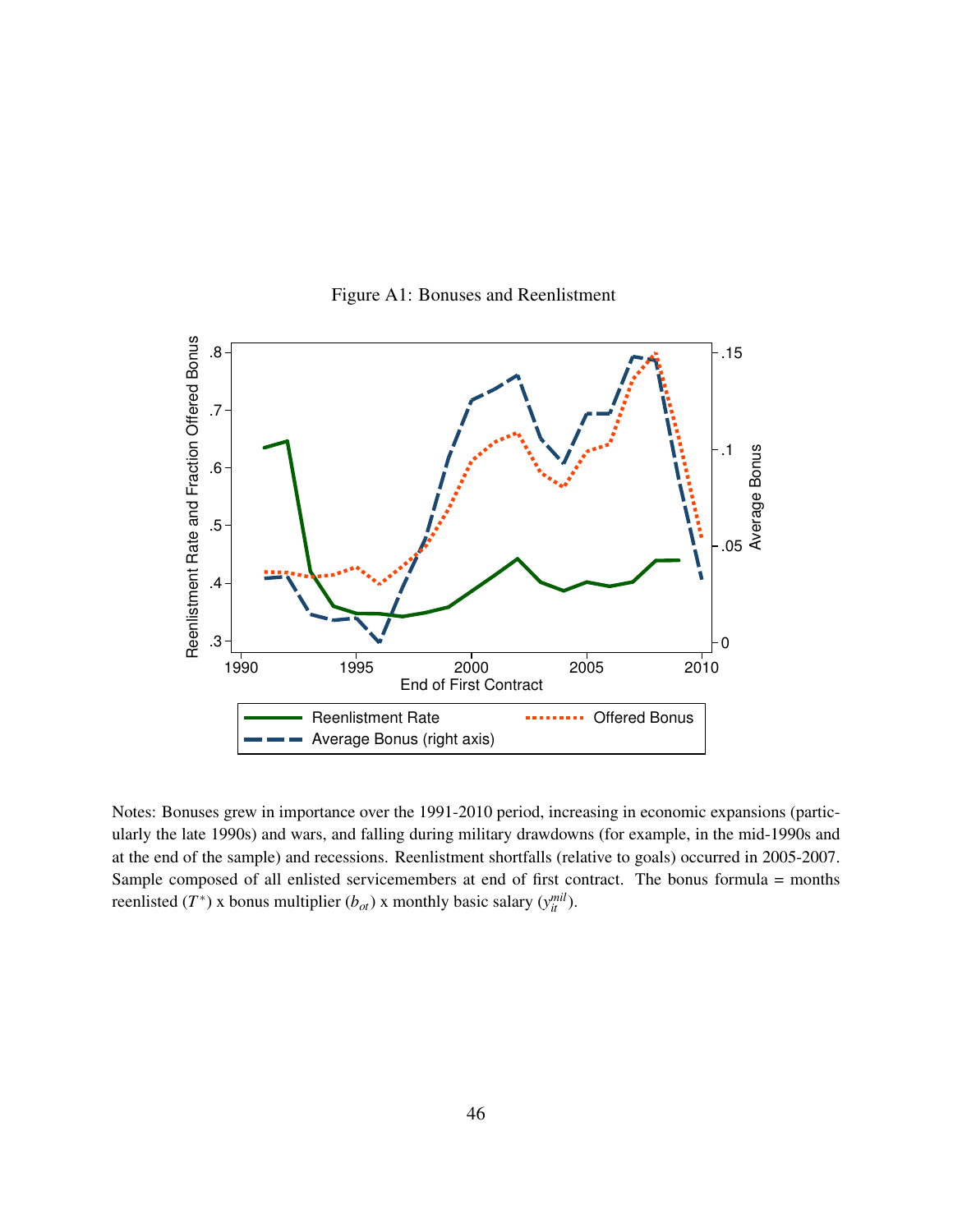

Figure A2: Effect of Unemployment on Earnings, By College Benefit Usage, 1993-2009 Cohorts

Notes: Figure plots the  $\delta_k$  regression coefficients separately for all young veterans and those who do not use their college benefits. Dropping those who use their college benefits has little to no effect on our estimates.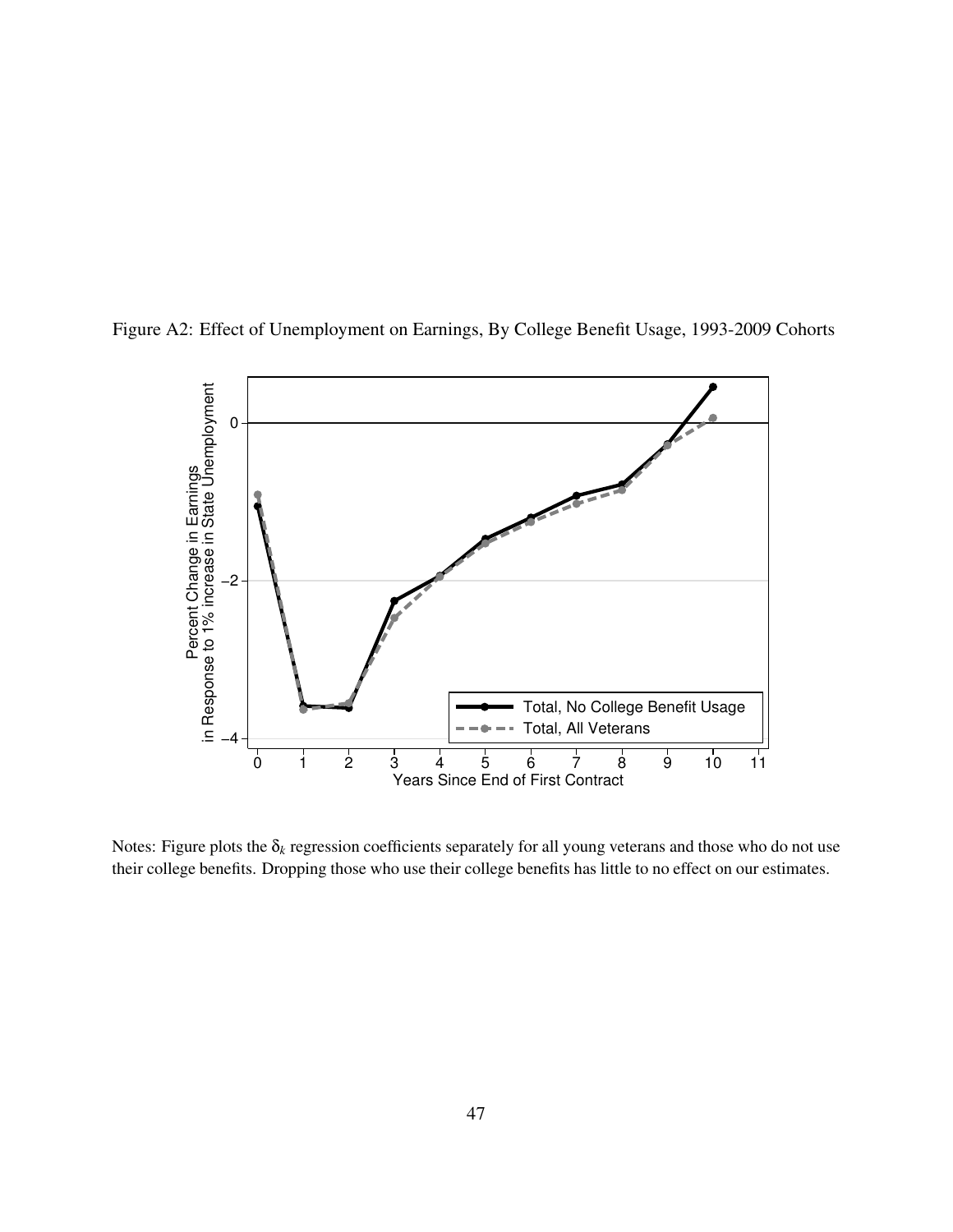

Figure A3: Effect of Unemployment on Earnings by Period, 1992-2009 Cohorts

Notes: Figure plots coefficients from a regression of earnings *k* years after the end of the initial enlistment contract on state unemployment in the 3 months following the end of the contract; regression includes year fixed effects. Discharge years 1992-1994, 2001-2003 and 2007-2009 approximately correspond to periods of national recessions. Unbalanced panels. We correct for selection and drop those who use the college benefit.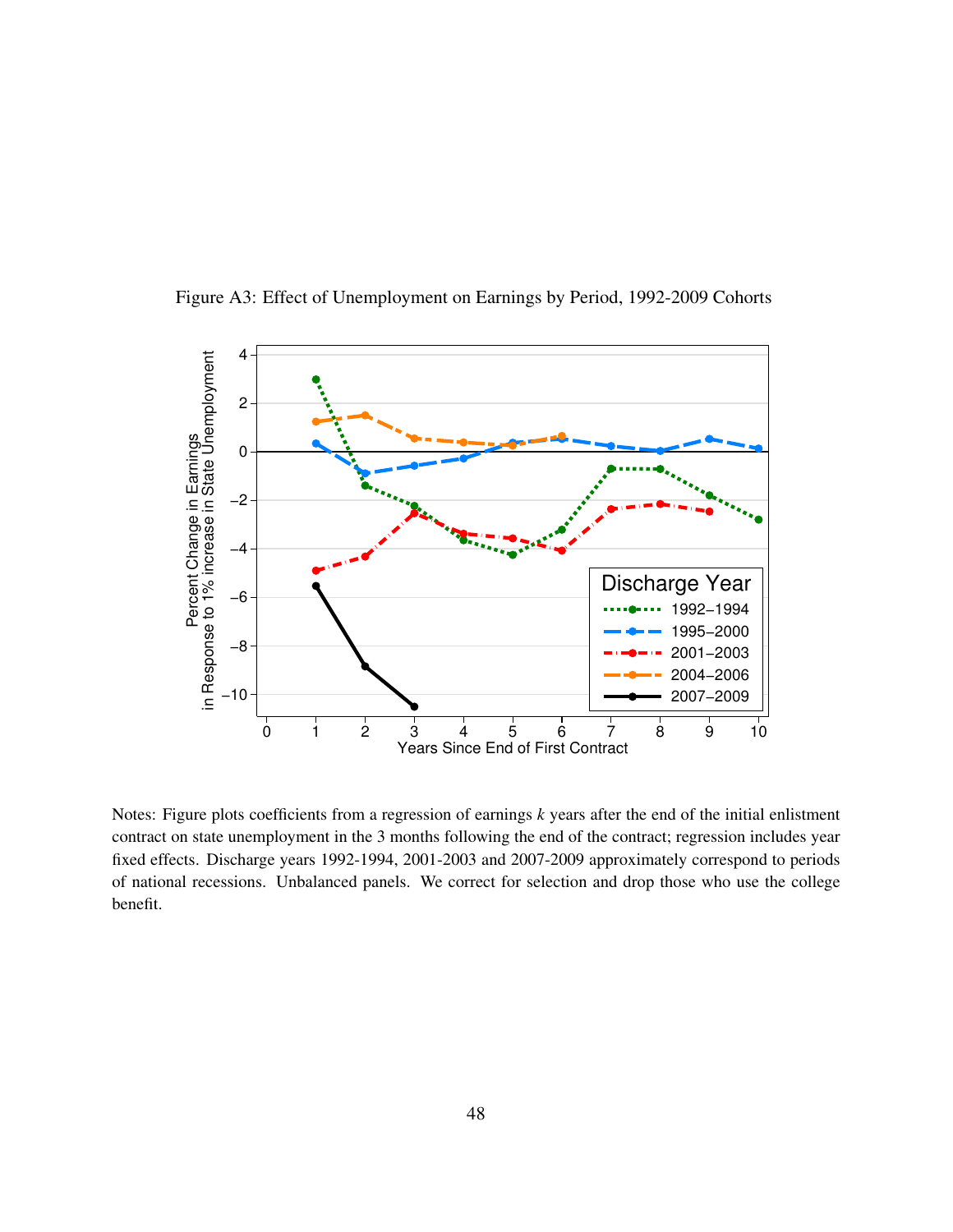

## Figure A4: Length of New Contract

Notes: Sample composed of all enlisted servicemembers who do not separate within three months following the end of their first contract. Two-month bins. In our empirical specifications, we define reenlistment as an increase in months of service committed of 24 or more months within three months of the end of the first contract. As can be seen, this captures virtually all second contracts.